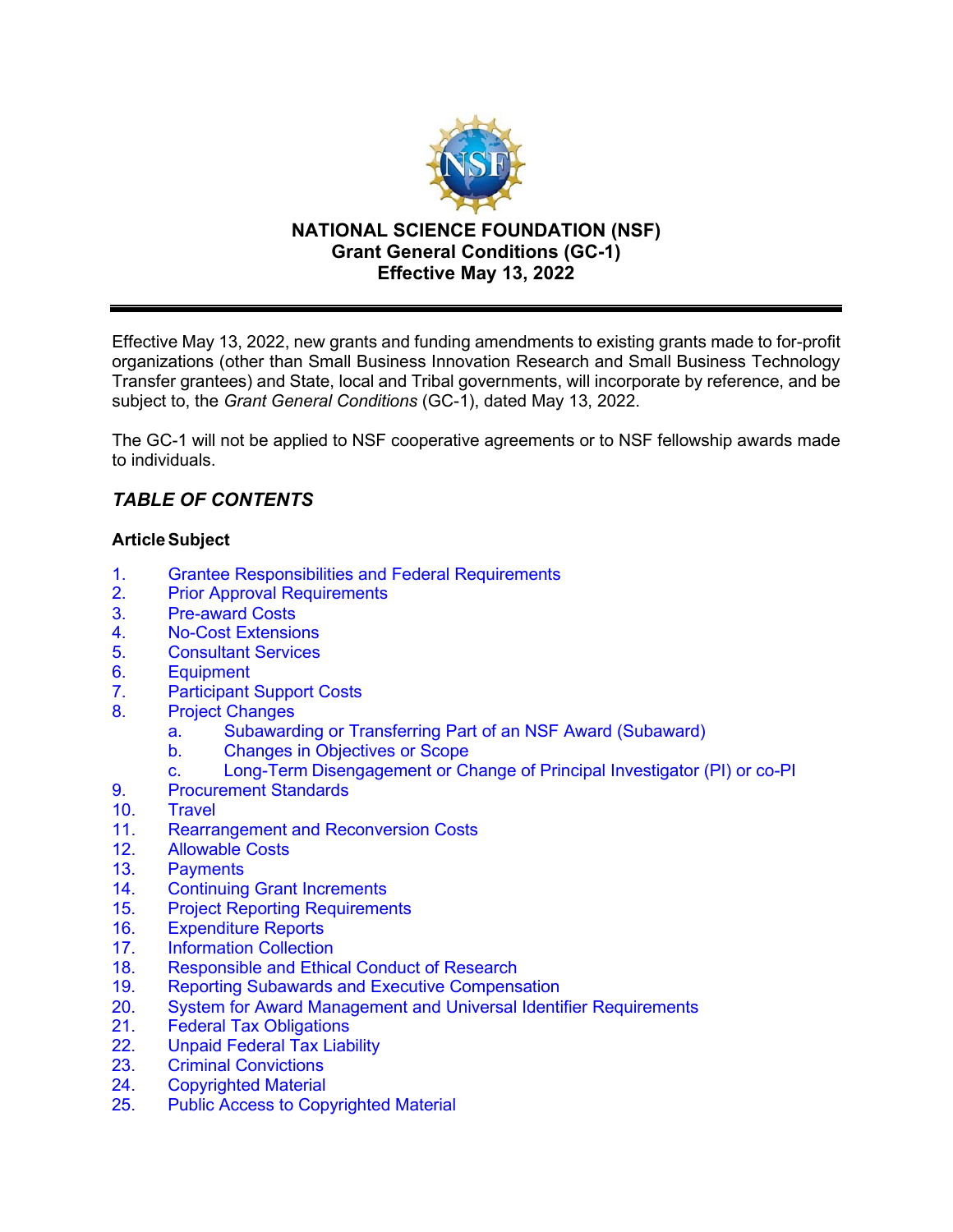- 26. [Program Income](#page-21-0)
- 27. [Publications](#page-22-0)
- 28. [Intangible Property](#page-23-0)<br>29. Cost Sharing or Ma
- **[Cost Sharing or Matching](#page-28-0)**
- 30. [Audit and Records](#page-29-0)
- 31. [Site Visits](#page-29-1)<br>32. Terminatio
- **[Termination and Enforcement](#page-30-1)**
- 33. [Termination Review Procedure](#page-30-0)
- 34. [Non-Discrimination](#page-31-0) Statutes<br>35. Reporting Classifiable Inform
- 35. [Reporting Classifiable Information](#page-31-1)<br>36. Animal Welfare
- **[Animal Welfare](#page-31-2)**
- 37. [Research Involving Recombinant or Synthetic Nucleic Acid Molecules](#page-32-0)
- 38. [Clean Air and Water](#page-32-1)<br>39. Human Research Su
- **[Human Research Subjects](#page-33-0)**
- 40. [Life Sciences Dual Use Research of Concern \(DURC\)](#page-33-3)
- 41. [Investigator Financial Disclosure Policy](#page-33-1)<br>42. Whistleblower Protection
- 42. [Whistleblower Protection](#page-33-2)<br>43. State Sales and Use Taxe
- [State Sales and Use Taxes](#page-33-2)
- 44. [Domestic Preferences for Procurements](#page-33-3)
- 45. [Build America, Buy America](#page-34-1)
- 46. [Recipient Integrity and Performance Matters](#page-34-1)
- 47. [Breach of Personally Identifiable Information](#page-34-1)
- 48. [Notification Requirements Regarding Sexual Harassment, Other Forms of Harassment,](#page-34-1)  or Sexual Assault
- 49. [Post-award Disclosure of Current Support and In-Kind Contribution Information](#page-36-0)
- 50. [Fee Payments](#page-38-0)
- 51. [Section 889 of the National Defense Authorization Act \(NDAA\) for Fiscal Year \(FY\) 2019](#page-38-0)
- 52. [Debarment and Suspension](#page-34-0)
- 53. [Resolution of Conflicting Conditions](#page-39-0)

# **[Other Considerations](#page-40-0)**

- 54. [Liability](#page-40-1)<br>55. Sharing
- 55. [Sharing of Findings, Data and Other Research Products](#page-40-2)
- <span id="page-1-0"></span>56. [Government Permits and Activities Abroad](#page-40-3)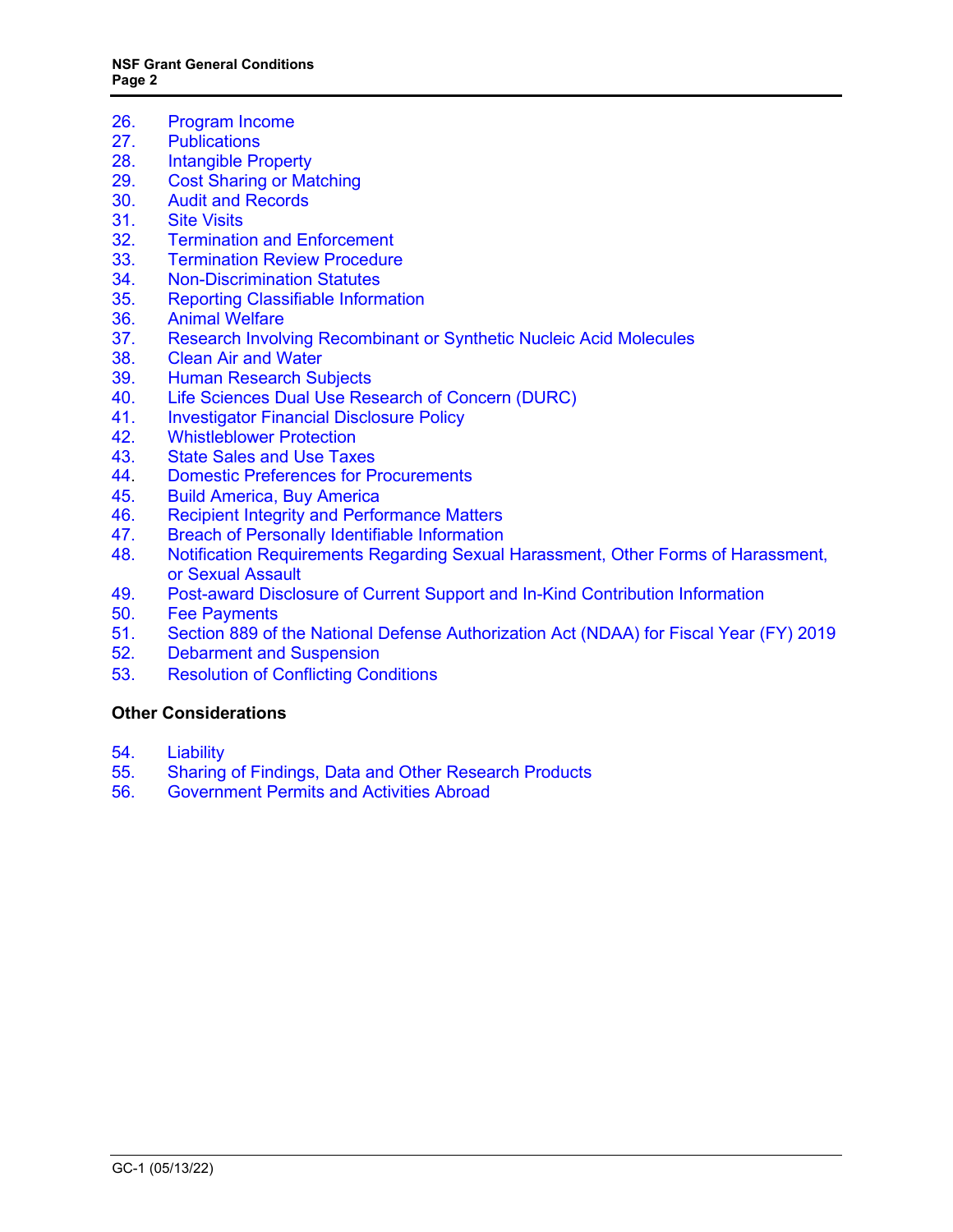# **1. Grantee Responsibilities and Federal Requirements**

a. The grantee has full responsibility for the conduct of the project or activity supported under this grant and for adherence to the grant conditions. Although the grantee is encouraged to seek the advice and opinion of NSF on special problems that may arise, such advice does not diminish the grantee's responsibility for making sound scientific and administrative judgments and should not imply that the responsibility for operating decisions has shifted to NSF. The grantee is responsible for notifying NSF about: (1) any allegation of research misconduct that it concludes has substance and requires an investigation in accordance with NSF research misconduct regulations published at [45 Code of Federal Regulations \(CFR\) Part 689;](http://www.access.gpo.gov/nara/cfr/waisidx_06/45cfr689_06.html) or (2) any significant problems relating to the administrative or financial aspects of the grant.

b. The requirements of this grant are contained in these *Grant General Conditions* unless otherwise specified in the award notice. The applicable Federal administrative standards are incorporated by reference and are contained in [2 CFR §200,](http://www.ecfr.gov/cgi-bin/text-idx?SID=704835d27377ef5213a51c149de40cab&node=2:1.1.2.2.1&rgn=div5) *Uniform Administrative Requirements, Cost Principles, and Audit Requirements for Federal Awards*. 2 CFR §200 also applies to commercial organizations, including small businesses. These *Grant General Conditions* (GC-1) serve as the Foundation's implementation of 2 CFR §200.

c. By acceptance of this grant, the grantee agrees to comply with the applicable Federal requirements for grants and cooperative agreements and to the prudent management of all expenditures and actions affecting the grant including the monitoring of subrecipients (if applicable). Specific guidance on subrecipient monitoring and management can be found in 2 CFR §§200.331-332. A listing of National Policy Requirements the grantee must adhere to, where applicable, is located at: https://nsf.gov/awards/managing/rtc.jsp.

d. Documentation for each expenditure or action affecting this grant must reflect appropriate organizational reviews or approvals that should be made in advance of the action. Organizational reviews are intended to help assure that expenditures are allowable, necessary and reasonable for the conduct of the project, and that the proposed action:

1. is consistent with the grant terms and conditions;

- 2. is consistent with NSF and grantee policies;
- 3. represents effective utilization of resources; and

4. does not constitute a project change which requires NSF prior written approval (se[e Article](#page-7-0)  [8\)](#page-7-0).

Nothing in this article shall be construed to require administrative reviews or documentation that duplicates those already required by existing organizational systems or by applicable Federal standards, e.g., 2 CFR §200.

e. The grantee is responsible for ensuring that the Principal Investigator(s) (PI)<sup>[1](#page-2-0)</sup> and co-PIs receive a copy of the grant conditions, including: the award notice, the budget, these general terms and conditions, any special terms and conditions and any subsequent changes in the grant conditions. These grant conditions are made available to the grantee by NSF in electronic form

<span id="page-2-0"></span><sup>1</sup> For purposes of the terms and conditions, the term Principal Investigator (PI) and co-PI also includes the term Project Director and co-Project Director.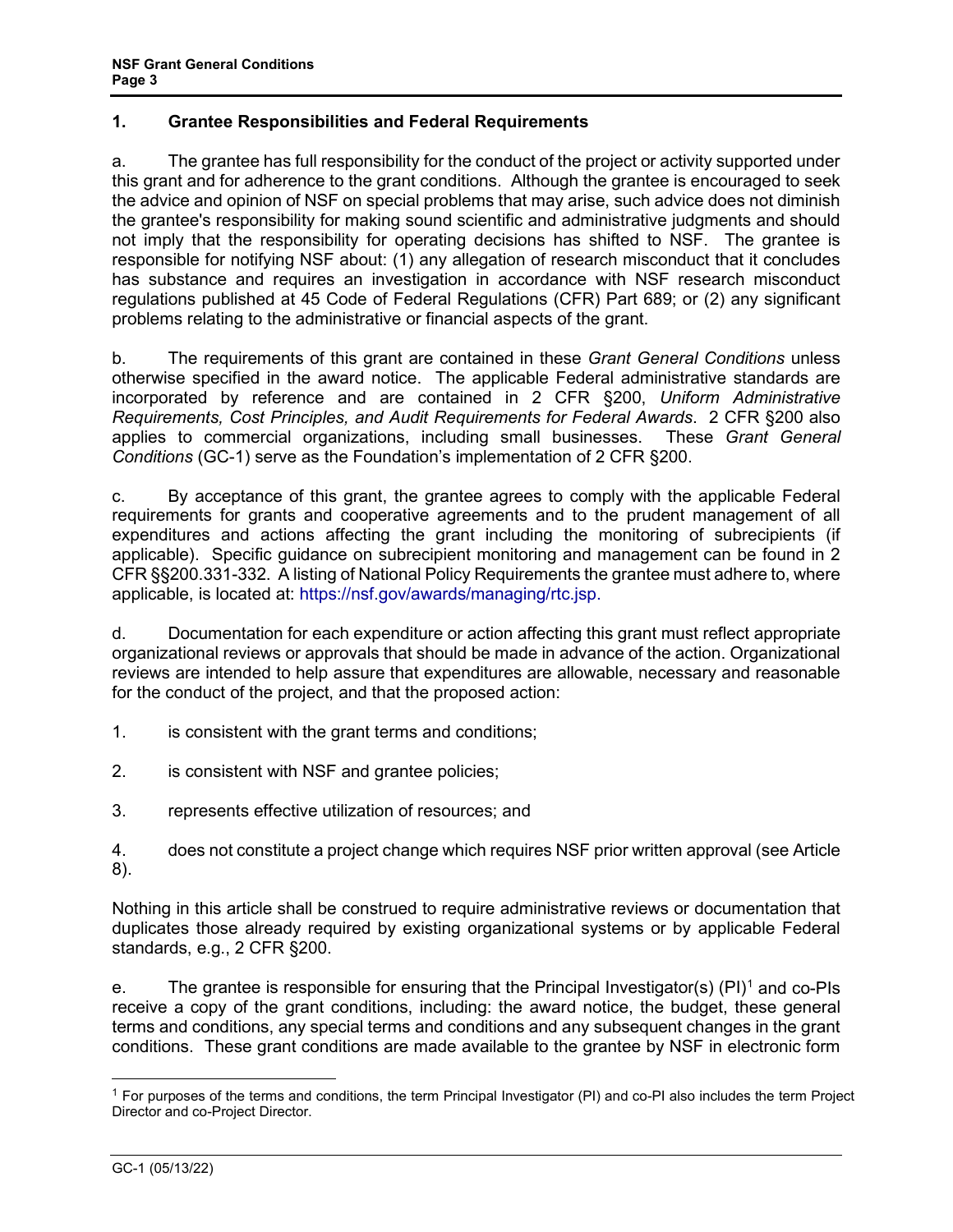[\(http://www.nsf.gov/awards/managing/general\\_conditions.jsp?org=NSF\)](http://www.nsf.gov/awards/managing/general_conditions.jsp?org=NSF), and may be duplicated, copied or otherwise reproduced by the grantee, as appropriate. This provision does not alter the grantee's full responsibility for conduct of the project and compliance with all grant terms and conditions. Award notices are available electronically via the NSF FastLane system at [https://www.fastlane.nsf.gov/fastlane.jsp.](https://www.fastlane.nsf.gov/fastlane.jsp) Sponsored Project Offices are able to view, print and/or download NSF award notices for their organizations and PIs and co-PIs can access their individual award notices through use of the FastLane system.

# <span id="page-3-0"></span>**2. Prior Approval Requirements**

a. The grantee must obtain written approval from NSF as specified in the *[NSF Prior Approval](https://www.nsf.gov/bfa/dias/policy/priorapprovals/march18.pdf)  [Matrix for State and Local Governments and For-profit Organizations.](https://www.nsf.gov/bfa/dias/policy/priorapprovals/march18.pdf)*

Unless otherwise specified in the award notice, no additional NSF prior written approvals beyond those specified in *[NSF Prior Approval Matrix for State and Local Governments and For-profit](https://www.nsf.gov/bfa/dias/policy/priorapprovals/march18.pdf)  [Organizations](https://www.nsf.gov/bfa/dias/policy/priorapprovals/march18.pdf)* and these terms and conditions are required.

b. Requests for NSF prior written approval in the matrix specified must be submitted via the use of NSF's electronic systems. Those prior approval requirements that do not already have a specific request type in NSF's electronic systems must be submitted via use of the "Other" category in Research.gov.

# <span id="page-3-1"></span>**3. Pre-award Costs**

a. The grantee may approve pre-award costs incurred within the 90-calendar day period before the start date of the grant. Requests for approval of pre-award costs for periods greater than 90 calendar days must be submitted electronically via NSF's electronic systems. Pre-award expenditures prior to the funding of an increment within a continuing grant are not subject to this limitation or approval requirement but are subject to paragraph c. below.

b. Pre-award costs must be necessary for the effective and economical conduct of the project and the costs must be otherwise allowable in accordance with [Article 12.](#page-11-1)

c. Pre-award expenditures are made at the grantee's risk. Grantee authority to approve preaward costs does not impose an obligation on NSF: (1) in the absence of appropriations; (2) if a grant is not subsequently made; or (3) if a grant is made for a lesser amount than the grantee anticipated.

d. In accordance with 2 CFR §200.458, if pre-award costs are charged to the grant, these costs must be charged to the initial budget period, unless otherwise specified in the award notice.

## <span id="page-3-2"></span>**4. No-Cost Extensions**

a. The grantee may authorize a one-time extension of the end date of the grant up to 12 months if additional time beyond the established end date is required to assure adequate completion of the original scope of work within the funds already made available.<sup>[2](#page-3-3)</sup> A single extension, which shall not exceed 12 months, may be made for this purpose and must be made prior to the originally established end date. As stipulated in 2 CFR §200.308(e)(2), this one-time extension may not be exercised merely for the purpose of using any unliquidated balances.

<span id="page-3-3"></span> $2$  The grantee is not authorized to extend an award that contains a zero balance.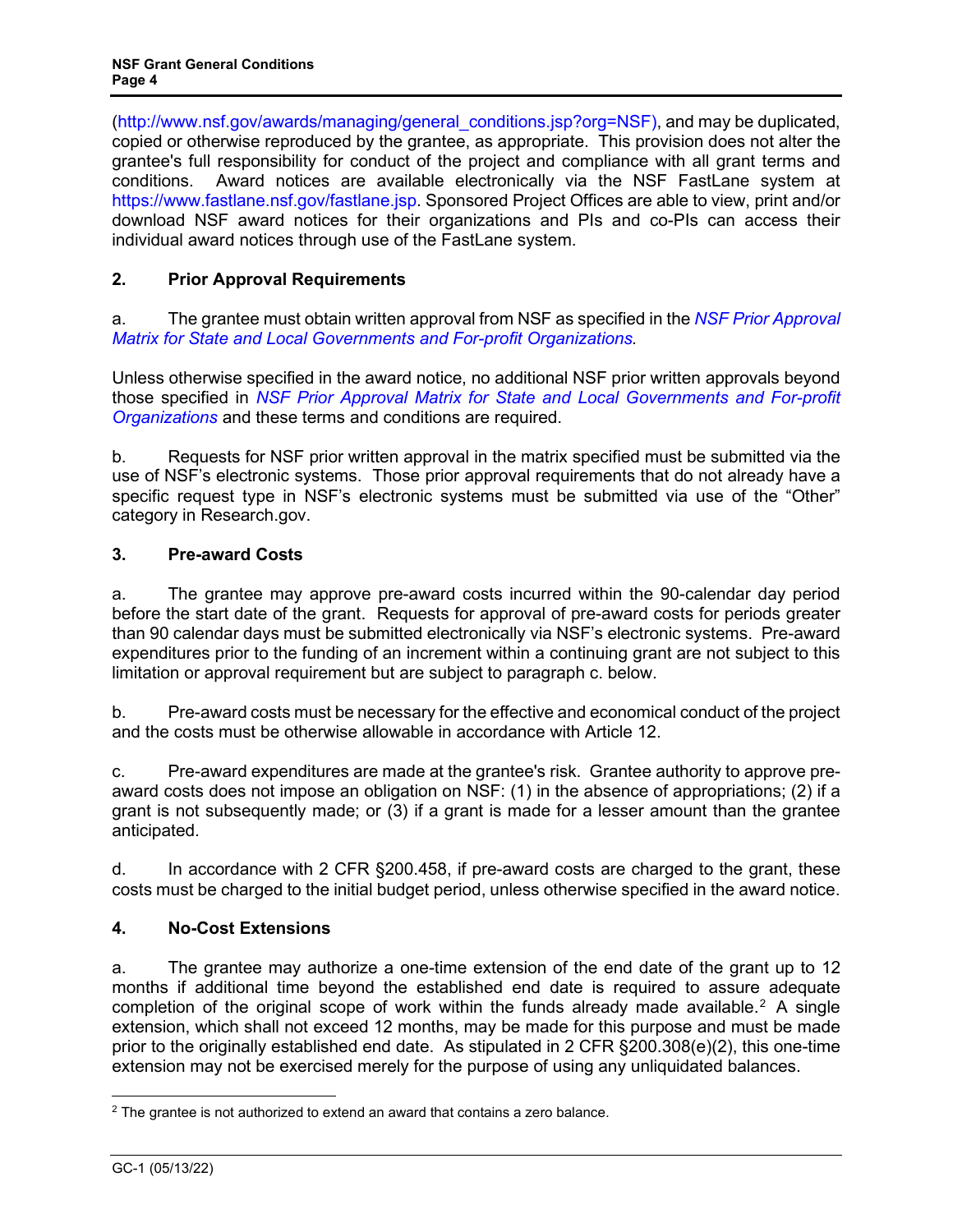b. The grantee shall notify NSF, providing supporting reasons for the extension, and the revised period of performance, at least ten calendar days prior to the end date specified in the grant to ensure accuracy of NSF's award data. All grantee-authorized extensions must be submitted electronically via NSF's electronic systems.

c. Requests for no-cost extensions beyond the above referenced authority must follow the procedures set forth in the NSF *Proposal and Award Policies and Procedures Guide* (PAPPG[\)](https://www.nsf.gov/pubs/policydocs/pappg22_1/pappg_6.jsp#VID3c) [Chapter VI.D.3.c.](https://www.nsf.gov/pubs/policydocs/pappg22_1/pappg_6.jsp#VID3c)

# <span id="page-4-0"></span>**5. Consultant Services (also referred to as Professional Service Costs)**

Costs for professional and consultant services, including those who are members of a particular profession or possess a special skill and who are not officers or employees of the performing organization, are allowable when reasonable in relation to the services rendered and when not contingent upon recovery of costs from NSF. If not included in the award budget, anticipated services must be justified and information furnished on each individual's expertise, primary organizational affiliation, normal daily compensation rate and number of days of expected service. Consultants' travel costs, including subsistence, may be included. If requested, the grantee must be able to justify that the proposed rate of pay is reasonable. Additional information on the allowability of consultant costs is available in 2 CFR §200.459.

## **6. Equipment**

Equipment falls under the umbrella of property, which consists of real property and personal property (tangible and intangible). The standards for managing, tracking, and disposing of property funded by NSF or any property acquired for a project under an NSF grant are outlined in 2 CFR §§200.310-316.

a. Title to Equipment – Exempt Property

Unless otherwise specified in the grant, title to equipment purchased or fabricated with NSF award funds will vest with the grantee upon acquisition. Such equipment is considered exempt property and shall be acquired and used in accordance with paragraph b. below. The grantee holds title to the property in trust consistent with [2 CFR §200.316,](http://a257.g.akamaitech.net/7/257/2422/15mar20071500/edocket.access.gpo.gov/cfr_2007/janqtr/pdf/2cfr215.34.pdf) unless and until the expiration of 120 days from the award end date providing the government has not exercised its conditional interest as further described in paragraph b.7.

- b. Conditions for Acquisition and Use of Equipment
- 1. Grantee Assurance. The grantee will assure that for each purchase of equipment, it is:
- (a) necessary for the research or activity supported by the grant;
- (b) not otherwise reasonably available and accessible;
- (c) of the type normally charged as a direct cost to sponsored agreements; and
- (d) acquired in accordance with organizational practice.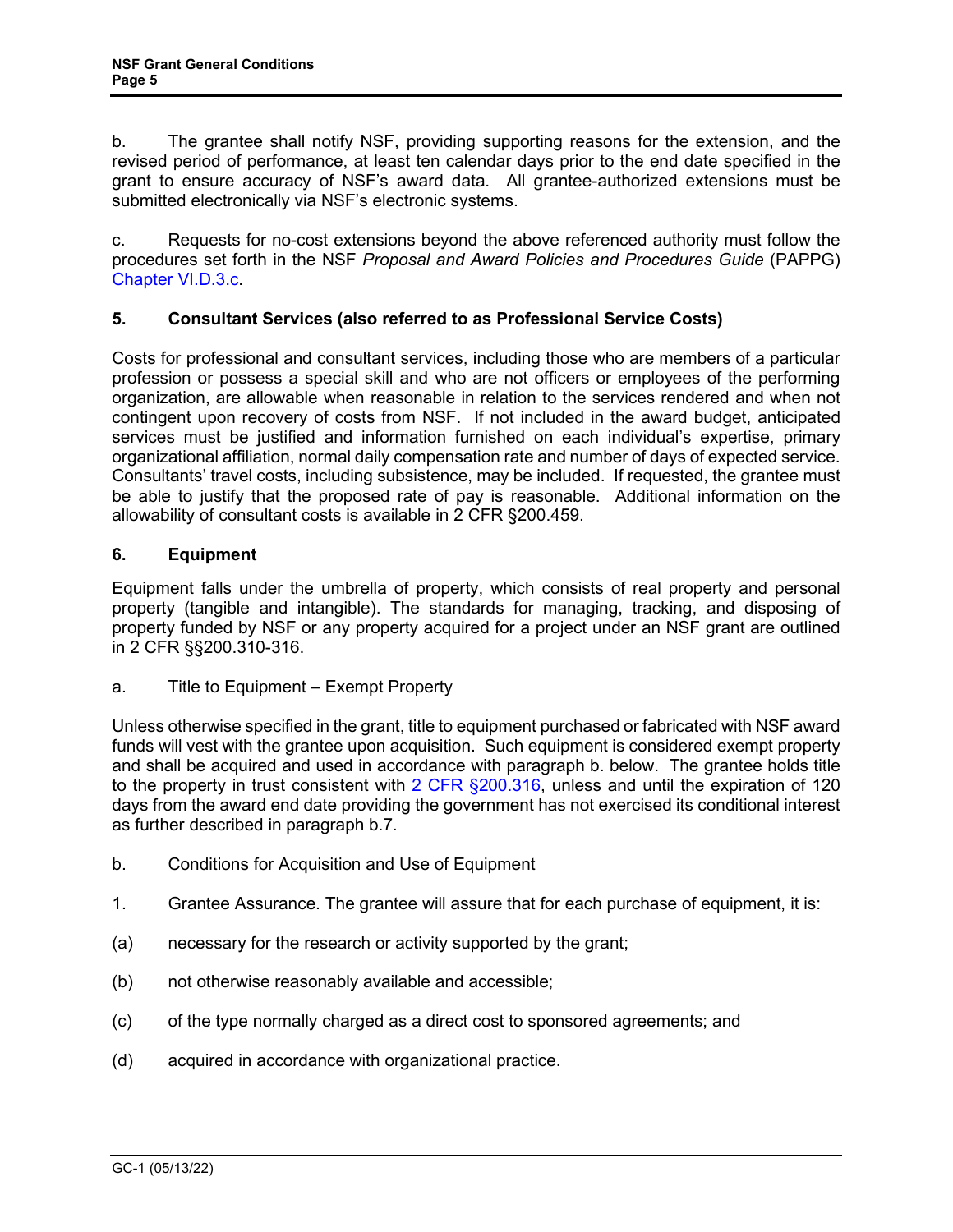2. General Purpose Equipment. Expenditures for general-purpose equipment are typically not eligible for support (see [PAPPG Chapter IX.D.2.b\)](https://www.nsf.gov/pubs/policydocs/pappg22_1/pappg_9.jsp#IXD2).

3. Equipment Usage. The equipment must remain in use for the specific project for which it was obtained in accordance with [2 CFR §200.313\(c\)\(1\),](http://a257.g.akamaitech.net/7/257/2422/15mar20071500/edocket.access.gpo.gov/cfr_2007/janqtr/pdf/2cfr215.34.pdf) unless the provision in 2 CFR [§200.313\(c\)\(4\)](http://a257.g.akamaitech.net/7/257/2422/15mar20071500/edocket.access.gpo.gov/cfr_2007/janqtr/pdf/2cfr215.34.pdf) applies.

4. Equipment Sharing. The equipment must be shared on other projects or programs in accordance with [2 CFR §200.313\(c\)\(1\).](http://a257.g.akamaitech.net/7/257/2422/15mar20071500/edocket.access.gpo.gov/cfr_2007/janqtr/pdf/2cfr215.34.pdf)

5. Property Management Requirements. The grantee shall maintain a property management system that, at a minimum, meets the requirements of  $2$  CFR  $\S200.313(d)$ , which requires a physical inventory every two years, ensures adequate safeguards to prevent loss, damage, or theft of the property, and provides for maintenance procedures to keep the property in good condition.

6. Competition. The grantee must not use equipment acquired with the Federal award to provide services for a fee that is less than private companies charge for equivalent services, unless specifically authorized by Federal statute for as long as the Federal government retains an interest in the equipment in accordance with [2 CFR §200.313\(c\)\(3\).](http://a257.g.akamaitech.net/7/257/2422/15mar20071500/edocket.access.gpo.gov/cfr_2007/janqtr/pdf/2cfr215.34.pdf)

7. Right to Transfer Title. In accordance with 2 CFR §200.313(e), NSF may identify items of equipment having an acquisition cost of \$5,000 or more where NSF reserves the right to transfer the title to the Federal Government or a third party named by the Federal Government at any time during the grant period. In cases where NSF elects to transfer the title, disposition instructions will be issued no later than 120 days after the end date of the NSF-supported project for which it was acquired.

c. Requirements for Federally-owned Property

In the event that title to equipment is vested in the Federal Government, such Federally-owned property (FOP) must be identified, tagged or segregated in such a manner as to clearly indicate its ownership by the Federal government. Unless otherwise provided in the grant, such government property must be used only for the performance of the project. An inventory report must be submitted in accordance with paragraph 1. below and a physical inventory of FOP must be conducted every two years pursuant to 2 CFR §200.313(d)(2).

1. Annual Inventory Report for Federally-owned Property

(a) Submission Requirement: The grantee must submit an annual inventory report by NSF grant number for all FOP having an original acquisition cost of \$5,000 or more in accordance with 2 CFR §200.312(a). The annual inventory report should be submitted to the NSF Property Administrator, Division of Administrative Services (DAS), no later than October 15 each year using the NSF Central Property Inventory Repository (CPIR) system.

(b) Content of Annual Inventory Report: The report should include the below information for all FOP purchased or constructed, including land and buildings, under the grant, inclusive of all subawards. In addition, the report should include any FOP acquired through the General Services Administration (GSA) Federal Excess Personal Property Utilization Program and the Federal Surplus Personal Property Donation Program. In the event that the grantee is in possession of FOP under multiple grants, the reporting must be specific to each NSF grant number. The grantee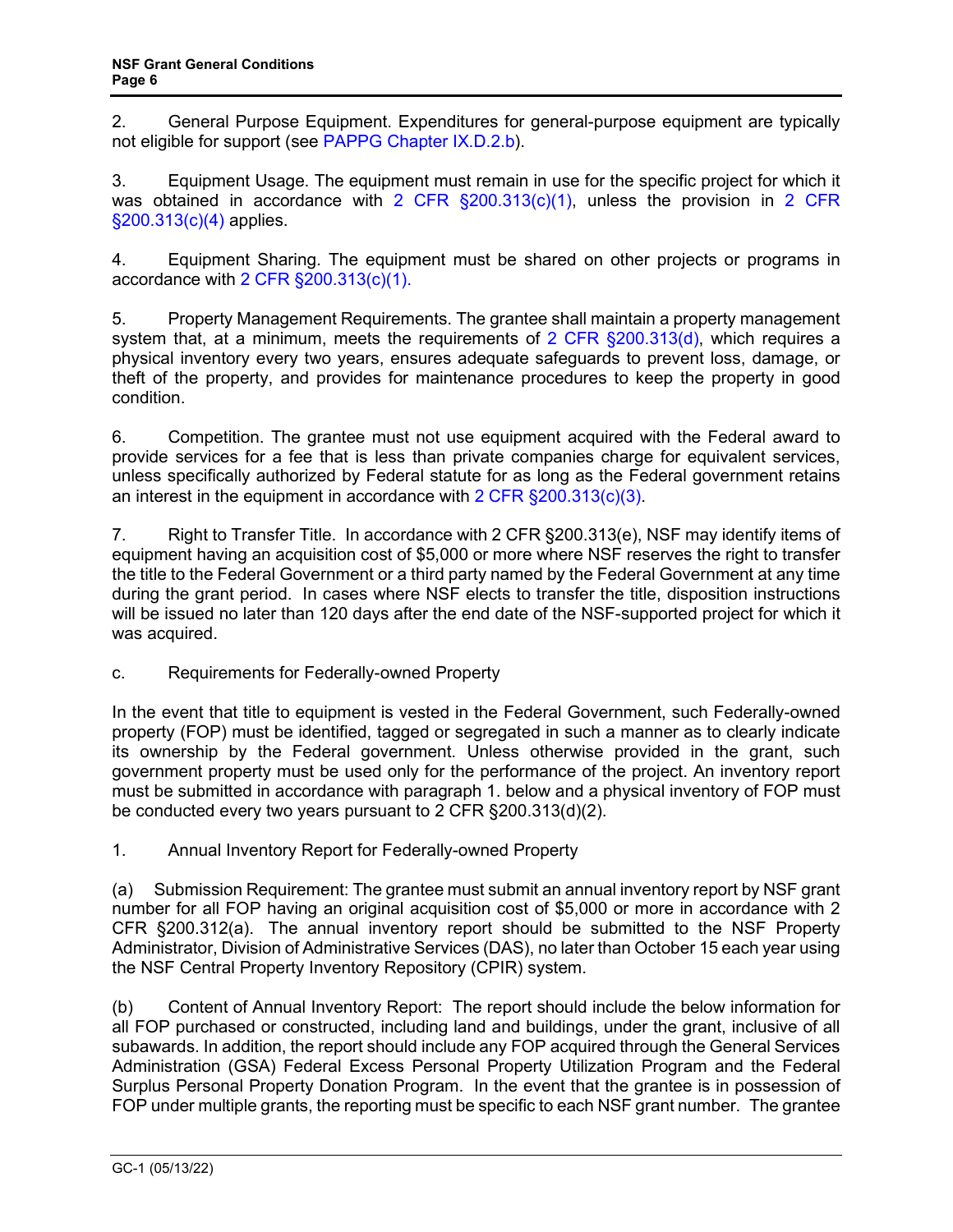may use the Office of Management and Budget (OMB)-approved Post-Award Reporting forms for Tangible Personal Property (Standard Form (SF)-428, SF-428A, SF-428B, SF-428C, and SF-428S) accessed on the [Grants.gov](https://www.grants.gov/web/grants/forms/post-award-reporting-forms.html) website.

Required inventory information:

- description of the property;
- serial number or other identification number;
- cost of the property;
- acquisition date;
- use and condition of the property;
- the source of funding for the property (including the Federal Award Identification Number (FAIN));
- who holds title;
- percentage of Federal participation in the project costs for the Federal award under which the property was acquired;
- the location:
- any ultimate disposition data including the date of disposal and sale price of the property; and
- a description of Construction-in-Progress (CIP) and Work-in-Progress (WIP) items and construction costs incurred to date.[3](#page-6-1)
- 2. Final Inventory Report for Federally-owned Property

Upon expiration of the grant, the grantee will report all the FOP purchased or constructed under the grant or acquired through the GSA Federal Excess Personal Property Utilization Program and the Federal Surplus Personal Property Donation Program to the NSF Property Administrator for further agency utilization and disposition using the CPIR system. The final inventory report must include the same contents as the annual inventory report described in paragraph c.1 above and include the grantee's disposition request (see [PAPPG Chapter IX.D.3\)](https://www.nsf.gov/pubs/policydocs/pappg22_1/pappg_9.jsp#IXD3).

# <span id="page-6-0"></span>**7. Participant Support Costs**

a. *Participant support costs* as defined in 2 CFR §200.1 are direct costs for items such as stipends or subsistence allowances, travel allowances and registration fees paid to or on behalf of participants (but not employees) in connection with NSF-sponsored conferences. NSF prior

<span id="page-6-1"></span><sup>&</sup>lt;sup>3</sup> CIP is defined as real property that is in the process of being manufactured or fabricated but is not vet complete. WIP is defined as equipment that is in the process of being manufactured or fabricated but is not yet complete. CIP and WIP consist of the costs of direct materials, direct labor, direct purchased services and indirect costs, including general and administrative and overhead costs. Costs coded as such should not be depreciated.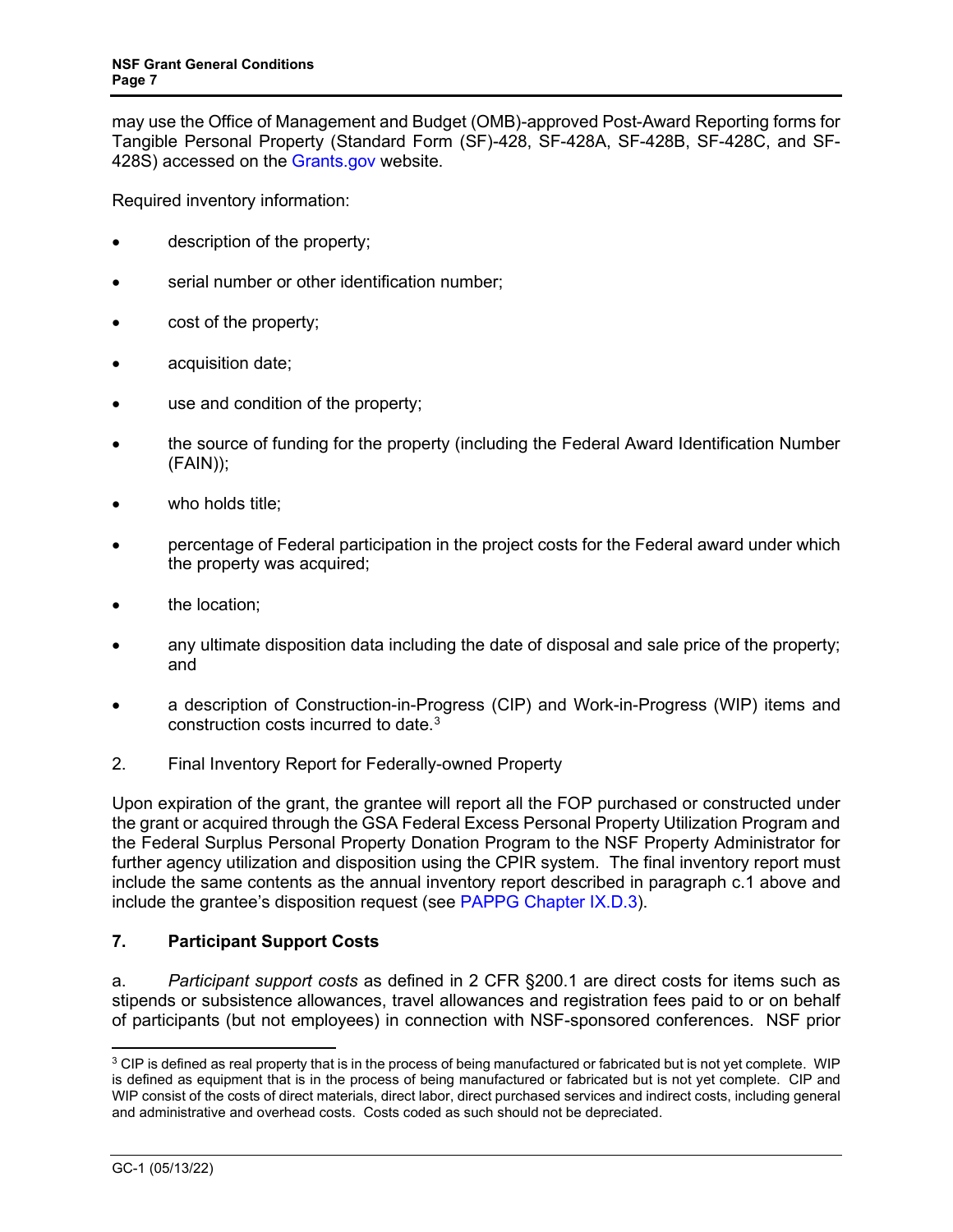written approval is required for any additional categories of participant support costs, such as incentives, gifts, souvenirs, t-shirts and/or memorabilia and the request must be submitted via use of NSF's electronic systems. NSF approval of such changes will be by an amendment to the grant. The grantee must account for participant support costs separately. Indirect costs are not allowed on participant support costs (see [PAPPG Chapter II.C.2.g\(v\)\).](https://www.nsf.gov/pubs/policydocs/pappg22_1/pappg_2.jsp#IIC2gv)

b. Funds provided for participant support must not be used by the grantee for other categories of expense without specific NSF prior written approval. Such requests must be submitted electronically via use of NSF's electronic systems.

# <span id="page-7-0"></span>**8. Project Changes**

Consistent with 2 CFR §200.308(c), the grantee is required to obtain NSF prior written approval whenever there are changes in the project as stipulated below.

<span id="page-7-1"></span>a. Subawarding or Transferring Part of an NSF Award (Subaward)

1. If the intention to subaward or transfer part of the project to another organization has been disclosed in the proposal, NSF authorization is not needed unless approval has been specifically withheld in the award notice.

2. If it becomes necessary to subaward or transfer part of an NSF award after a grant has been made, notification of this intent should be submitted via use of NSF's electronic systems and must be electronically signed by an Authorized Organizational Representative (AOR). The request shall include a clear description of the work to be performed and a proposed budget (see [PAPPG Chapter VII.B.4](https://www.nsf.gov/pubs/policydocs/pappg22_1/pappg_7.jsp#VIIB4) for additional information). NSF approval of such changes will be by an amendment to the grant.

3. The grantee remains responsible for monitoring of the activities of the subrecipient as necessary to ensure that the subaward is used for authorized purposes, in compliance with Federal statutes, regulations and the terms and conditions of the subaward as outlined in 2 CFR §§200.331-332. This includes ensuring necessary documentation for all subawards is maintained for the same retention period as the grantee's and making it available to NSF upon request. The grantee shall include subaward activities in the annual and final project reports that are submitted to NSF.

4. Consistent with the requirements specified in 2 CFR §200.332, the grantee must adhere to the requirements for pass-through entities in establishing and managing subawards issued under the grant. In addition, the grantee shall ensure that the following articles, if applicable, flow down to all subrecipients, or are appropriately addressed in the subaward instrument: Articles 5, 6, 7, 9, 10, 11, 12, 17, 18, 19, 20, 24, 26, 27, 28, 29, 30, 31, 34, 35, 36, 37, 38, 39, 40, 42, 43, 44, 45, 46, 48, 50, 51, 54, 55 and 56. If the grantee issues contracts exceeding \$2,000 for construction, alteration or repair that are within the scope of the Acts found in 2 [CFR §200,](http://www.access.gpo.gov/nara/cfr/waisidx_07/2cfr215_07.html)  Appendix II, "*[Contract Provisions](http://www.access.gpo.gov/nara/cfr/waisidx_07/2cfr215_07.html) for Non-Federal Entity Contracts Under Federal Awards*," the appropriate clauses applicable to construction activities also will be included in applicable contracts.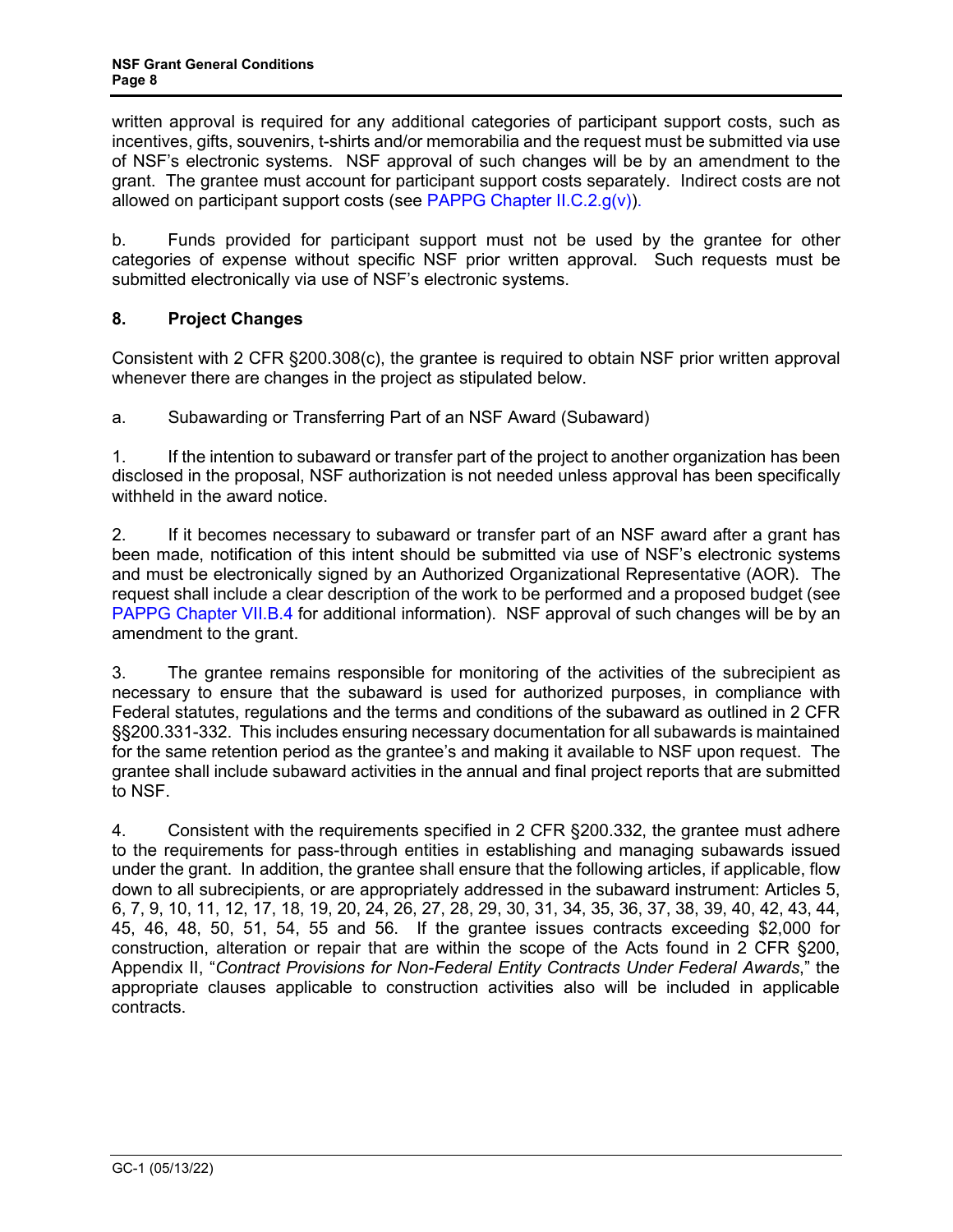#### <span id="page-8-0"></span>b. Changes in Objectives or Scope

A proposed change in the phenomenon or phenomena under study or the objectives of the project stated in the proposal or agreed modifications thereto should be communicated via use of NSF's electronic systems. NSF approval of such changes will be by an amendment to the grant.

<span id="page-8-1"></span>c. Long-Term Disengagement or Change of PI or co-PI

If a named PI or co-PI plans to or becomes aware that he or she will: (1) devote substantially less effort to the work than anticipated in the approved proposal (defined in 2 CFR §200.308(c)(3) as a reduction of 25% or more in time devoted to the project); (2) sever his or her connection with the grantee; or (3) be disengaged from the project for a continuous period of more than three months, or otherwise relinquish active direction of the project, he or she shall advise the appropriate official at the grantee, who shall initiate action appropriate to the situation in accordance with the guidelines described in [PAPPG Chapter VII.B.2.](https://www.nsf.gov/pubs/policydocs/pappg22_1/pappg_7.jsp#VIIB2)

#### <span id="page-8-2"></span>**9. Procurement Standards**

The grantee (including for-profit organizations) is responsible for compliance with the procurement standards identified in 2 CFR §§200.317-327.

#### <span id="page-8-3"></span>**10. Travel**

a. Allowability of Travel Expenses

1. Expenses for transportation, lodging, subsistence and related items incurred by project personnel and by outside consultants employed on the project (see [PAPPG Chapter II.C.2.g\(iv\)\)](https://www.nsf.gov/pubs/policydocs/pappg22_1/pappg_2.jsp#IIC2giv) who are in travel status on business related to an NSF-supported project are allowable as prescribed in the governing cost principles. Except as noted in paragraph b. below, the requirements for NSF prior written approval specified in 2 CFR §200.475 are waived.

2. Except as provided in the governing cost principles, the difference between economy airfare and a higher-class airfare is unallowable. A train, bus or other surface carrier may be used in lieu of, or as a supplement to, air travel at the lowest first-class rate by the transportation facility used. If such travel, however, could have been performed by air, the allowance will not normally exceed that for jet economy airfare.

## b. Travel Support for Dependents of Key Project Personnel

Travel support for dependents of key project personnel is allowable only under the conditions outlined in 2 CFR §200.475(c)(2). See also 2 CFR §200.432.

NSF prior written approval is required for travel costs for dependents and must be requested via use of NSF's electronic systems. NSF approval of such changes will be by an amendment to the grant.

Temporary dependent care costs (as dependent is defined in 26 United States Code (USC) §152) above and beyond regular dependent care that directly results from travel to conferences is allowable as outlined in 2 CFR §200.475(c)(1).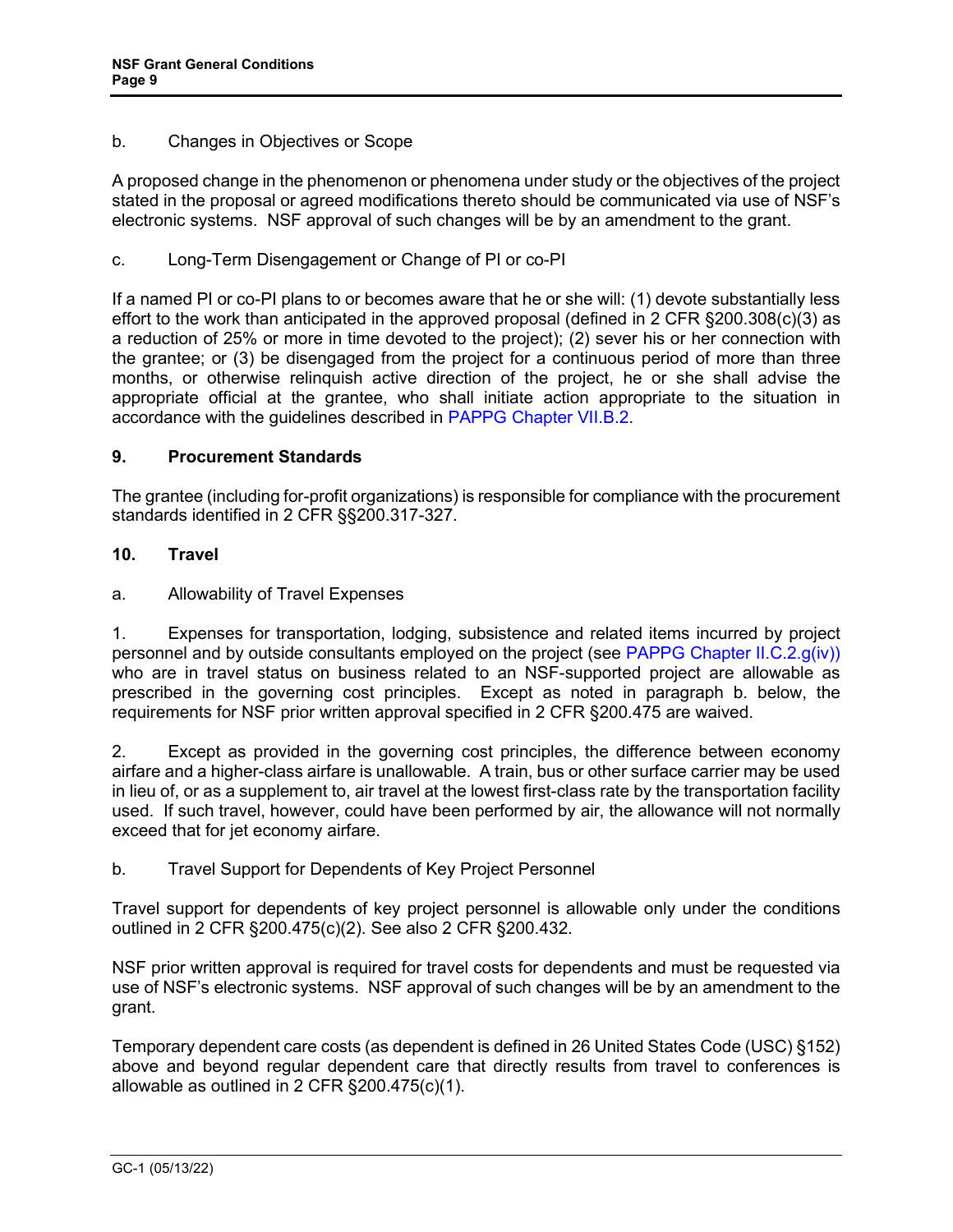c. Use of U.S.-Flag Air Carriers

1. In accordance with the Fly America Act (49 USC §40118), any air transportation to, from, between, or within a country other than the U.S. of persons or property, the expense of which will be assisted by NSF funding, must be performed by or under a code-sharing arrangement with a U.S.-flag air carrier if service provided by such a carrier is available (see Comptroller General Decision B-240956, dated September 25, 1991). Tickets (or documentation for electronic tickets) must identify the U.S. flag air carrier's designator code and flight number.

2. For the purposes of this requirement, U.S.-flag air carrier service is considered available even though:

(a) comparable or a different kind of service can be provided at less cost by a foreign-flag air carrier;

(b) foreign-flag air carrier service is preferred by, or is more convenient for, NSF or traveler; or

(c) service by a foreign-flag air carrier can be paid for in excess foreign currency.

3. The following rules apply unless their application would result in the first or last leg of travel from or to the U.S. being performed by a foreign-flag air carrier:

(a) a U.S.-flag air carrier shall be used to destination or, in the absence of direct or through interchange point on a usually traveled route.

(b) if a U.S.-flag air carrier does not serve an origin or interchange point, a foreign-flag air carrier shall be used only to the nearest interchange point on a usually traveled route to connect with a U.S. flag air carrier.

d. Use of Foreign-Flag Air Carriers

There are certain circumstances under which use of a foreign-flag air carrier is permissible. These circumstances are outlined below:

1. Airline "Open Skies" Agreements

A foreign flag air carrier may be used if the transportation is provided under an air transportation agreement between the United States and a foreign government, which the Department of Transportation has determined meets the requirements of the Fly America Act. For information on "open skies" agreements in which the United States has entered, please refer to the General Services Administration's (GSA) website at [http://www.gsa.gov/portal/content/103191.](http://www.gsa.gov/portal/content/103191)

#### Note on U.S./European Union Open Skies Agreement

In 2007, the U.S. entered into an "Open Skies" Agreement with the European Union ("EU"). This agreement was modified in June 2010. The current Agreement gives European Community airlines (airlines of Member States) the right to transport passengers and cargo on flights funded by the U.S. government, when the transportation is between: (1) any two points outside the United States; or (2) a point in the United States and any point outside the United States that the EU airline is authorized to serve under the "Open Skies" Agreement.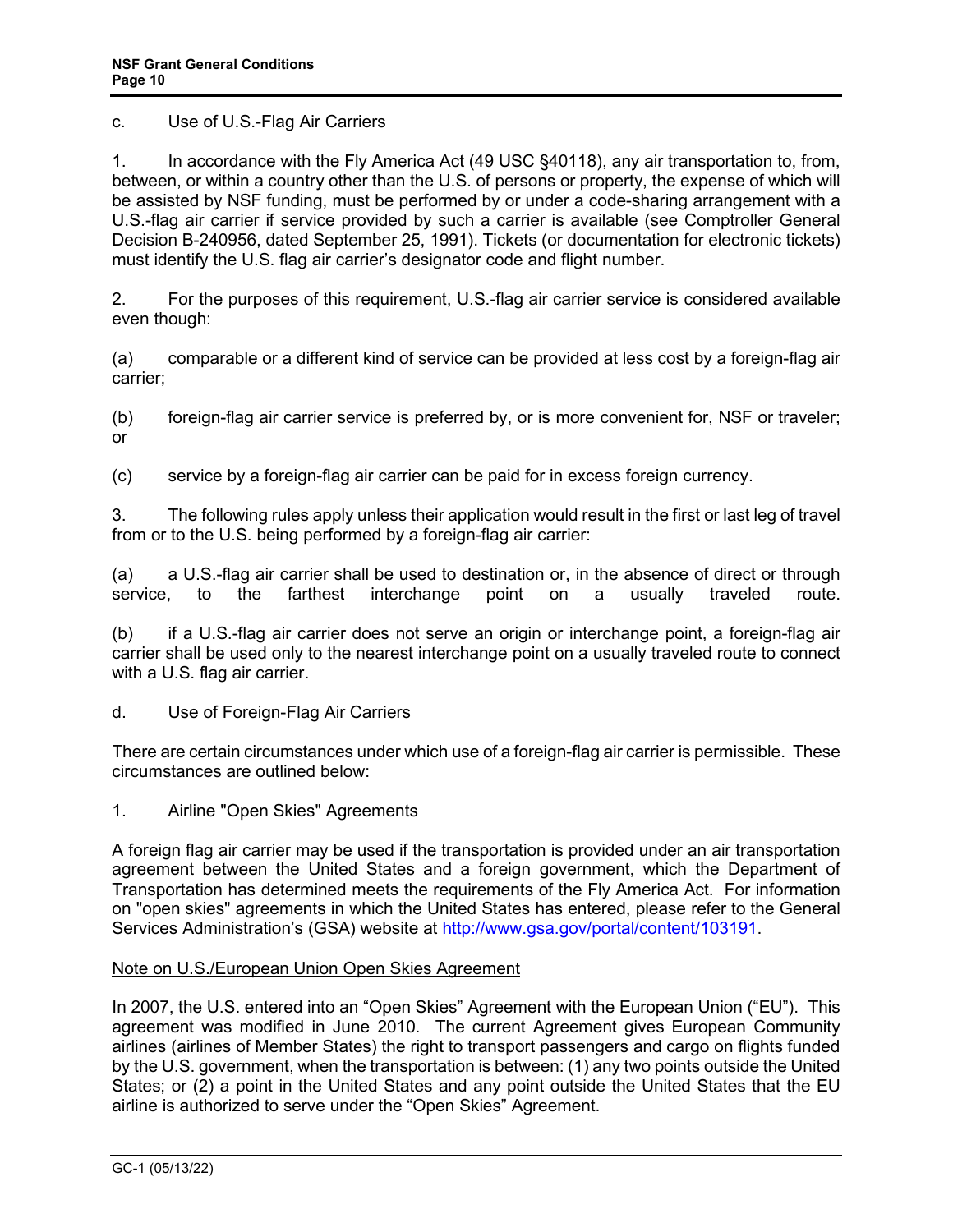In 2011, two significant changes were made to the U.S./EU Open Skies Agreement. First, EU airlines are now granted the right to transport civilian agency-funded passengers who are NOT eligible to travel on GSA Airline City Pair Contract fares (e.g., the grantee) between a point in the United States and a point outside the United States even if there is a GSA Airline City Pair Contract fare in effect between the origin and destination points. An individual, however, who is traveling on a route for which there is a City Pair Contract fare in effect, and who is eligible for such a fare (e.g., Federal employee), is required to fly on a U.S. carrier, absent another applicable exception.

Second, under the amended Agreement, EU airlines are now authorized to transport passengers between points in the United States and points outside the EU if the EU airline is authorized to serve the route under the Agreement. This includes flights that originate, arrive, or stop in the EU. Prior to this change, EU airlines were limited to flying passengers between points in the U.S. and points in the EU.

2. Involuntary Rerouting

Travel on a foreign-flag carrier is permitted if a U.S.-flag air carrier involuntarily reroutes the traveler via a foreign-flag air carrier, notwithstanding the availability of alternative U.S.-flag air carrier service.

3. Travel To and From the U.S. on non-European Community Airlines

Use of a non-European Community foreign-flag air carrier is permissible if the airport abroad is:

(a) the traveler's origin or destination airport, and use of U.S.-flag air carrier service would extend the time in a travel status by at least 24 hours more than travel by a foreign-flag air carrier; or

(b) an interchange point and use of U.S.-flag air carrier service would increase the number of aircraft changes the traveler must make outside of the U.S. by two or more, would require the traveler to wait four hours or more to make connections at that point, or would extend the time in a travel status by at least six hours more than travel by a foreign-flag air carrier.

4. Travel Between Points Outside the U.S. on non-European Community Airlines

Use of a non-European Community foreign-flag air carrier is permissible if:

(a) travel by a foreign-flag air carrier would eliminate two or more aircraft changes en route;

(b) travel by a U.S.-flag air carrier would require a connecting time of four hours or more at an overseas interchange point; or

(c) the travel is not part of the trip to or from the U.S. and use of a U.S.-flag air carrier would extend the time in a travel status by at least six hours more than travel by a foreign-flag air carrier.

#### 5. Short Distance Travel

For all short distance travel, regardless of origin and destination, use of a foreign-flag air carrier is permissible if the elapsed travel time on a scheduled flight from origin to destination airport by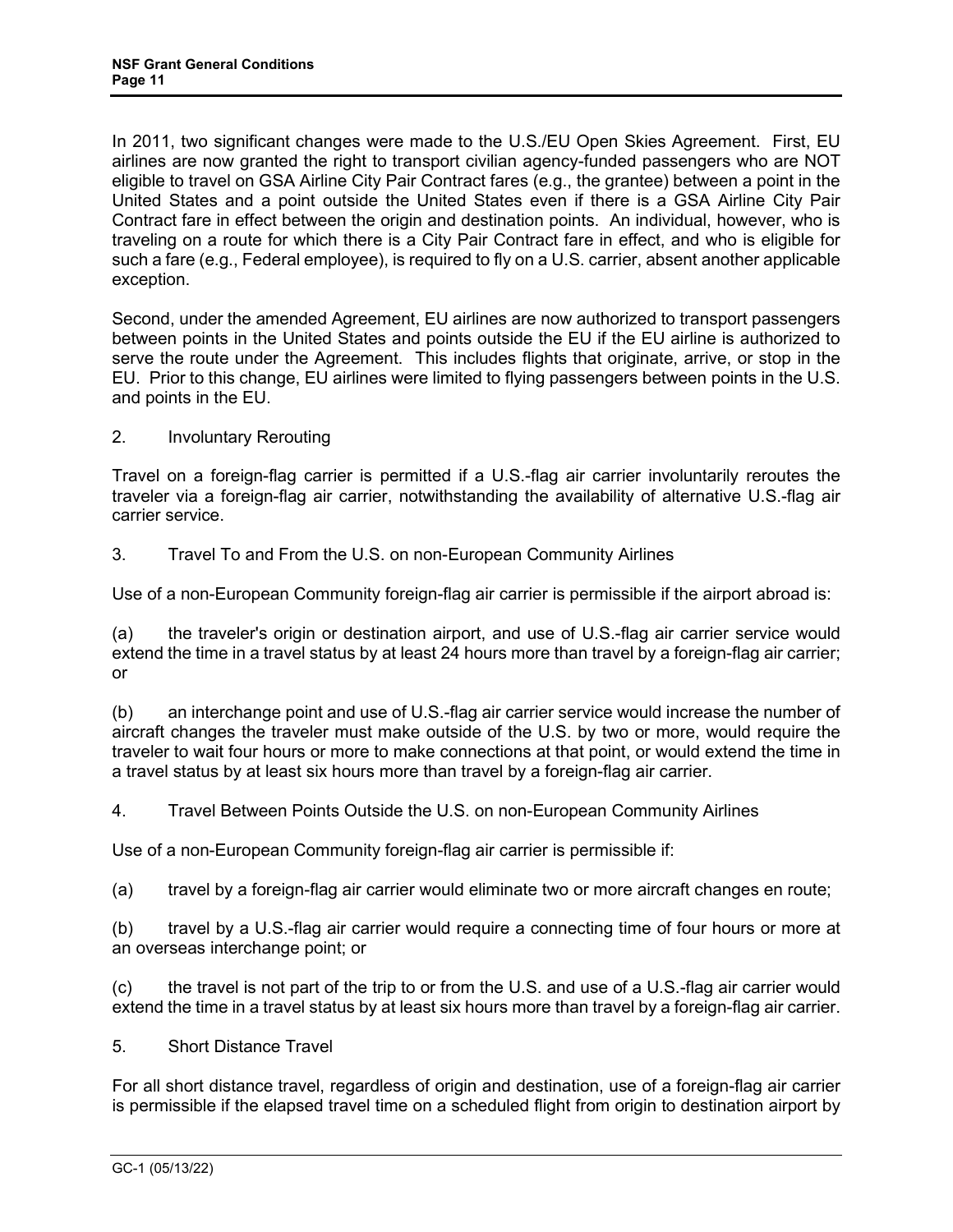a foreign-flag air carrier is three hours or less and service by a U.S.-flag air carrier would double the travel time.

## <span id="page-11-0"></span>**11. Rearrangement and Reconversion Costs**

a. Costs incurred for ordinary and normal rearrangement and alteration of facilities are allowable as indirect costs.

b. Rearrangement and reconversion costs incurred specifically for the NSF grant aggregating \$25,000 or less to adapt space or utilities within a completed structure to accomplish the objectives of the grant, are allowable and approved, provided the:

1. building has a usable life consistent with project purposes and is architecturally suitable for conversion;

2. rearrangement and reconversion costs are essential to the project supported by the grant; and

3. space involved will be occupied by the project. In situations where the space is rented, in order for the costs of the rearrangement and reconversion to be allowed, the grantee must secure a lease for the length of the project.

c. Rearrangement and reconversion costs exceeding \$25,000 require NSF prior written approval via use of NSF's electronic systems. Note that Appendix II of 2 CFR §200 contains provisions that must be included in contracts made by the grantee.

#### <span id="page-11-1"></span>**12. Allowable Costs**

a. The allowability of  $cost<sup>4</sup>$  and cost allocation methods for work performed under this grant, up to the amount specified in [th](#page-11-2)e grant, shall be determined in accordance with the governing cost principles as specified below and must conform with NSF policies, grant special provisions and grantee internal policies in effect on the start date of the grant.

<span id="page-11-3"></span>b. The cost principles that govern Federal awards can be found in 2 CFR §200, Subpart E.

c. Separate guidance for for-profit organizations can be found in the *Federal Acquisition Regulation*, 48 CFR Part 31.

d. Indirect Cost Reimbursement

1. Reimbursement of indirect costs should be calculated by applying the approved, negotiated indirect cost rate(s) to the appropriate base(s).

2. In the event that new U.S. Federally negotiated rate agreements are approved during the award performance period, revised negotiated rates may be applied.

<span id="page-11-2"></span><sup>4</sup> Consistent with 2 CFR §200.453(c), for computing devices, charging as a direct cost is allowable for devices that are essential and allocable, but not solely dedicated, to the performance of the grant.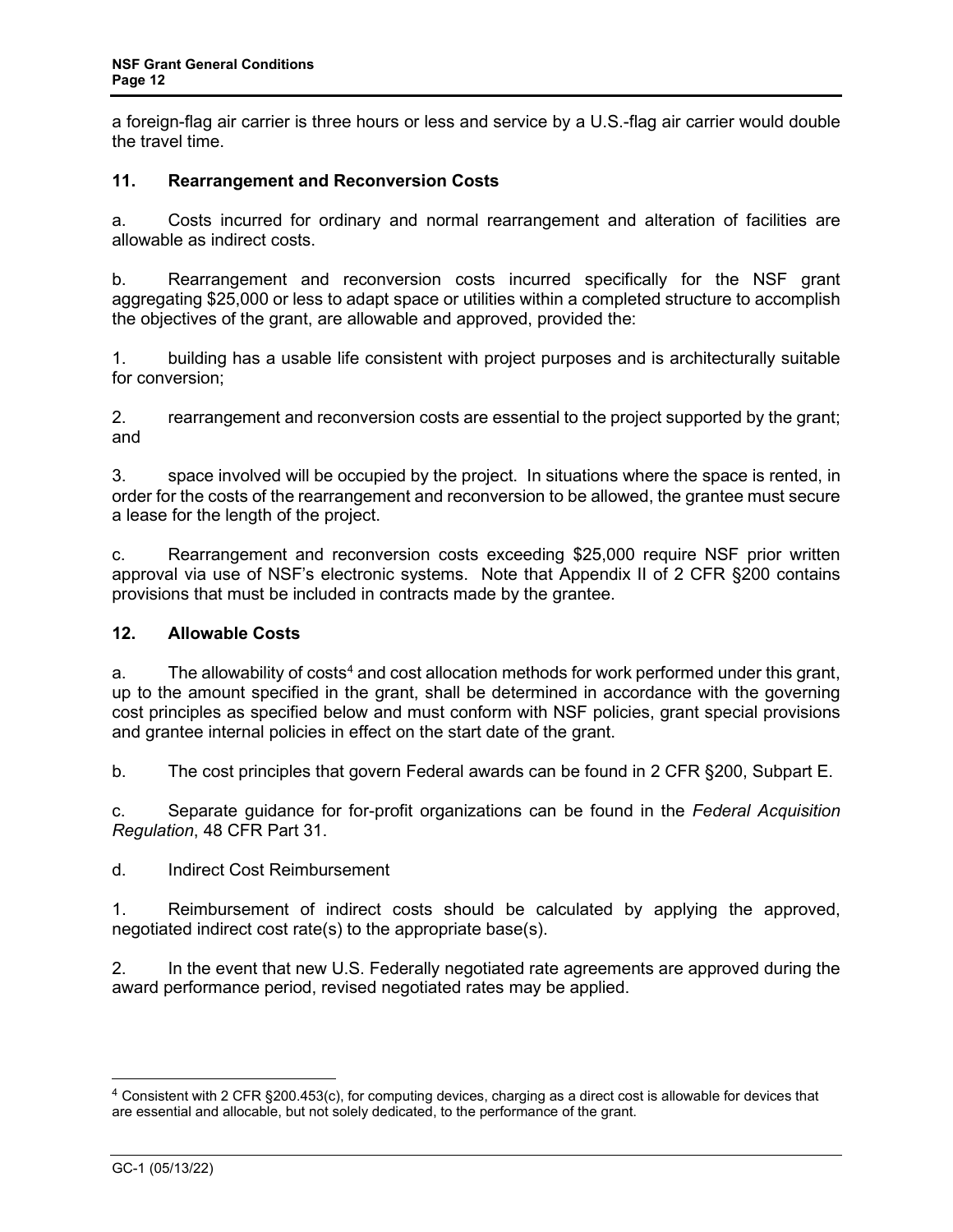3. Excess indirect costs charged to NSF grants due to use of an incorrect rate will be disallowed.

e. Publication and Printing Costs

In accordance with [2 CFR §200.4](http://www.access.gpo.gov/nara/cfr/waisidx_06/31cfr205_06.html)61, costs for publication or dissemination of research results may be charged to this grant during closeout if the costs are not incurred during the period of performance. If charged to the award during closeout, these costs must be charged to the final budget period, unless otherwise specified by NSF.

f. Certain prior approval requirements contained in the governing cost principles have been modified by [Article 2.](#page-3-0)

#### <span id="page-12-0"></span>**13. Payments**

a. Except as noted in [PAPPG Chapter VIII.C,](https://www.nsf.gov/pubs/policydocs/pappg22_1/pappg_8.jsp#VIIIC) the grantee is required to request payments electronically through the Award Cash Management Service (ACM\$). Under ACM\$, the grantee must provide award level detail at the time of the payment request. The grantee should request payments in amounts necessary to meet their current needs, pursuant to the guidelines contained in [31 CFR Part 205.](http://www.access.gpo.gov/nara/cfr/waisidx_06/31cfr205_06.html) Unless otherwise specified in the grant, the grantee agrees to comply with all applicable Treasury regulations and National Science Foundation implementing and reporting procedures, which are outlined in [PAPPG Chapter VIII.](https://www.nsf.gov/pubs/policydocs/pappg22_1/pappg_8.jsp)

b. In accordance with [2 CFR §200.3](http://www.access.gpo.gov/nara/cfr/waisidx_06/31cfr205_06.html)05, where appropriate, the grantee is required to maintain advances of Federal funds in interest-bearing accounts. The grantee may retain interest earned on amounts up to \$500 per year for administrative expenses. Any additional interest earned on Federal advance payments deposited in interest-bearing accounts must be remitted annually to the Department of Health and Human Services Payment Management System (PMS) through an electronic medium using either the Automated Clearing House (ACH) network or a Fedwire Funds Service payment. Instructions on submission of remittances is contained in 2 CFR §200.305(b)(9).

## **14. Continuing Grant Increments**

Unless otherwise specified, each successive increment of a continuing grant will be funded at the level specified in the original award notice without a formal request from the grantee provided an annual project report has been received from the PI and accepted by the cognizant NSF Program Officer.

Continuing funding is contingent on (1) availability of funds; (2) satisfactory scientific/technical progress; and (3) any special conditions of the grant.

## <span id="page-12-1"></span>**15. Project Reporting Requirements**

a. Annual Project Reports

1. Submission Requirement. Annual project reports are required for both standard and continuing grants.<sup>[5](#page-12-2)</sup>

<span id="page-12-2"></span><sup>&</sup>lt;sup>5</sup> Submission of an "interim" report via [Research.gov](http://www.research.gov/) does not constitute compliance with the annual reporting requirement.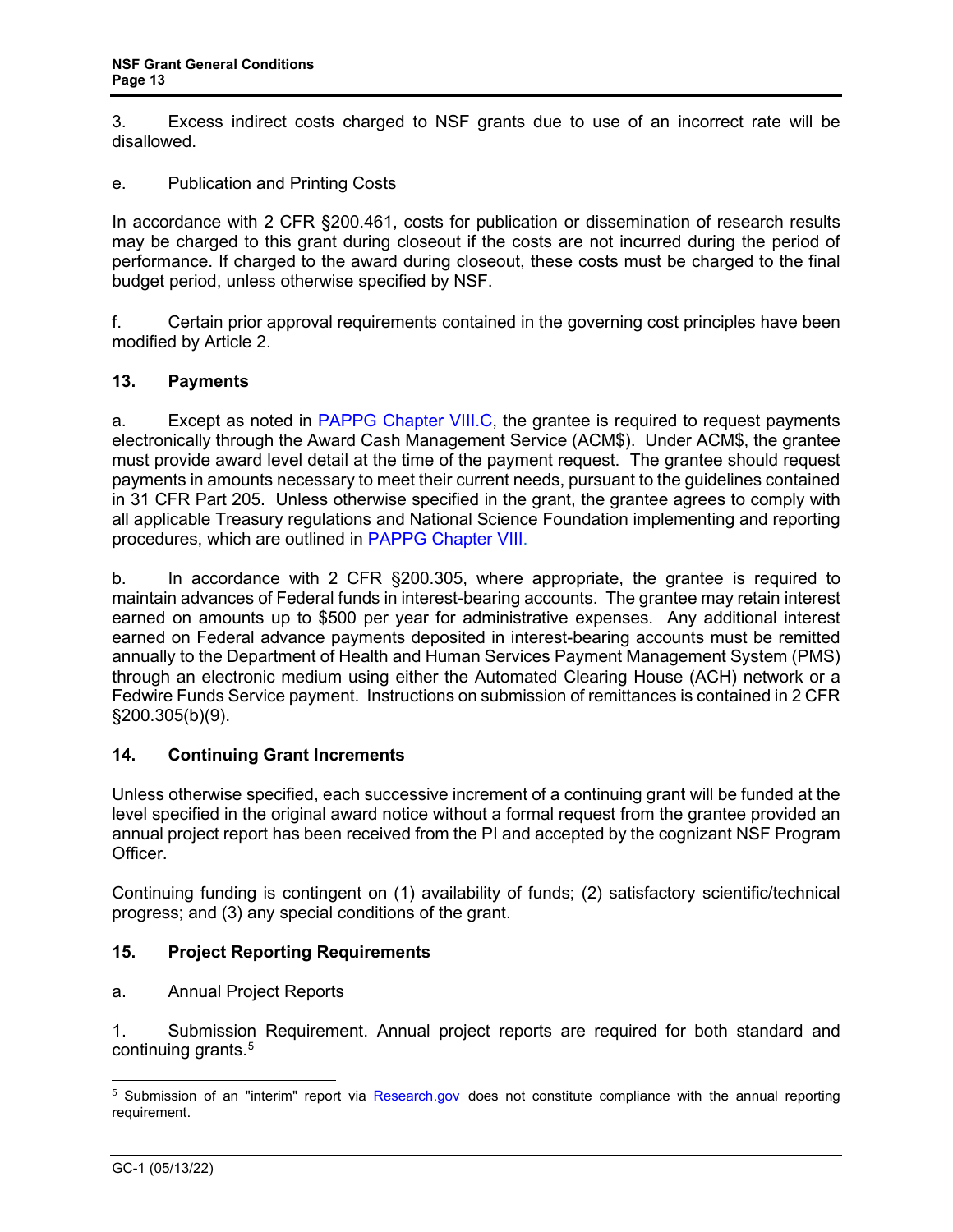2. Content of Annual Project Reports. Unless otherwise specified in the grant, the Research Performance Progress Report (RPPR), as implemented by NSF in Research.gov, must be used for preparation of annual project reports to address progress in all activities of the project, including any activities intended to address the Broader Impacts criterion that are not intrinsic to the research. The grantee shall include subaward activities in annual project reports that are submitted to NSF.

3. Timing of Annual Project Reports. Unless otherwise specified in the grant, annual project reports should be submitted electronically no later than 90 days prior to the end of the current budget period to allow adequate time for the cognizant NSF Program Officer to review and approve the report. As reflected in the Project Report System, the report is considered due during the 90-day period. The report becomes overdue **the day after the 90-day period ends.** It should be noted that the final annual report serves as the project's final report and must be submitted in accordance with paragraph b. below.

Failure to submit timely reports will delay NSF review and processing of pending proposals and processing of additional funding and administrative actions, including, but not limited to, no-cost extensions for all identified PIs and co-PIs on a given grant. In the case of continuing grants, failure to submit timely reports may delay processing of funding increments.

b. Final Project Report

1. Submission Requirement. Unless otherwise specified in the grant, the final project report should be submitted electronically no later than 120 days following the end date of the grant. As reflected in the Project Report System, the report is considered due during the 120-day period. The report becomes overdue **the day after the 120-day period ends.** 

2. Content of Final Project Report. The RPPR, as implemented by NSF in Research.gov, also should be used for preparation of the Final Project Report to address progress in all activities of the project, including any activities intended to address the Broader Impacts criterion that are not intrinsic to the research. The grantee shall include subaward activities in final project reports that are submitted to NSF. By submitting the final project report, the grantee is signifying that the scope of work for the project has been completed and the grantee does not anticipate that any further research activities (including a no-cost extension, supplemental funding, or transfer of the grant) need to be completed on the project. Submission of the final project report, however, does not preclude the grantee from requesting any further payments for costs incurred during the period of performance.

3. Additional Requirements. The grantee also shall provide to the cognizant NSF Program Officer, no later than 120 days following the end date of the grant, any unique reports or other items specified in the grant (e.g., special cost sharing reports), including any reporting requirements set forth in the applicable program solicitation referenced in the grant as being directly related to either the grant or the administration of the grant.

c. Project Outcomes Report for the General Public

No later than 120 days following the end date of the grant, a project outcomes report for the general public must be submitted electronically via Research.gov. This report serves as a brief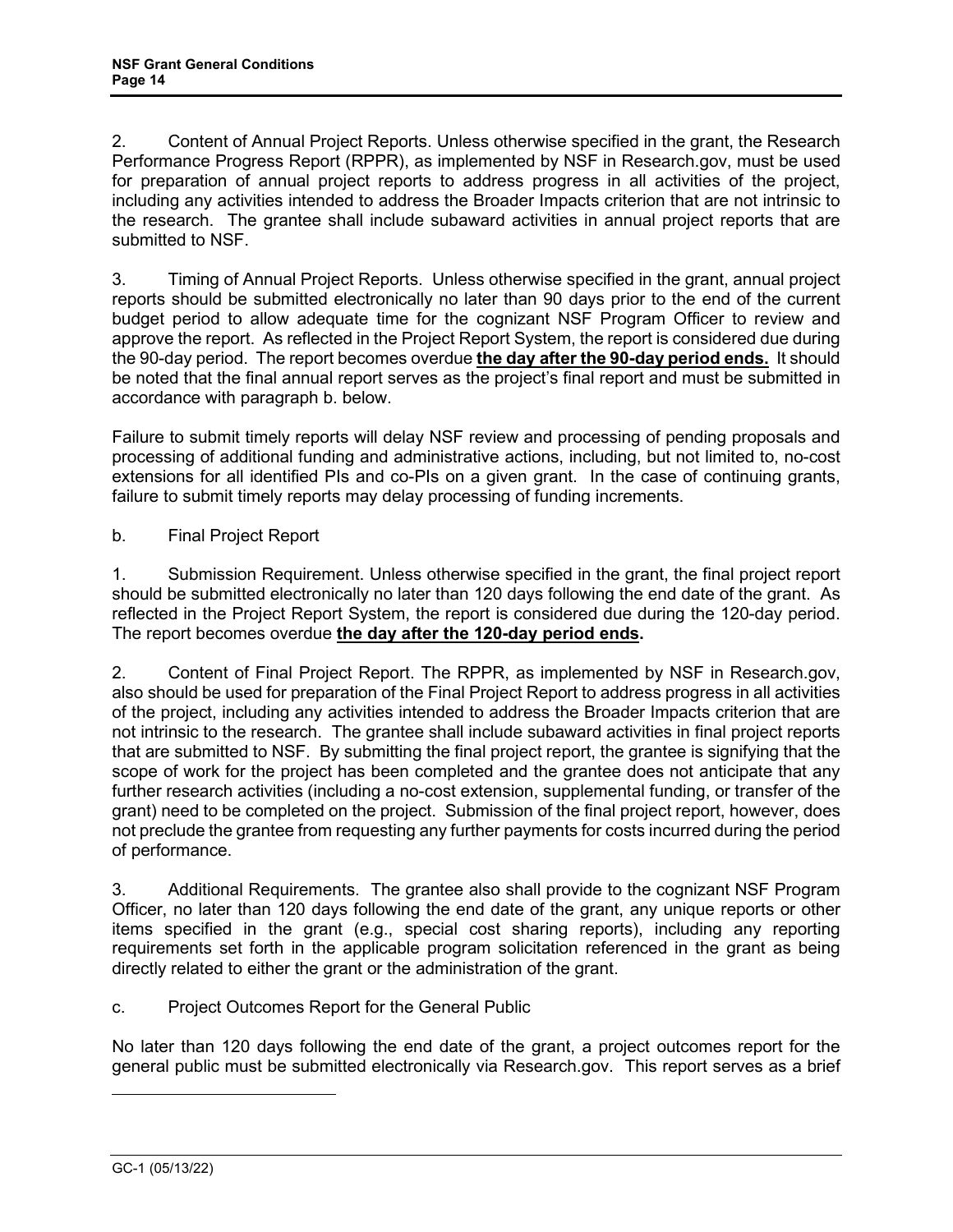<span id="page-14-2"></span>summary, prepared specifically for the public, of the nature and outcomes of the project. This report will be posted electronically by NSF exactly as it is submitted. By submitting the project outcomes report, the grantee is signifying that the scope of work for the project has been completed and the grantee does not anticipate that any further research activities (including a nocost extension, supplemental funding, or transfer of the grant) need to be completed on the project. Submission of the project outcomes report, however, does not preclude the grantee from requesting any further payments for costs incurred during the period of performance. For information about the content of the report, see [PAPPG Chapter VII.D.3.](https://www.nsf.gov/pubs/policydocs/pappg22_1/pappg_7.jsp#VIID3)

d. In accordance with 2 CFR §200.344(i), if the grantee does not submit all required reports within one year of the period of performance end date, NSF must report the grantee's material failure to comply with the terms and conditions of the award with the OMB-designated integrity and performance system (currently Federal Awardee Performance and Integrity Information System (FAPIIS)). NSF may also pursue other enforcement actions per 2 CFR §200.339.

# <span id="page-14-0"></span>**16. Expenditure Reports**

The grantee must submit final payment requests through ACM\$ no later than 120 days after the end date of the grant. This requirement applies to all current grants and funding amendments to existing NSF grants, as well as to all new NSF grants.

NSF uses the payment request entries in ACM\$ to collect the final financial data for awards paid through that system. No additional interim or final financial reporting is required.

<span id="page-14-1"></span>For instructions regarding final disbursement reporting, see [PAPPG Chapter VIII.E.](https://www.nsf.gov/pubs/policydocs/pappg22_1/pappg_8.jsp#VIIIE)

# **17. Information Collection**

Information collection activities performed under this grant are the responsibility of the grantee, and NSF support of the project does not constitute NSF approval of the survey design, questionnaire content or information collection procedures. The grantee shall not represent to respondents that such information is being collected for or in association with the National Science Foundation or any other Government agency without the specific written approval of such information collection plan or device by the Foundation. This requirement, however, is not intended to preclude mention of NSF support of the project in response to an inquiry or acknowledgment of such support in any publication of this information.

# **18. Responsible and Ethical Conduct of Research**

In accordance with Section 7009 of the America Creating Opportunities to Meaningfully Promote Excellence in Technology, Education, and Science (COMPETES) Act (42 USC §1862o–1) NSF requires that the grantee must have a plan in place to provide appropriate training and oversight in the responsible and ethical conduct of research (RECR) to undergraduates, graduate students and postdoctoral researchers who will be supported by NSF to conduct research. Training plans are subject to review, upon request.

The grantee must designate one or more persons to oversee compliance with the RECR training requirement. The grantee is responsible for verifying that undergraduate students, graduate students and postdoctoral researchers supported by NSF to conduct research have received training in the responsible and ethical conduct of research, in accordance with the plan the grantee has put in place for their organization.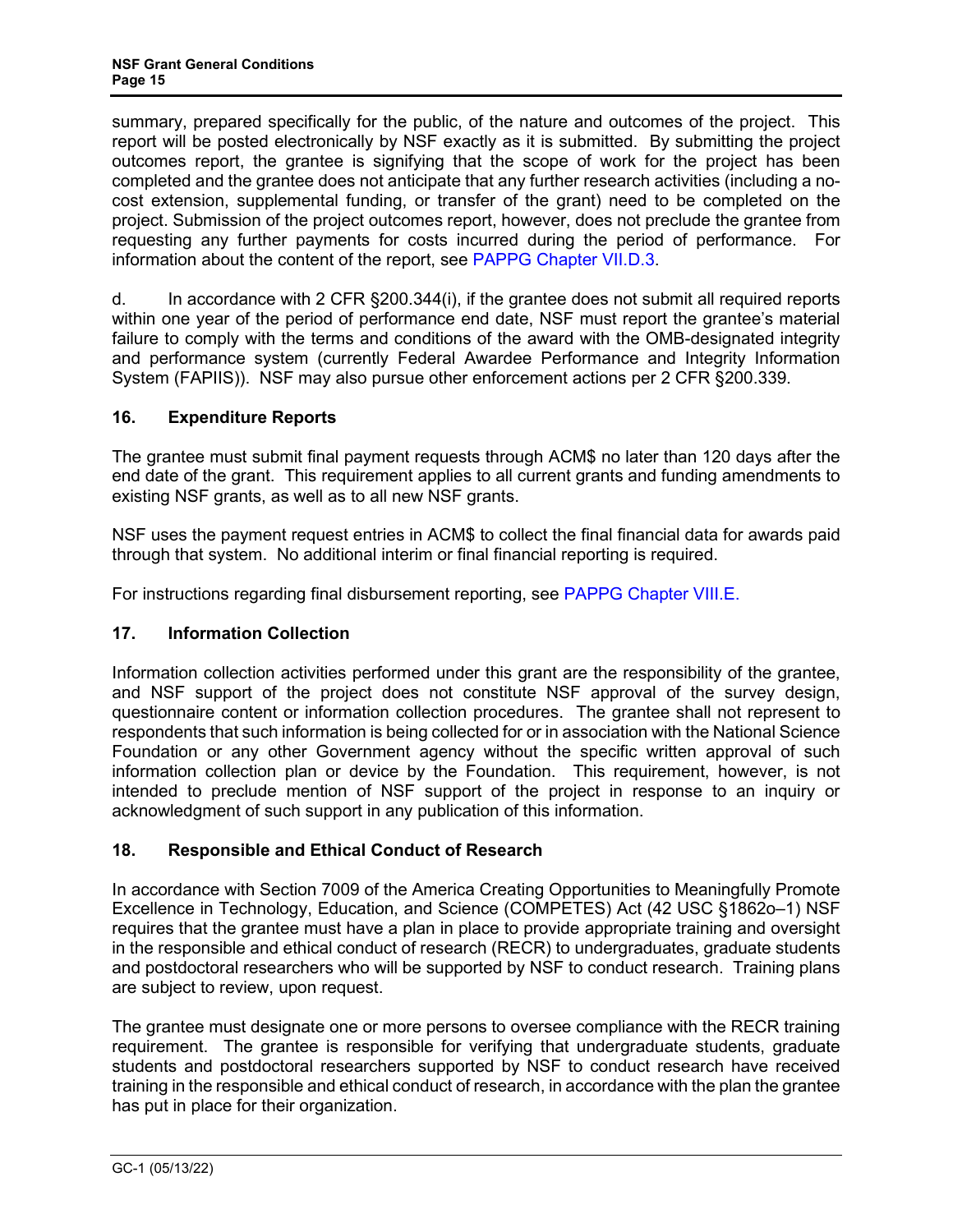<span id="page-15-0"></span>The grantee shall ensure that these RECR requirements flow down to all subrecipients or are otherwise appropriately addressed in the subaward.

## **19. Reporting Subawards and Executive Compensation**

## **This award term was extracted verbatim from Appendix A to Part 170. For these purposes, the term "***you***" means the NSF grantee.**

a. Reporting of first-tier subawards.

1. Applicability. Unless exempt as provided in paragraph d. of this award term, you must report each action that equals or exceeds \$30,000 in Federal funds for a subaward to a non-Federal entity or Federal agency (see definitions in paragraph e. of this award term).

2. Where and when to report.

i. The non-Federal entity or Federal agency must report each obligating action described in paragraph a.1. of this award term to http://www.fsrs.gov.

ii. For subaward information, report no later than the end of the month following the month in which the obligation was made. (For example, if the obligation was made on November 7, 2010, the obligation must be reported by no later than December 31, 2010.)

3. What to report. You must report the information about each obligating action that the submission instructions posted at http://www.fsrs.gov specify.

b. Reporting total compensation of recipient executives for non-Federal entities.

1. Applicability and what to report. You must report total compensation for each of your five most highly compensated executives for the preceding completed fiscal year, if—

i. the total Federal funding authorized to date under this Federal award equals or exceeds is \$30,000 or more as defined in 2 CFR §170.320;

 $ii.$  in the preceding fiscal year, you received—

(A) 80 percent or more of your annual gross revenues from Federal procurement contracts (and subcontracts) and Federal financial assistance subject to the Transparency Act, as defined at 2 CFR §170.320 (and subawards), and

(B) \$25,000,000 or more in annual gross revenues from Federal procurement contracts (and subcontracts) and Federal financial assistance subject to the Transparency Act, as defined at 2 CFR §170.320 (and subawards); and,

iii. the public does not have access to information about the compensation of the executives through periodic reports filed under section 13(a) or 15(d) of the Securities Exchange Act of 1934 (15 U.S.C. 78m(a), 78o(d)) or section 6104 of the Internal Revenue Code of 1986. (To determine if the public has access to the compensation information, see the U.S. Security and Exchange Commission total compensation filings at http://www.sec.gov/answers/execomp.htm.)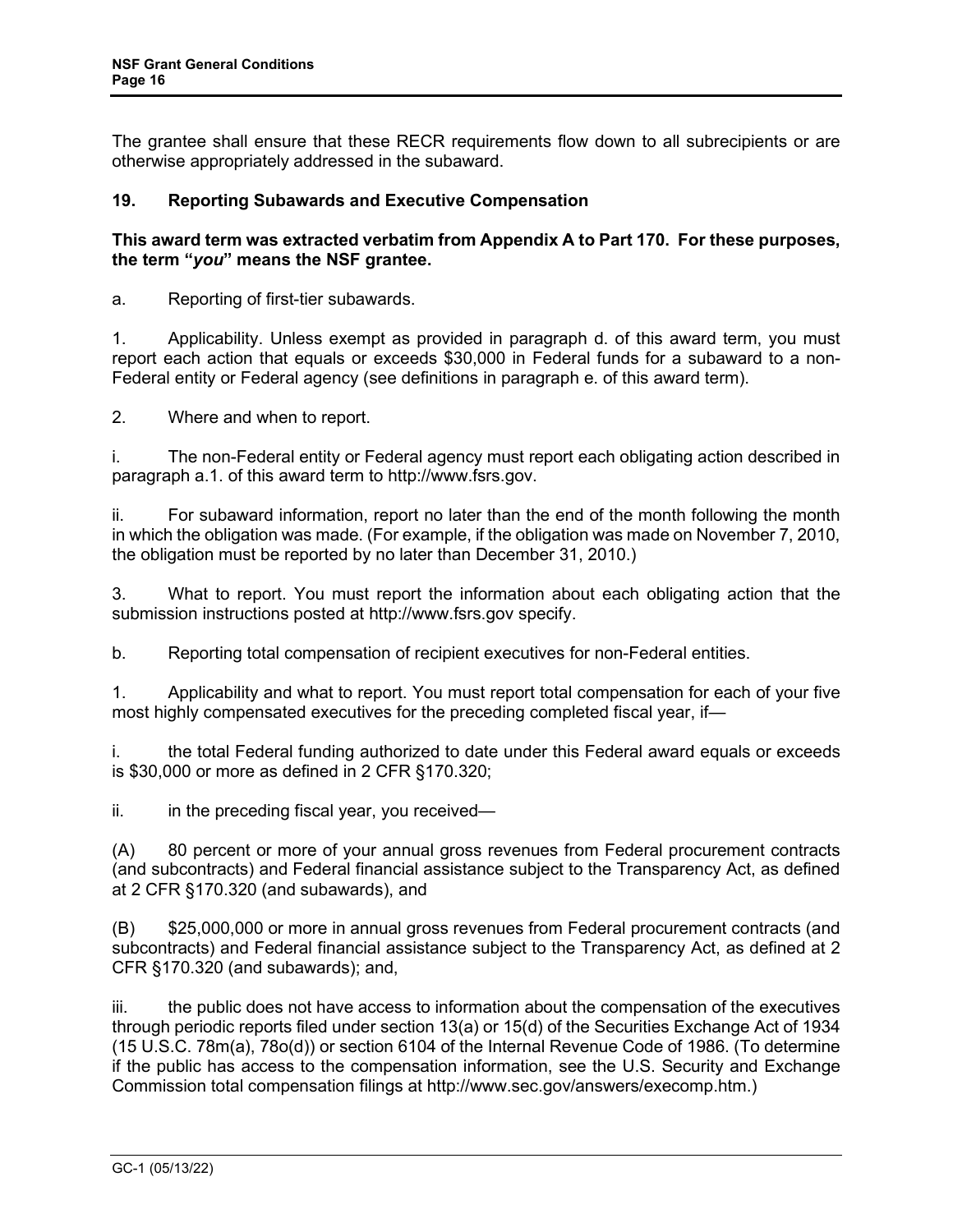2. Where and when to report. You must report executive total compensation described in paragraph b.1. of this award term:

i. As part of your registration profile at https://www.sam.gov.

ii. By the end of the month following the month in which this award is made, and annually thereafter.

c. Reporting of Total Compensation of Subrecipient Executives.

1. Applicability and what to report. Unless you are exempt as provided in paragraph d. of this award term, for each first-tier non-Federal entity subrecipient under this grant, the recipient shall report the names and total compensation of each of the subrecipient's five most highly compensated executives for the subrecipient's preceding completed fiscal year, if—

i. in the subrecipient's preceding fiscal year, the subrecipient received—

(A) 80 percent or more of its annual gross revenues from Federal procurement contracts (and subcontracts) and Federal financial assistance subject to the Transparency Act, as defined at 2 CFR §170.320 (and subawards) and,

(B) \$25,000,000 or more in annual gross revenues from Federal procurement contracts (and subcontracts), and Federal financial assistance subject to the Transparency Act (and subawards); and

ii. The public does not have access to information about the compensation of the executives through periodic reports filed under section 13(a) or 15(d) of the Securities Exchange Act of 1934 (15 U.S.C. 78m(a), 78o(d)) or section 6104 of the Internal Revenue Code of 1986. (To determine if the public has access to the compensation information, see the U.S. Security and Exchange Commission total compensation filings at http://www.sec.gov/answers/execomp.htm.)

2. Where and when to report. You must report subrecipient executive total compensation described in paragraph c.1. of this award term:

i. To the recipient.

ii. By the end of the month following the month during which you make the subaward. For example, if a subaward is obligated on any date during the month of October of a given year (i.e., between October 1 and 31), you must report any required compensation information of the subrecipient by November 30 of that year.

d. Exemptions

If, in the previous tax year, you had gross income, from all sources, under \$300,000, you are exempt from the requirements to report:

i. Subawards,

and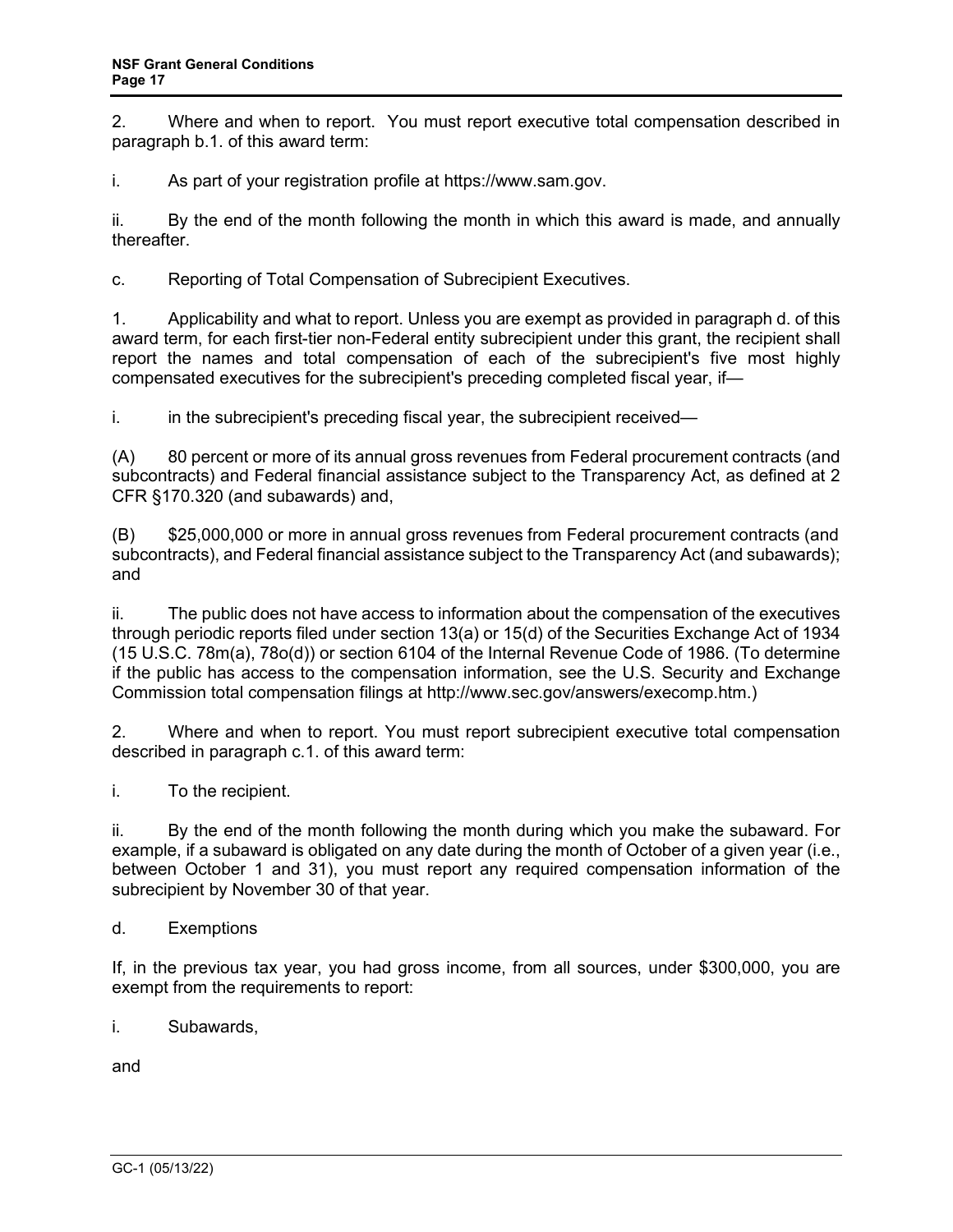ii. The total compensation of the five most highly compensated executives of any subrecipient.

e. Definitions. For purposes of this award term:

1. *Federal Agency* means a Federal agency as defined at 5 U.S.C. 551(1) and further clarified by 5 U.S.C. 552(f).

2. *Non-Federal entity* means all of the following, as defined in 2 CFR part 25:

i. A Governmental organization, which is a State, local government, or Indian tribe;

ii. A foreign public entity;

iii. A domestic or foreign nonprofit organization; and,

iv. A domestic or foreign for-profit organization.

3. *Executive* means officers, managing partners, or any other employees in management positions.

4. *Subaward:*

i. This term means a legal instrument to provide support for the performance of any portion of the substantive project or program for which you received this award and that you as the recipient award to an eligible subrecipient.

ii. The term does not include your procurement of property and services needed to carry out the project or program (for further explanation, see 2 CFR §200.331).

iii. A subaward may be provided through any legal agreement, including an agreement that you or a subrecipient considers a contract.

5. *Subrecipient* means a non-Federal entity or Federal agency that:

i. Receives a subaward from you (the recipient) under this award; and

ii. Is accountable to you for the use of the Federal funds provided by the subaward.

6. *Total compensation* means the cash and noncash dollar value earned by the executive during the recipient's or subrecipient's preceding fiscal year and includes the following (for more information see 17 CFR §229.402(c)(2)).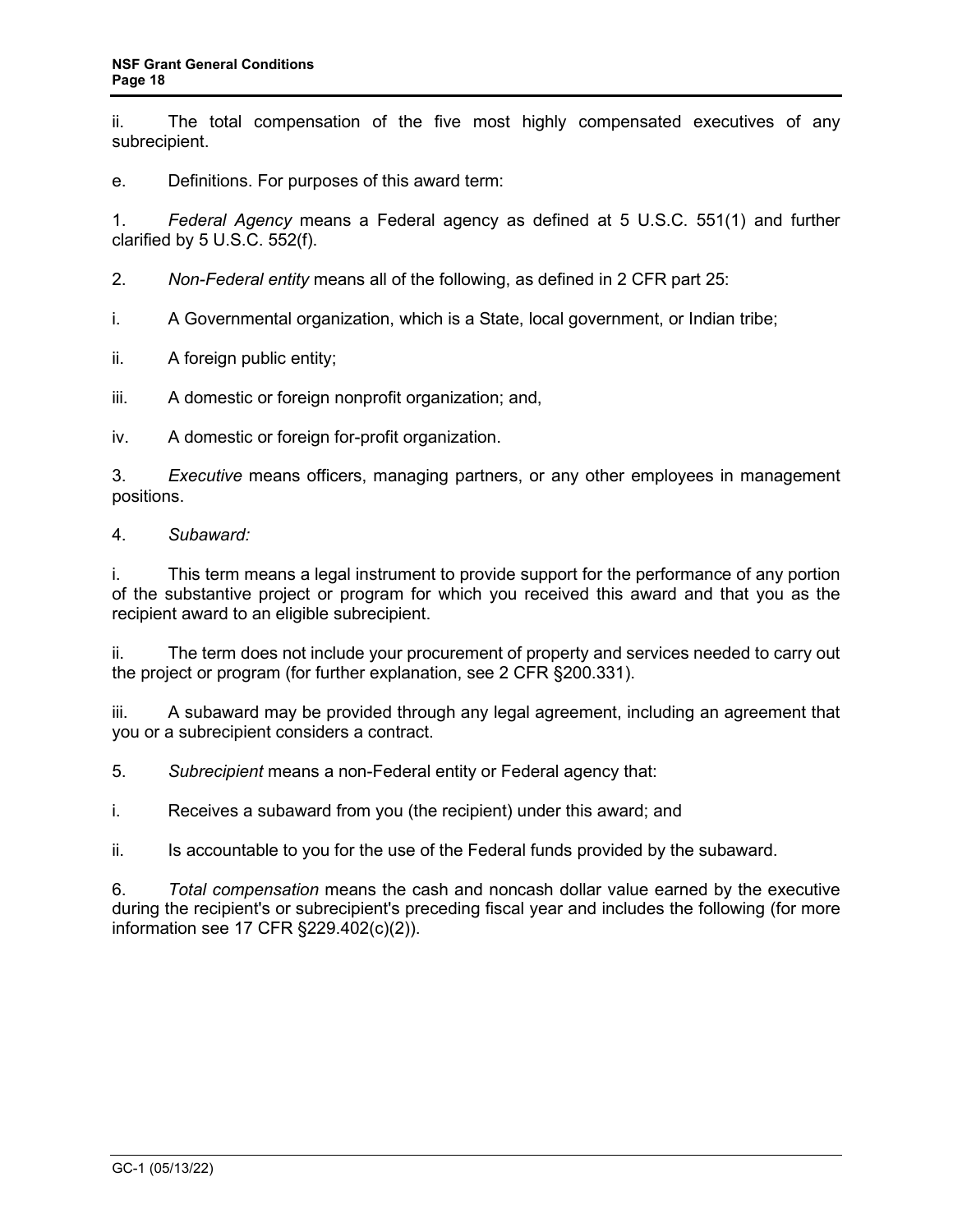# <span id="page-18-0"></span>**20. System for Award Management and Universal Identifier Requirements**

#### **This award term was extracted verbatim from Appendix A to Part 25. For these purposes, the term "***you***" means the NSF grantee.**

A. Requirement for System for Award Management

Unless you are exempted from this requirement under 2 CFR §25.110, you as the recipient must maintain current information in the SAM. This includes information on your immediate and highest level owner and subsidiaries, as well as on all of your predecessors that have been awarded a Federal contract or Federal financial assistance within the last three years, if applicable, until you submit the final financial report required under this Federal award or receive the final payment, whichever is later. This requires that you review and update the information at least annually after the initial registration, and more frequently if required by changes in your information or another Federal award term.

B. Requirement for Unique Entity Identifier

If you are authorized to make subawards under this Federal award, you:

1. Must notify potential subrecipients that no entity (see definition in paragraph C of this award term) may receive a subaward from you until the entity has provided its Unique Entity Identifier to you.

2. May not make a subaward to an entity unless the entity has provided its Unique Entity Identifier to you. Subrecipients are not required to obtain an active SAM registration but must obtain a Unique Entity Identifier.

C. Definitions

For purposes of this term:

1. *System for Award Management (SAM)* means the Federal repository into which a recipient must provide information required for the conduct of business as a recipient. Additional information about registration procedures may be found at the SAM Internet site (currently at *https://www.sam.gov*).

2*. Unique Entity Identifier* means the identifier assigned by SAM to uniquely identify business entities.

3*. Entity* includes non-Federal entities as defined at 2 CFR §200.1 and also includes all of the following, for purposes of this part:

- a. A foreign organization;
- b. A foreign public entity;
- c. A domestic or foreign for-profit organization; and
- d. A Federal agency.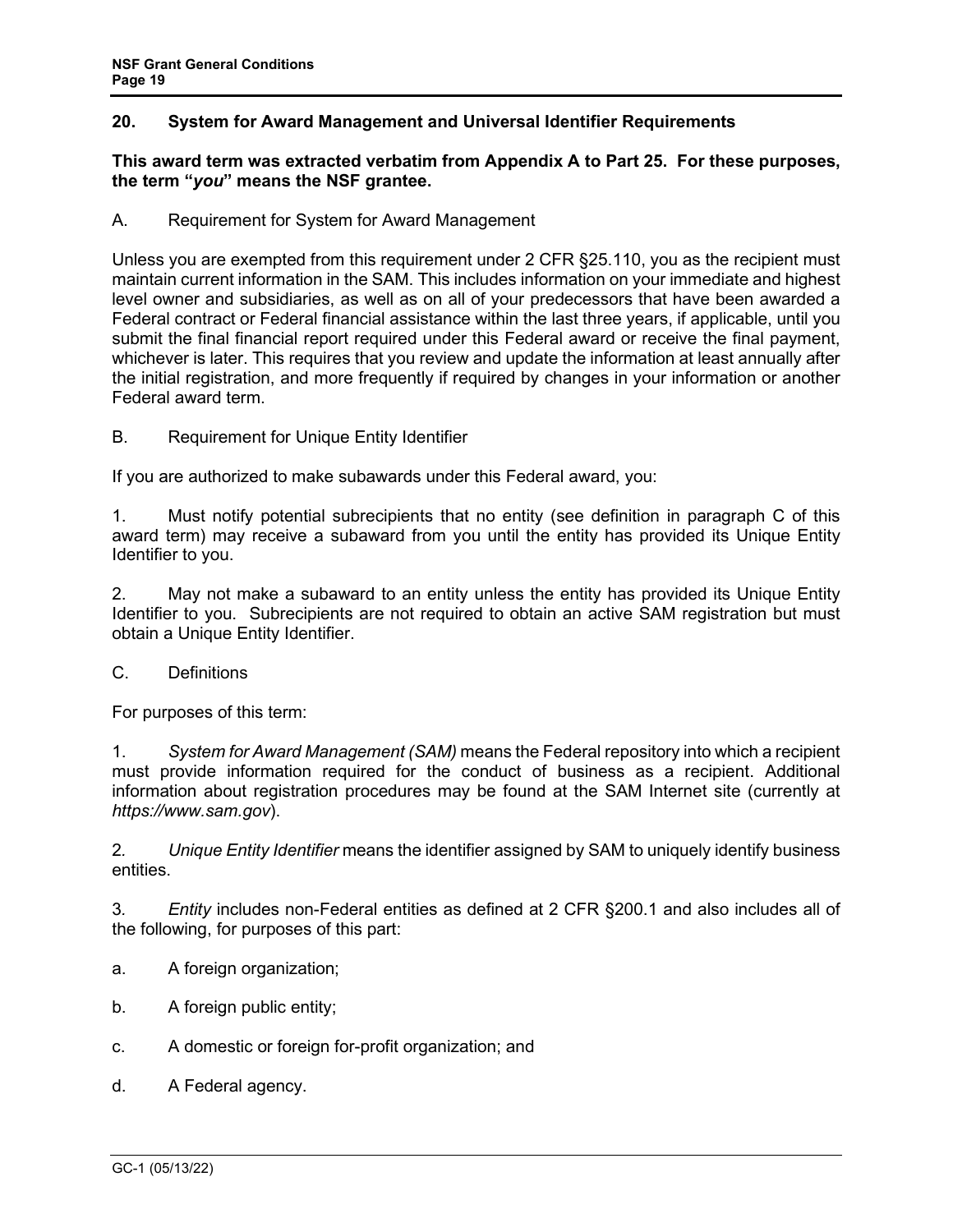- <span id="page-19-1"></span>4. *Subaward* has the meaning given in 2 CFR §200.1.
- 5. *Subrecipient* has the meaning given in 2 CFR §200.1.

#### **21. Federal Tax Obligations**

#### **Article 21 applies only to grants that have cumulative budgets that exceed \$5,000,000.**

In accordance with the *Commerce, Justice, Science and Related Agencies Appropriations Act, 2020*, the grantee affirms that they:

(1) have filed all required Federal tax returns during the three years preceding the certification;

(2) have not been convicted of a criminal offense under the Internal Revenue Code of 1986; and

(3) have not, more than 90 days prior to certification, been notified of any unpaid Federal tax assessment for which the liability remains unsatisfied, unless the assessment is the subject of an installment agreement or offer in compromise that has been approved by the Internal Revenue Service and is not in default, or the assessment is the subject of a non-frivolous administrative or judicial proceeding.

#### **22. Unpaid Federal Tax Liability**

#### **Article 22 applies only to grantees that are corporations.**

In accordance with the *Financial Services and General Governmental Appropriations Act, 2020*, the grantee affirms that the corporation has no unpaid Federal tax liability that has been assessed, for which all judicial and administrative remedies have been exhausted or lapsed, and that is not being paid in a timely manner pursuant to an agreement with the authority responsible for collecting the tax liability.

#### **23. Criminal Convictions**

#### **Article 23 applies only to grantees that are corporations.**

In accordance with the *Financial Services and General Governmental Appropriations Act, 2020*, the grantee affirms that the corporation has not been convicted of a felony criminal violation under any Federal law within the preceding 24 months.

#### <span id="page-19-0"></span>**24. Copyrighted Material**

a. Definition

*Subject writing* means any material that:

- 1. is or may be copyrighted under [Title 17 of the USC;](http://www.access.gpo.gov/uscode/title17/title17.html) and
- 2. is produced by the grantee or its employees in the performance of work under this grant.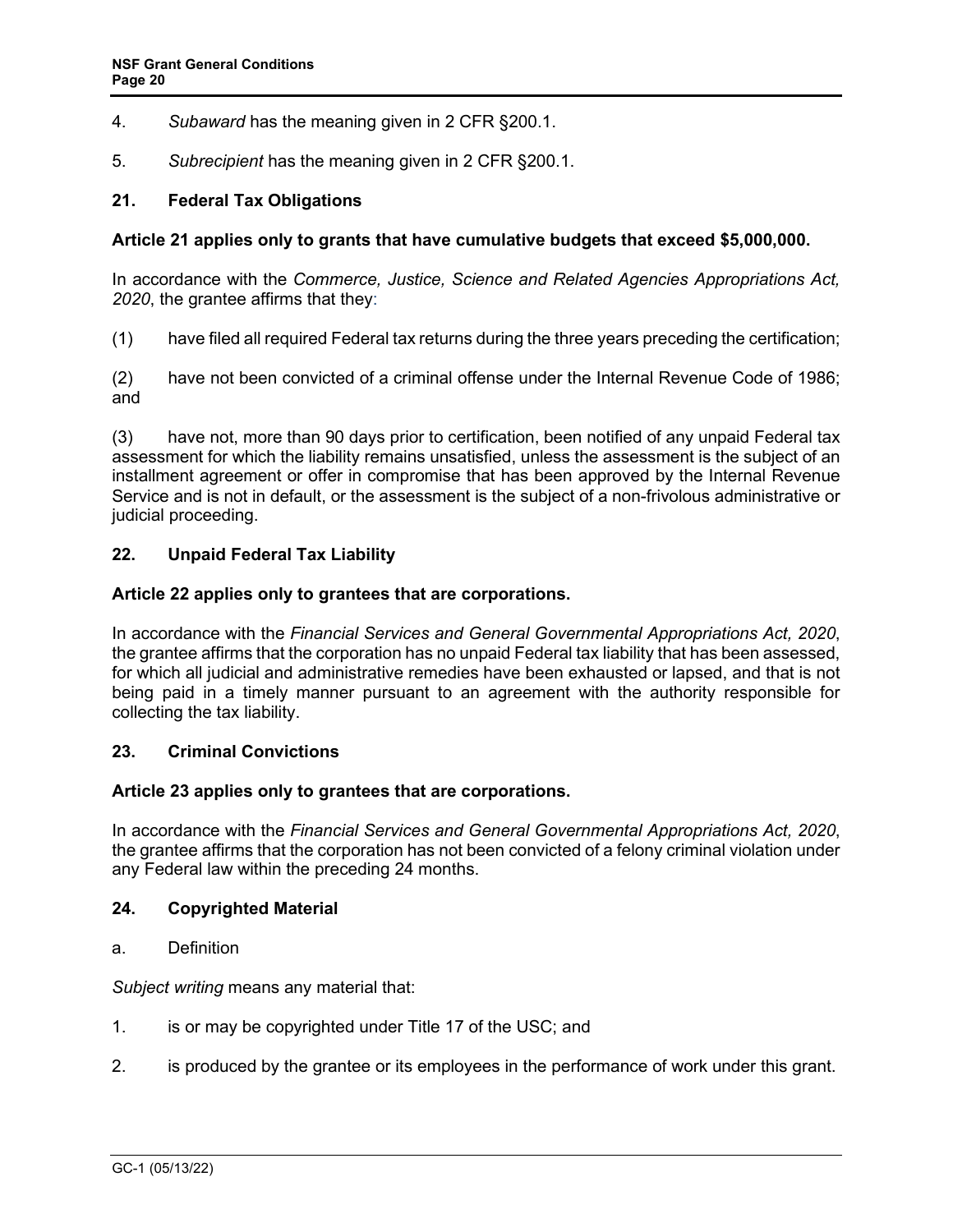<span id="page-20-0"></span>Subject writings include such items as reports, books, journal articles, software, databases, sound recordings, videotapes and videodiscs.

b. Copyright Ownership, Government License

Except as otherwise specified in the grant or by this paragraph, the grantee may own or permit others to own copyright in all subject writings. The grantee agrees that if it or anyone else does own copyright in a subject writing, the Federal government will have a nonexclusive, nontransferable, irrevocable, royalty-free license to exercise or have exercised for or on behalf of the U.S. throughout the world all the exclusive rights provided by copyright. Such license, however, will not include the right to sell copies or phonorecords of the copyrighted works to the public.

c. Grants Affected by International Agreements

If the grant indicates it is subject to an identified international agreement or treaty, NSF can direct the grantee to convey to any foreign participant or otherwise dispose of such rights to subject writings as are required to comply with that agreement or treaty. In such cases, the standard clauses for Copyrighted Material or Patents Rights will be modified through the addition of the following:

"This project is supported under the cooperative program listed below. Your rights in inventions, writings and data may be affected."

The applicable agreement or treaty will be identified immediately beneath that sentence.

d. Grantee Action to Protect Government Interests

The grantee agrees to acquire, through written agreement or an employment relationship, the ability to comply with the requirements of the preceding paragraphs and, in particular, to acquire the ability to convey rights in a subject writing to a foreign participant if directed by NSF under the previous paragraph. The grantee further agrees that any transfer of copyright or any other rights to a subject writing, by it or anyone whom it has allowed to own such rights, will be made subject to the requirements of this article.

## **25. Public Access to Copyrighted Material**

NSF's policy on public access to copyrighted material [\(Public Access Policy\)](http://www.nsf.gov/news/special_reports/public_access/) reflects the Foundation's commitment to making certain that, to the extent possible, the American public, industry and the scientific community have access to the results of federally funded scientific research. Pursuant to this policy, the grantee must ensure that all articles in peer-reviewed scholarly journals and papers in juried conference proceedings:

are deposited in a public access compliant repository (as identified in the Public Access Policy);

• are available for download, reading and analysis within 12 months of publication;

• possess a minimum set of machine-readable metadata elements as described in the Public Access Policy;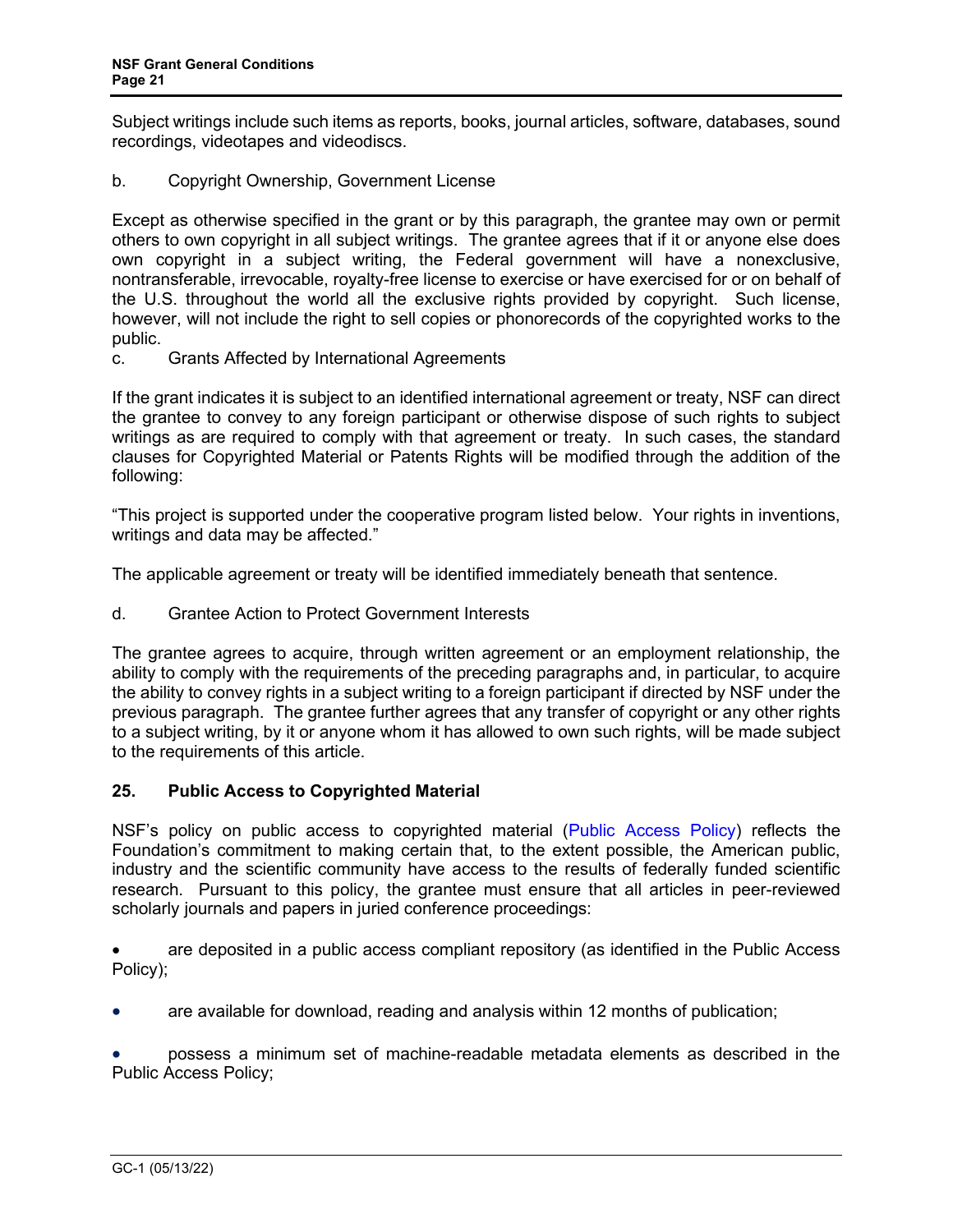are reported in annual and final reports with a persistent identifier.

Either the final printed version or the final peer-reviewed manuscript is acceptable for deposit.

#### <span id="page-21-0"></span>**26. Program Income**

a. Definition

The following provisions implement applicable portions of 2 CFR §200.307. *Program income* means gross income earned by the grantee that is directly generated by a supported activity or earned as a result of the grant during the period of performance.

Except as otherwise provided in Federal statutes, regulations, or the terms and conditions of the grant, program income does not include rebates, credits, discounts and interest earned on any of them. Note that registration fees collected under NSF-supported conferences are considered program income.

- b. NSF Policy
- 1. Standard Treatment

Unless otherwise specified in the grant, program income received or accruing to the grantee during the period of the grant is to be retained by the grantee, added to the funds committed to the project by NSF, and thus used to further project objectives. The grantee has no obligation to NSF with respect to program income received beyond the period of the grant. The grantee also shall have no obligation to NSF with respect to program income earned from license fees and royalties for copyrighted material, patents, patent applications, trademarks and inventions produced under an award (see [PAPPG Chapter VIII.D.4\)](https://www.nsf.gov/pubs/policydocs/pappg22_1/pappg_8.jsp#VIIID4). However, Patent and Trademark Amendments (35 USC §18) shall apply to inventions made under a grant.

Efforts should be made to avoid having unexpended program income remaining at the end date of the grant. Program income earned during the project period should be expended prior to requesting reimbursement against the grant. In the event a grantee has unexpended program income remaining at the end of the grant, it must be remitted to NSF by crediting costs otherwise chargeable against the grant. If it is not possible to record the credit via ACM\$, the excess program income must be remitted to NSF electronically or by check payable to the National Science Foundation.

#### 2. Special Treatment

In exceptional circumstances, NSF may approve use of a special grant provision to restrict or eliminate a grantee's control of income earned through NSF-supported activities if it determines that this would best serve the purposes of a particular program or grant. The special provisions may require treatment of the program income via use of the deductive method, the Federal share of program income be kept in a separate account or reported on and/or remitted for such periods as may be reasonable under the circumstances.

If, in accordance with the grant terms and conditions program income is designated for deductive treatment, it must be remitted to NSF by crediting costs otherwise chargeable against the grant. Program Income in excess of the grant will be remitted to NSF electronically or by check payable to the National Science Foundation.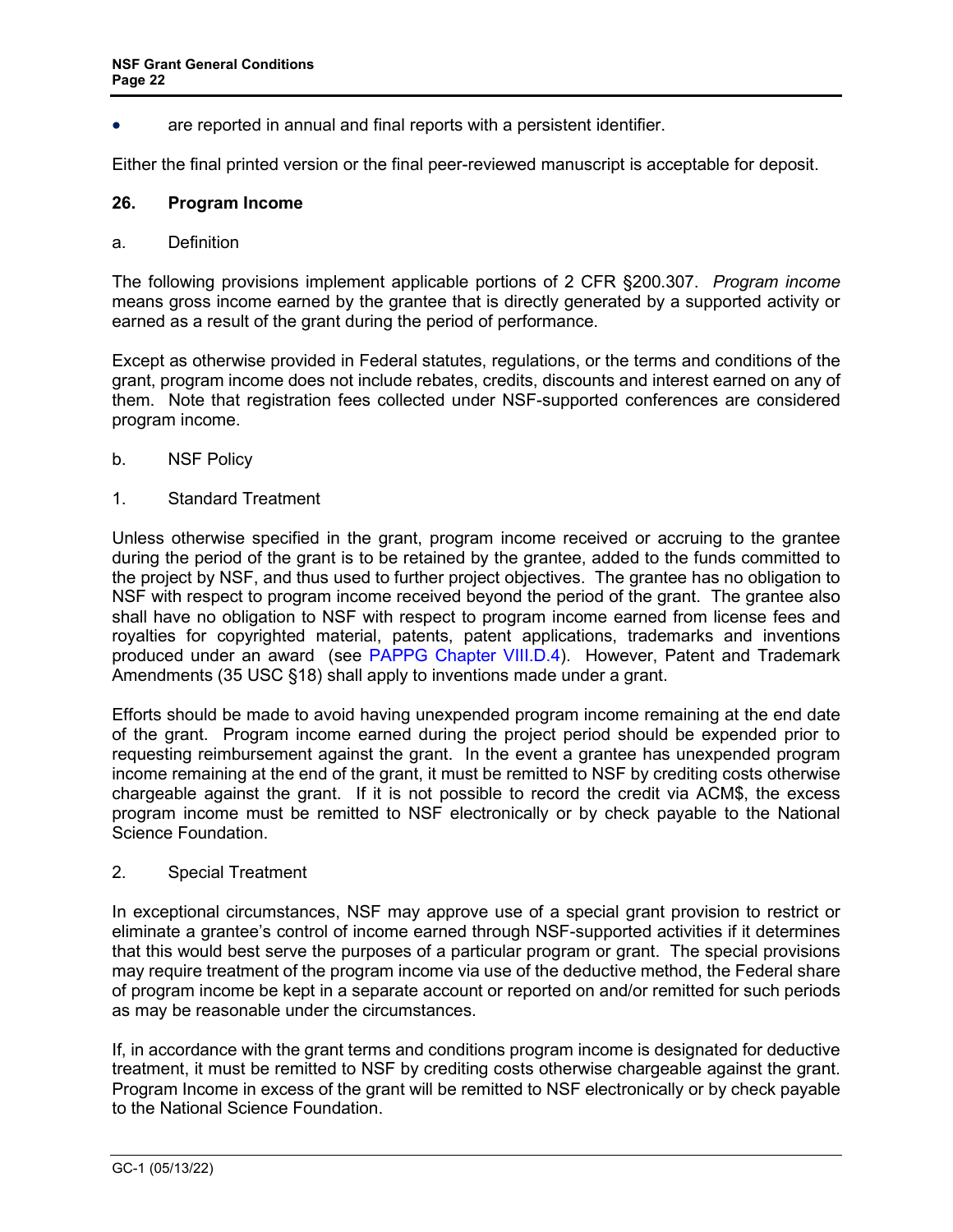#### c. Records Retention

The grantee is required to retain appropriate financial and other records relating to program income earned during the grant period of performance and for three years beyond the date of submission of the final financial disbursements in ACM\$. For instructions regarding final disbursement reporting, see [PAPPG Chapter VII.E.](https://www.nsf.gov/pubs/policydocs/pappg22_1/pappg_8.jsp#VIIIE)

#### d. Reporting Requirements

On an annual basis, the grantee is required to submit a Program Income Reporting Worksheet to NSF in order to report program income earned and expended for any of their grants or to validate that they did not earn and expend program income for any of their grants during the applicable period. The Program Income Reporting Worksheet utilizes the standard OMB-approved Government-wide data elements from the Program Income section of the Federal Financial Report (SF 425) and is due 45 days after the end of the Federal Fiscal Year. The Program Income Reporting Worksheet and related instructions are available through Research.gov [\(http://research.gov/programincome\)](http://research.gov/programincome).

Failure to report program income or to validate that no program income was earned/expended could result in suspension of future grant payments.

#### <span id="page-22-0"></span>**27. Publications**

a. Acknowledgment of Support

The grantee is responsible for assuring that an acknowledgment of NSF support:

1. is made in any publication (including World Wide Web pages) of any material based on or developed under this project, in the following terms:

"This material is based upon work supported by the National Science Foundation under Grant No. (NSF grant number)."

2. is orally acknowledged during all news media interviews, including popular media such as radio, television and news magazines.

b. Disclaimer

The grantee is responsible for assuring that every publication of material (including World Wide Web pages) based on or developed under this grant, except scientific articles or papers appearing in scientific, technical or professional journals, contains the following disclaimer:

"Any opinions, findings and conclusions or recommendations expressed in this material are those of the author(s) and do not necessarily reflect the views of the National Science Foundation."

c. Copies for NSF

The grantee is responsible for assuring that the cognizant NSF Program Officer is provided access to, either electronically or in paper form, a copy of every publication of material based on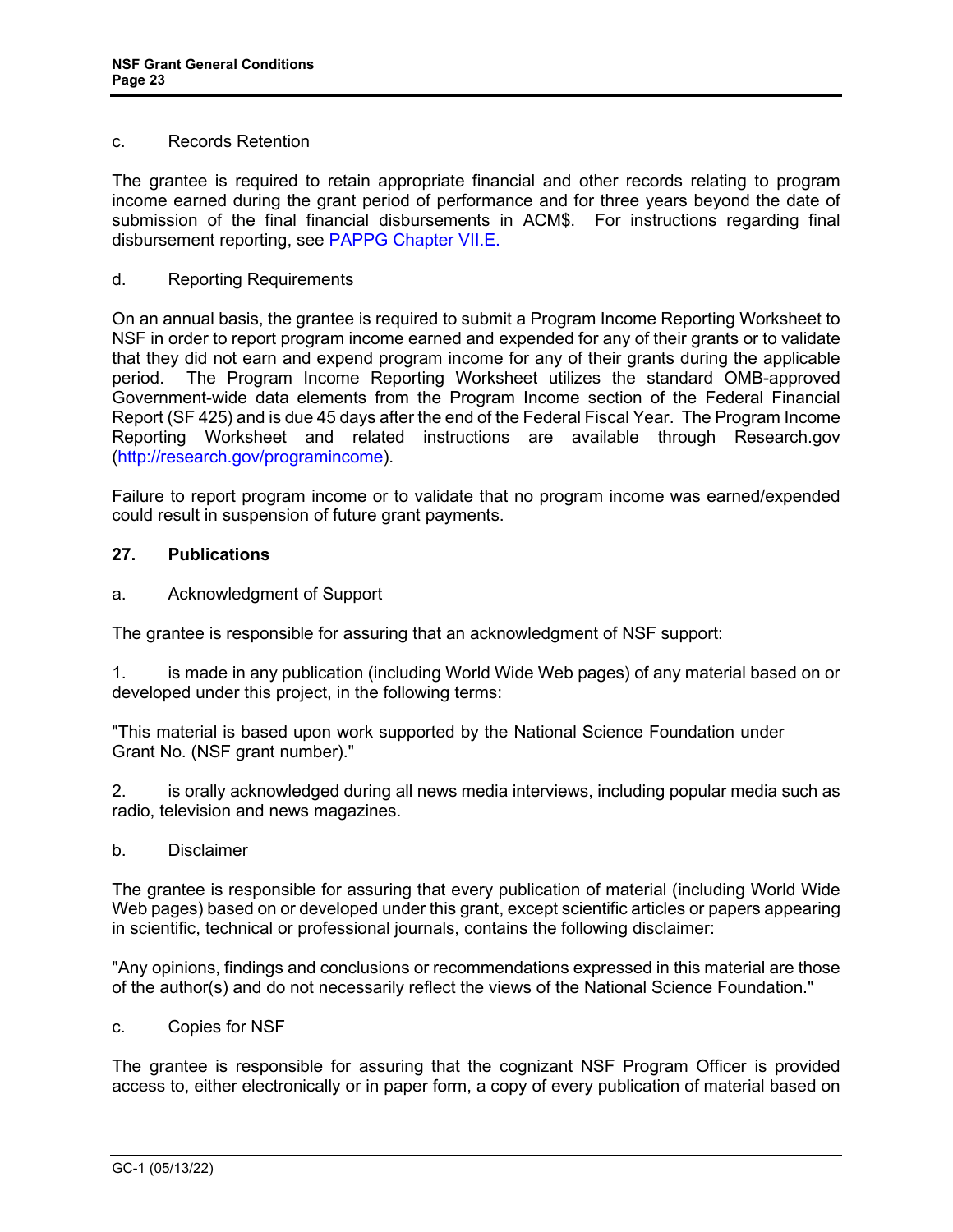or developed under this grant, clearly labeled with the grant number and other appropriate identifying information, promptly after publication.

# <span id="page-23-0"></span>**28. Intangible Property[6](#page-23-1)**

The following Intangible Property article (implementing the Bayh-Dole Act, [35 USC §200 et seq.] shall apply to all awards for scientific or engineering research unless special provisions have been negotiated. The grantee shall include this article in all subawards for scientific or engineering research activities.

a. Definitions

1. *Invention* means any invention or discovery which is or may be patentable or otherwise protectable under Title 35 of the USC, to any novel variety of plant which is or may be protected under the Plant Variety Protection Act [\(7 USC §2321 et seq.](http://www.access.gpo.gov/uscode/title7/chapter57_.html))

2. *Subject Invention* means any invention of the grantee conceived or first actually reduced to practice in the performance of work under this grant, provided that in the case of a variety of plant, the date of determination (as defined in section 41(d)) must also occur during the period of performance.

3. *Practical Application* means to manufacture in the case of a composition or product, to practice in the case of a process or method, or to operate in the case of a machine or system; and, in each case, under such conditions as to establish that the invention is being utilized and that its benefits are to the extent permitted by law or Government regulations available to the public on reasonable terms.

4. *Made* when used in relation to any invention means the conception or first actual reduction to practice of such invention.

5. *Small Business Firm* means a small business concern as defined at section 2 of Public Law 85-536 (15 USC §632) and implementing regulations of the Administrator of the Small Business Administration. For the purpose of this article, the size standards for small business concerns involved in government procurement and subcontracting at 13 CFR §121.3-8 and 13 CFR §121.3-12, respectively, will be used.

6. *Non-profit Organization* means a domestic university or other institution of higher education or an organization of the type described in Section 501(c)(3) of the Internal Revenue Code of 1954 [\(26 USC §501\(c\)\)](http://frwebgate.access.gpo.gov/cgi-bin/getdoc.cgi?dbname=browse_usc&docid=Cite:+26USC501) and exempt from taxation under Section 501(a) of the Internal Revenue Code [\(26 USC §501\(a\)\)](http://frwebgate.access.gpo.gov/cgi-bin/getdoc.cgi?dbname=browse_usc&docid=Cite:+26USC501) or any domestic non-profit scientific or educational organization qualified under a State non-profit organization statute.

7. *Statutory Period* means the one-year period before the effective filing date of a claimed invention during which exceptions to prior art exist per 35 USC §102(b) as amended by the Leahy-Smith America Invents Act, Public Law 112-29.

<span id="page-23-1"></span> $6$  The grantee is reminded that, in view of the U.S. Supreme Court decision in Stanford v. Roche, employee assignment agreements should include a present conveyance of rights ("I hereby assign" rather than a promise or intent to assign) in order to effectively convey patent rights to the institution, allowing the institution to meet its responsibility under the Bayh-Dole Act to provide the agency with a license of patented inventions.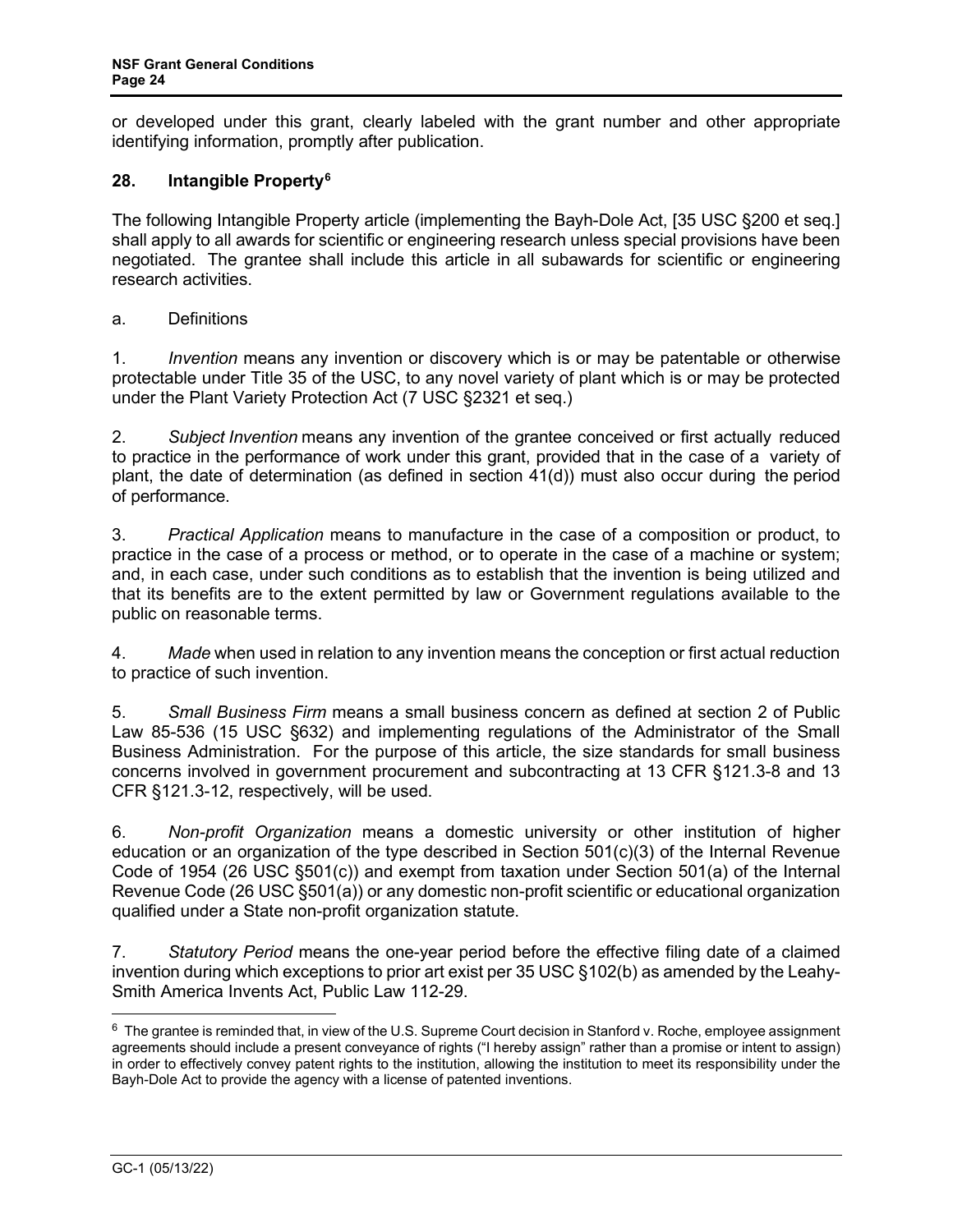8. *Contractor* means any person, small business firm or nonprofit organization, or, as set forth in section 1, paragraph (b)(4) of Executive Order 12591, as amended, any business firm regardless of size, which is a party to a funding agreement.

# b. Allocation of Principal Rights

The grantee may retain the entire right, title and interest throughout the world to each subject invention subject to the provisions of this Intangible Property article and 35 USC [§203.](http://frwebgate.access.gpo.gov/cgi-bin/getdoc.cgi?dbname=browse_usc&docid=Cite%3A%2B35USC203) With respect to any subject invention in which the grantee retains title, the Federal Government shall have a non-exclusive, nontransferable, irrevocable, paid-up license to practice or have practiced for or on behalf of the U.S. the subject invention throughout the world. If the award indicates it is subject to an identified international agreement or treaty, the National Science Foundation (NSF) also has the right to direct the grantee to convey to any foreign participant such patent rights to subject inventions as are required to comply with that agreement or treaty.

# c. Invention Disclosure, Election of Title and Filing of Patent Applications by Grantee

1. The grantee will disclose each subject invention to NSF within two months after the inventor discloses it in writing to grantee personnel responsible for the administration of patent matters. The disclosure to NSF shall be in the form of a written report and shall identify the grant under which the invention was made and the inventor(s). It shall be sufficiently complete in technical detail to convey a clear understanding of the nature, purpose, operation and, to the extent known, the physical, chemical, biological or electrical characteristics of the invention. The disclosure shall also identify any publication, on sale or public use of the invention and whether a manuscript describing the invention has been submitted for publication and, if so, whether it has been accepted for publication at the time of disclosure. In addition, after disclosure to NSF, the grantee will promptly notify NSF of the acceptance of any manuscript describing the invention for publication or of any on sale or public use planned by the grantee.

2. The grantee will elect in writing whether or not to retain title to any such invention by notifying NSF within two years of disclosure to NSF. However, in any case where a patent, a printed publication, public use, sale or other availability to the public has initiated the one-year statutory period wherein valid patent protection can still be obtained in the U.S., the period for election of title may be shortened by NSF to a date that is no more than 60 days prior to the end of the statutory period.

3. The grantee will file its initial patent application on an invention to which it elects to retain title within one year after election of title or, if earlier, prior to the end of any statutory period wherein valid patent protection can be obtained in the U.S. after a publication, on sale, or public use. If the grantee files a provisional application as its initial patent application, it shall file a non-provisional application within 10 months of the filing of the provisional application. The grantee will file patent applications in additional countries or international patent offices within either ten months of the first filed patent application, or six months from the date when permission is granted by the Commissioner of Patents to file foreign patent applications when such filing has been prohibited by a Secrecy Order.

4. For any subject invention with NSF and grantee co-inventors, where NSF determines that it would be in the interest of the government, pursuant to 35 USC §207(a)(3), to file an initial patent application on the subject invention, NSF, at its discretion and in consultation with the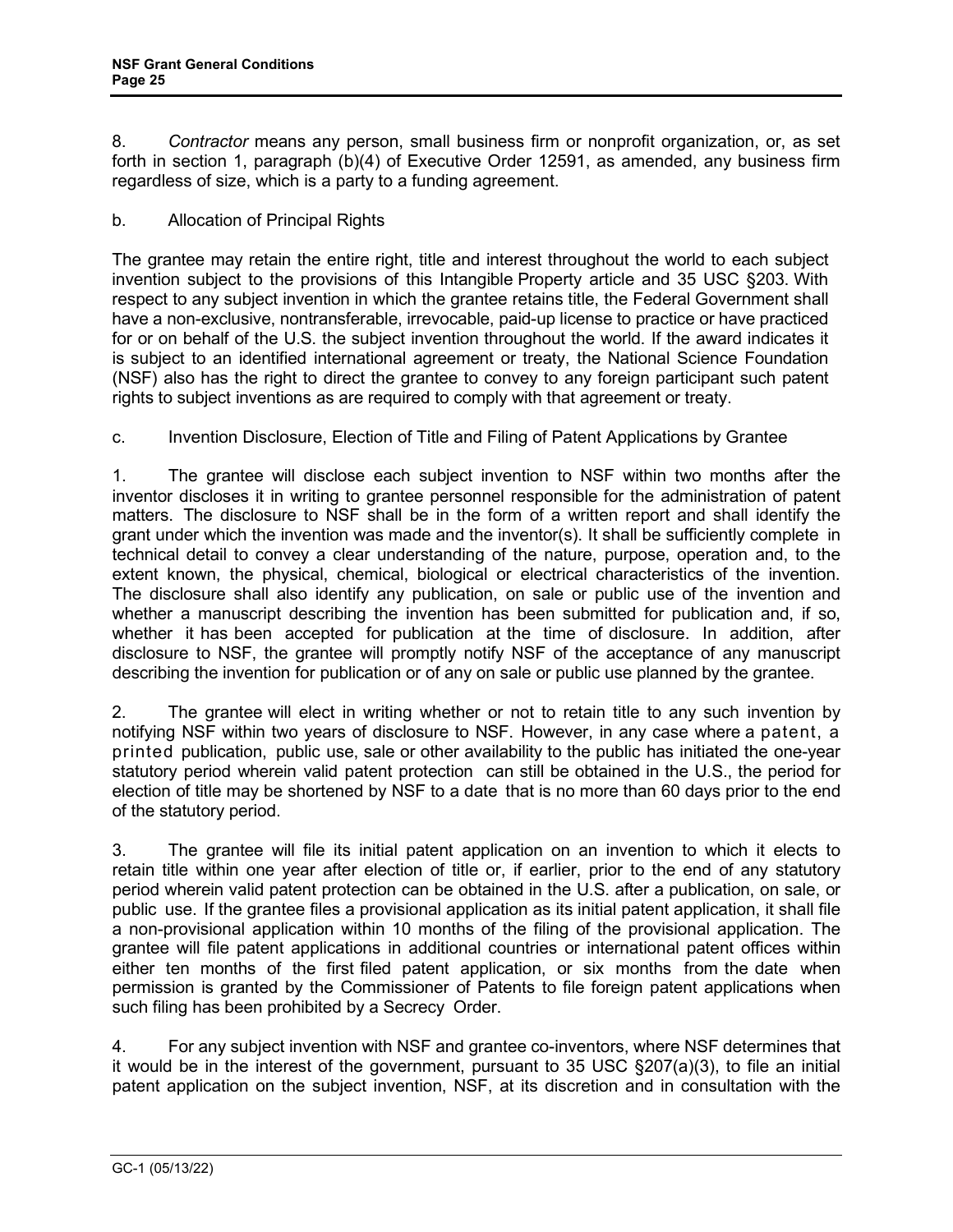grantee, may file such application at its own expense, provided that the grantee retains the ability to elect title pursuant to 35 USC §202(a).

5. Requests for extension of the time for disclosure to NSF, election and filing under subparagraphs 1., 2. and 3 may, at the discretion of NSF, be awarded. When a grantee has requested an extension for filing a non-provisional application after filing a provisional application, a one-year extension will be granted unless NSF notifies the contractor within 60 days of receiving the request.

d. Conditions When the Government May Obtain Title

The grantee will convey to NSF, upon written request, title to any subject invention:

1. if the grantee fails to disclose or elect the subject invention within the times specified in paragraph c. above, or elects not to retain title;

2. in those countries in which the grantee fails to file patent applications within the times specified in paragraph c. above, provided, however, that if the grantee has filed a patent application in a country after the times specified in paragraph c. of this article, but prior to its receipt of the written request of NSF, the grantee shall continue to retain title in that country; or

3. in any country in which the grantee decides not to continue the prosecution of any non-provisional patent application for, to pay a maintenance, annuity or renewal fee on, or defend in a reexamination or opposition proceeding on, a patent on a subject invention.

e. Minimum Rights to Grantee

1. The grantee will retain a non-exclusive royalty-free license throughout the world in each subject invention to which the Government obtains title, except if the grantee fails to disclose the subject invention within the times specified in paragraph c. above. The grantee's license extends to its domestic subsidiaries and affiliates, if any, within the corporate structure of which the grantee is a party and includes the right to award sublicenses of the same scope to the extent the grantee was legally obligated to do so at the time the award was made. The license is transferable only with the approval of NSF except when transferred to the successor of that part of the grantee's business to which the invention pertains.

2. The grantee's domestic license may be revoked or modified by NSF to the extent necessary to achieve expeditious practical application of the subject invention pursuant to an application for an exclusive license submitted in accordance with applicable provisions at [37](http://www.access.gpo.gov/nara/cfr/waisidx_06/37cfr404_06.html) [CFR](http://www.access.gpo.gov/nara/cfr/waisidx_06/37cfr404_06.html) Part 404. This license will not be revoked in that field of use or the geographical areas in which the grantee has achieved practical application and continues to make the benefits of the invention reasonably accessible to the public. The license in any foreign country may be revoked or modified at discretion of NSF to the extent the grantee, its licensees or its domestic subsidiaries or affiliates have failed to achieve practical application in that foreign country.

3. Before revocation or modification of the license, NSF will furnish the grantee a written notice of its intention to revoke or modify the license, and the grantee will be allowed 30 days (or such other time as may be authorized by NSF for good cause shown by the grantee) after the notice to show cause why the license should not be revoked or modified. The grantee has the right to appeal, in accordance with applicable regulations in 37 [CFR](http://www.access.gpo.gov/nara/cfr/waisidx_06/37cfr404_06.html) Part 404 concerning the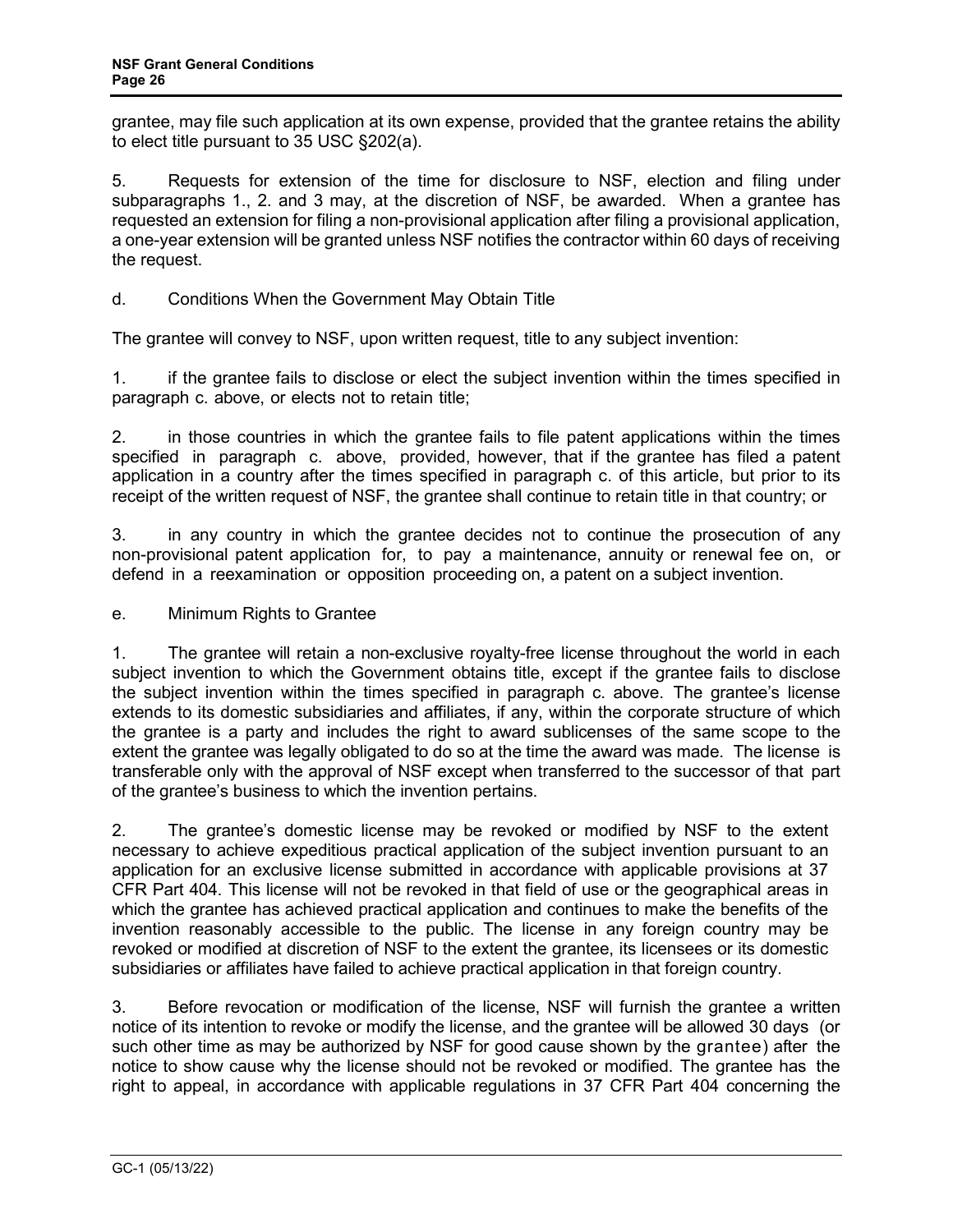licensing of Government-owned inventions, any decision concerning the revocation or modification of its license.

f. Grantee Action to Protect Government's Interest

1. The grantee agrees to execute or to have executed and promptly deliver to NSF all instruments necessary to: (i) establish or confirm the rights the Government has throughout the world in those subject inventions for which the grantee retains title; and (ii) convey title to NSF when requested under paragraph d. above, and to enable the Government to obtain patent protection throughout the world in that subject invention.

2. The grantee agrees to require, by written agreement, its employees, other than clerical and non-technical employees, to disclose promptly in writing to personnel identified as responsible for the administration of patent matters and in a format suggested by the grantee each subject invention made under this grant in order that the grantee can comply with the disclosure provisions of paragraph c. above, to assign to the grantee the entire right, title and interest in and to each subject invention made under the grant, and to execute all papers necessary to file patent applications on subject inventions and to establish the Government's rights in the subject inventions. The disclosure format should require, as a minimum, the information requested by paragraph c.1 above. The grantee shall instruct such employees through the employee agreements or other suitable educational programs on the importance of reporting inventions in sufficient time to permit the filing of patent applications prior to U.S. or foreign statutory bars.

3. For each subject invention, the grantee will, no less than 60 days prior to the expiration of the statutory deadline, notify NSF of any decision: not to continue the prosecution of a nonprovisional patent application; not to pay a maintenance, annuity or renewal fee; not to defend in a reexamination or opposition proceeding on a patent, in any country; to request, be a party to, or take action in a trial proceeding before the Patent Trial and Appeals Board of the US Patent and Trademark Office, including but not limited to post-grant review, review of a business method patent, i*nter partes* review, and derivation proceeding; or to request, be a party to, or take action in a non-trial submission of art or information at the U.S. Patent and Trademark Office, including but not limited to a pre-issuance submission, a post-issuance submission, and supplemental.

4. The grantee agrees to include, within the specification of any U.S. patent application and any patent issuing thereon covering a subject invention, the following statement:

"This invention was made with Government support under (identify NSF grant number) awarded by the National Science Foundation. The Government has certain rights in this invention."

5. The grantee or its representative will complete, execute and forward to NSF a confirmation of a License to the U.S. Government and the page of a United States patent application that contains the Federal support clause within two months of filing any domestic or foreign patent application.

g. Subawards

1. The grantee will include this Intangible Property article, suitably modified to identify the parties, in all subawards, regardless of tier, for experimental, developmental or research work. The subawardee will retain all rights provided for the grantee in this Intangible Property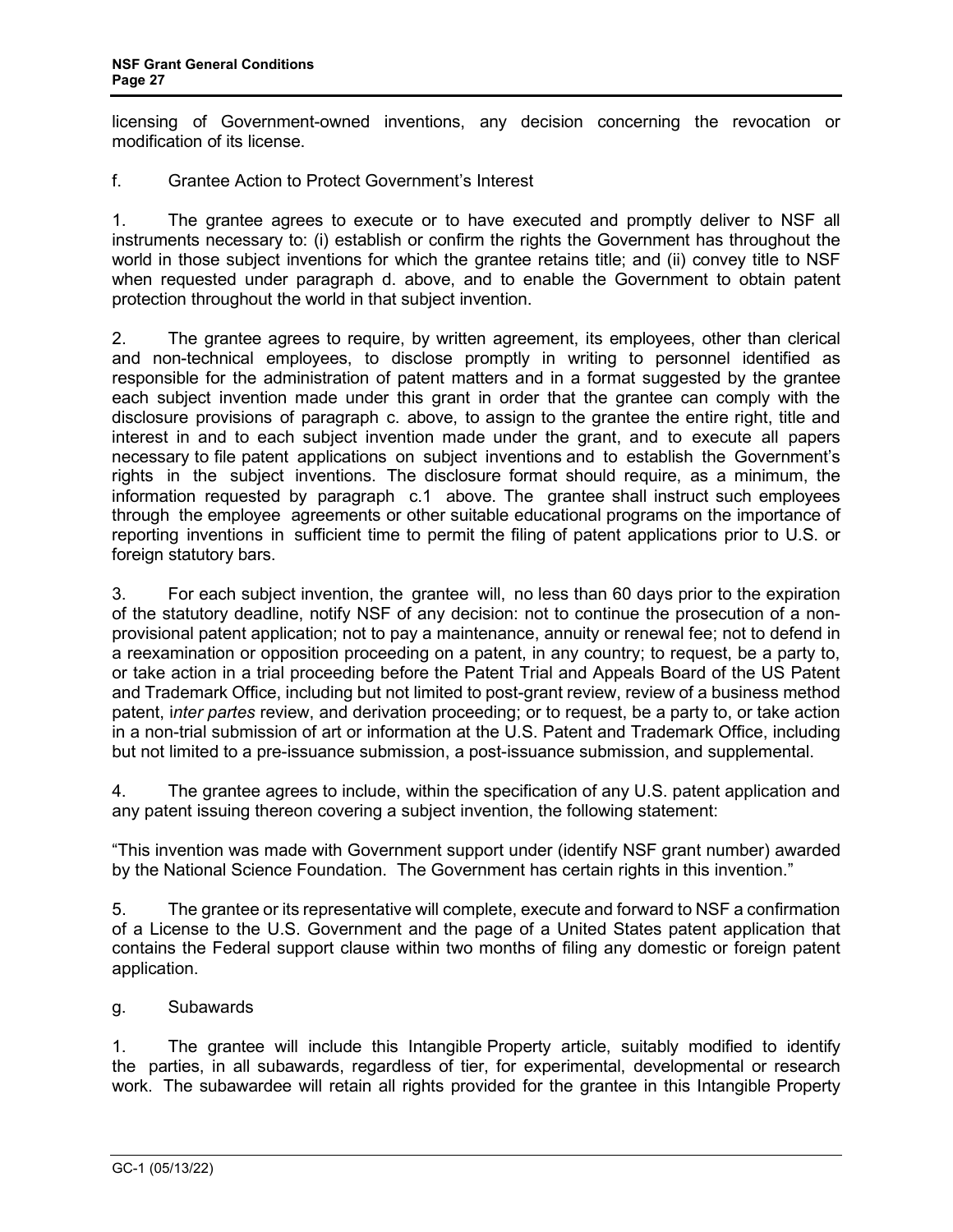article, and the grantee will not, as part of the consideration for awarding the subaward, obtain rights in the subawardees' subject inventions.

2. In the case of subawards, at any tier, when the prime award by NSF was a contract (but not a cooperative agreement), NSF, subawardee and contractor agree that the mutual obligations of the parties created by this Intangible Property article constitute a contract between the subawardee and the Foundation with respect to those matters covered by this Intangible Property article.

h. Reporting on Utilization of Subject Inventions

Upon request, the grantee agrees to submit on request periodic reports no more frequently than annually on the utilization of a subject invention or on efforts at obtaining such utilization that are being made by the grantee or its licensees or assignees. Such reports shall include information regarding the status of development, date of first commercial sale or use, gross royalties received by the grantee and such other data and information as NSF may reasonably specify. The grantee also agrees to provide additional reports in connection with any march-in proceeding undertaken by NSF in accordance with paragraph j. of this Intangible Property article. As required by 35 USC [§202\(c\)\(5\),](http://frwebgate.access.gpo.gov/cgi-bin/getdoc.cgi?dbname=browse_usc&docid=Cite%3A%2B35USC202) NSF agrees it will not disclose such information to persons outside the Government without the permission of the grantee.

i. Preference for United States Industry

Notwithstanding any other provision of this Intangible Property article, the grantee agrees that neither it nor any assignee will grant to any person the exclusive right to use or sell any subject invention in the U.S. unless such person agrees that any products embodying the subject invention or produced through the use of the subject invention will be manufactured substantially in the U.S. However, in individual cases, the requirement for such an agreement may be waived by NSF upon a showing by the grantee or its assignee that reasonable but unsuccessful efforts have been made to award licenses on similar terms to potential licensees that would be likely to manufacture substantially in the U.S. or that under the circumstances domestic manufacture is not commercially feasible.

j. March-in Rights

The grantee agrees that with respect to any subject invention in which it has acquired title, NSF has the right in accordance with procedures at [37 CFR §401.6](http://www.access.gpo.gov/nara/cfr/waisidx_06/37cfr401_06.html) and the NSF PAPPG Chapter [XI.D.1.l](https://www.nsf.gov/pubs/policydocs/pappg22_1/pappg_11.jsp#XID1) to require the grantee, an assignee or exclusive licensee of a subject invention to grant a non-exclusive, partially exclusive or exclusive license in any field of use to a responsible applicant or applicants, upon terms that are reasonable under the circumstances and if the grantee, assignee or exclusive licensee refuses such a request, NSF has the right to grant such a license itself if NSF determines that such action is necessary:

1. because the grantee or assignee has not taken or is not expected to take within a reasonable time, effective steps to achieve practical application of the subject invention in such field of use;

2. to alleviate health or safety needs which are not reasonably satisfied by the grantee, assignee, or their licensees;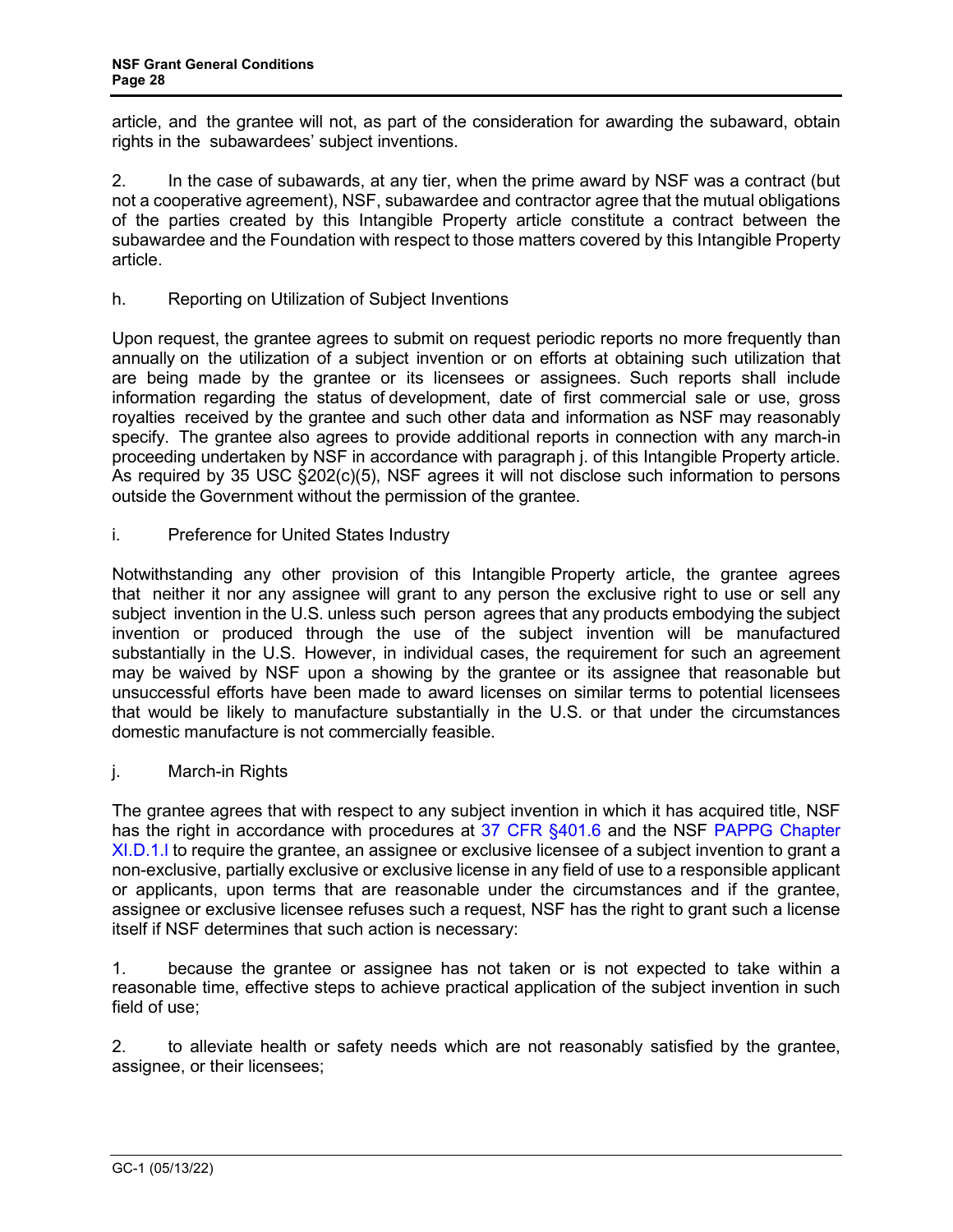3. to meet requirements for public use specified by Federal regulations and such requirements are not reasonably satisfied by the grantee, assignee, or licensee; or

4. because the agreement required by paragraph k. of this Intangible Property article has not been obtained or waived or because a licensee of the exclusive right to use or sell any subject invention in the U.S. is in breach of such agreement.

## k. Communications

All communications required by this Intangible Property article must be submitted through the [iEdison Invention Information Management System](https://public.era.nih.gov/iedison/public/login.do?TYPE=33554433&REALMOID=06-dc4d00e8-1464-45e1-937f-0525407c30fd&GUID=&SMAUTHREASON=0&METHOD=GET&SMAGENTNAME=-SM-938PYmoLVb4VrDeXo04LZUDVDvc%2b3899ByInEAjuSUvWNIGfB2zRpWiCivYGCogG&TARGET=-SM-http%3a%2f%2fpublic%2eera%2enih%2egov%2fiEdison) maintained by the National Institutes of Health unless NSF prior written permission for another form of submission is obtained from the Patent Assistant at [patents@nsf.gov](mailto:patents@nsf.gov) or at Office of the General Counsel, National Science Foundation, 2415 Eisenhower Avenue, Alexandria, VA 22314.

## <span id="page-28-0"></span>**29. Cost Sharing or Matching**

#### a. General

1. The grantee must cost share in accordance with any amount specified on Line M of the grant budget. Cost sharing participation in other projects may not be counted towards meeting the specific cost sharing requirements of the grant, and must come from non-Federal sources.

2. Should the grantee become aware that it may be unable to provide the cost sharing of at least the amount identified on Line M of the NSF grant budget, it must: a) immediately provide written notification to the cognizant NSF Grants and Agreements Officer of the situation; and b) indicate steps it plans to take to secure replacement cost sharing; or c) indicate the plans it has to either continue or phase out the project in the absence of the approved level of cost sharing.

3. Should NSF agree to the organization's proposed plans, the cognizant NSF Grants and Agreements Officer will modify the grant accordingly, including, if appropriate, reducing the amount of NSF support. Should the organization's plans be unacceptable to NSF, the grant may be subject to termination. NSF modifications to proposed cost sharing revisions are made on a case-by-case basis.

4. Failure by the organization to notify NSF, in accordance with paragraph 2. above, may result in the disallowance of some or all of the costs charged to the grant; the subsequent recovery by NSF of some or all of the NSF funds provided under the grant; possible termination of the grant; and may constitute a violation of the terms of the grant so serious as to provide grounds for subsequent suspension or debarment.

#### b. Cost Sharing Records

The grantee must maintain records of all project costs that are claimed by the grantee as cost sharing as well as records of costs to be paid by the Government. Such records are subject to audit. Acceptable forms of cost sharing contributions are those that meet the criteria identified in [2 CFR §200.3](http://a257.g.akamaitech.net/7/257/2422/15mar20071500/edocket.access.gpo.gov/cfr_2007/janqtr/pdf/2cfr215.23.pdf)06. Unless otherwise specified in the grant, approval is given to include unrecovered indirect costs as part of cost sharing or matching contributions. If the grantee's cost participation includes in-kind contributions, the basis for determining the valuation for volunteer services and donated property must be documented.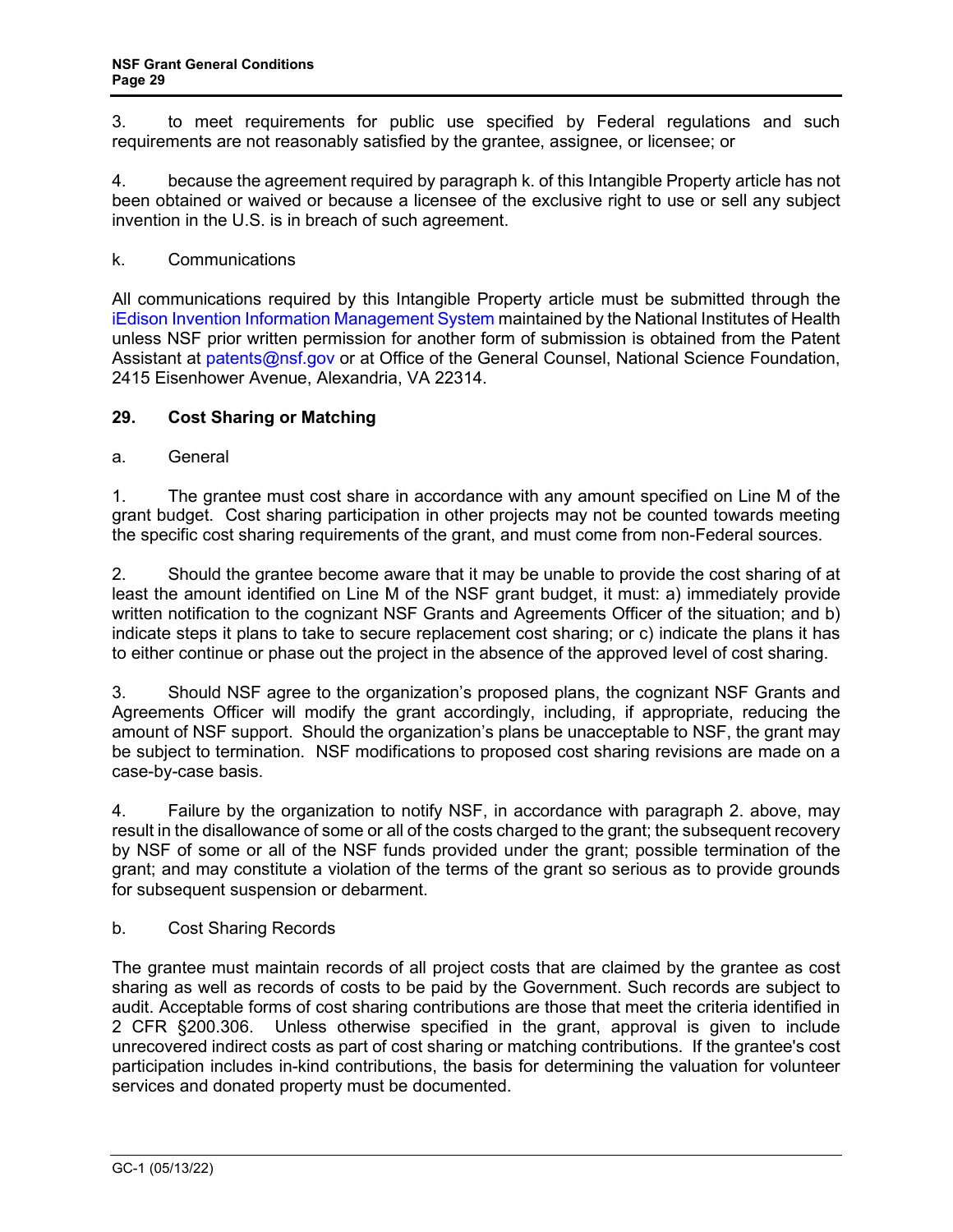#### c. Cost Sharing Reports

The amount of mandatory cost sharing must be documented (on an annual and final basis), certified by the Authorized Organizational Representative, and reported to the cognizant NSF Program Officer via use of NSF's electronic systems. Such notifications must be submitted no later than 90 days prior to the end of the current budget period to meet the annual notification requirement, and no later than 120 days following the end date of the grant to meet the final notification requirement. The cost share notification is considered due during the 90- or 120-day period, respectively. The notification becomes overdue **the day after the respective 90- or 120 day period ends.** 

## <span id="page-29-0"></span>**30. Audit and Records**

a. Financial records, supporting documents, statistical records and other records pertinent to this grant must be retained by the grantee for a period of three years from grant financial closeout as described in [PAPPG Chapter VII.E,](https://www.nsf.gov/pubs/policydocs/pappg22_1/pappg_7.jsp#VIIE) except as noted in 2 CFR §200.334.

b. The grantee shall arrange for the conduct of audits as required by 2 CFR §200 Subpart F. They shall provide copies of the reports of these audits to the Federal Audit Clearinghouse (see 2 CFR §200.512(b)). Any Federal audit of this project deemed necessary by NSF shall build upon the results of such audit(s).

c. All grants issued by NSF meet the definition of "*Research and Development*" (R&D) at 2 CFR §200.1. As such, auditees should identify NSF grants as part of the R&D cluster on the Schedule of Expenditures of Federal Awards (SEFA). The auditor should test NSF grants for compliance as instructed in Part V, Clusters of Programs. NSF recognizes that some grants may have another classification for purposes of indirect costs. The auditor is not required to report the disconnect (i.e., the grant is classified as R&D for audit purposes but non-research for indirect cost rate purposes), unless the auditee is charging indirect costs at a rate other than the rate(s) specified in the grant document(s).

## <span id="page-29-1"></span>**31. Site Visits**

NSF, through authorized representatives, has the right, at all reasonable times, to make site visits to review project accomplishments and management control systems and to provide such technical assistance as may be required. If any site visit is made by NSF on the premises of the grantee or a subrecipient under a grant, the grantee shall provide and shall require its subrecipients to provide all reasonable facilities and assistance for the safety and convenience of the NSF representatives in the performance of their duties. All site visits and evaluations shall be performed in such a manner that will not unduly delay the work.

# **32. Termination and Enforcement**

a. Any suspension or termination action taken by NSF must be issued by a cognizant NSF Grants and Agreements Officer and will be in accordance with this article, 2 CFR §200.340, and [PAPPG Chapter XII.A.](https://www.nsf.gov/pubs/policydocs/pappg22_1/pappg_12.jsp#XIIA)

b. The grant may be suspended or terminated in whole or in part in any of the following situations:

1. By NSF, if the awardee fails to comply with the terms and conditions of a Federal award;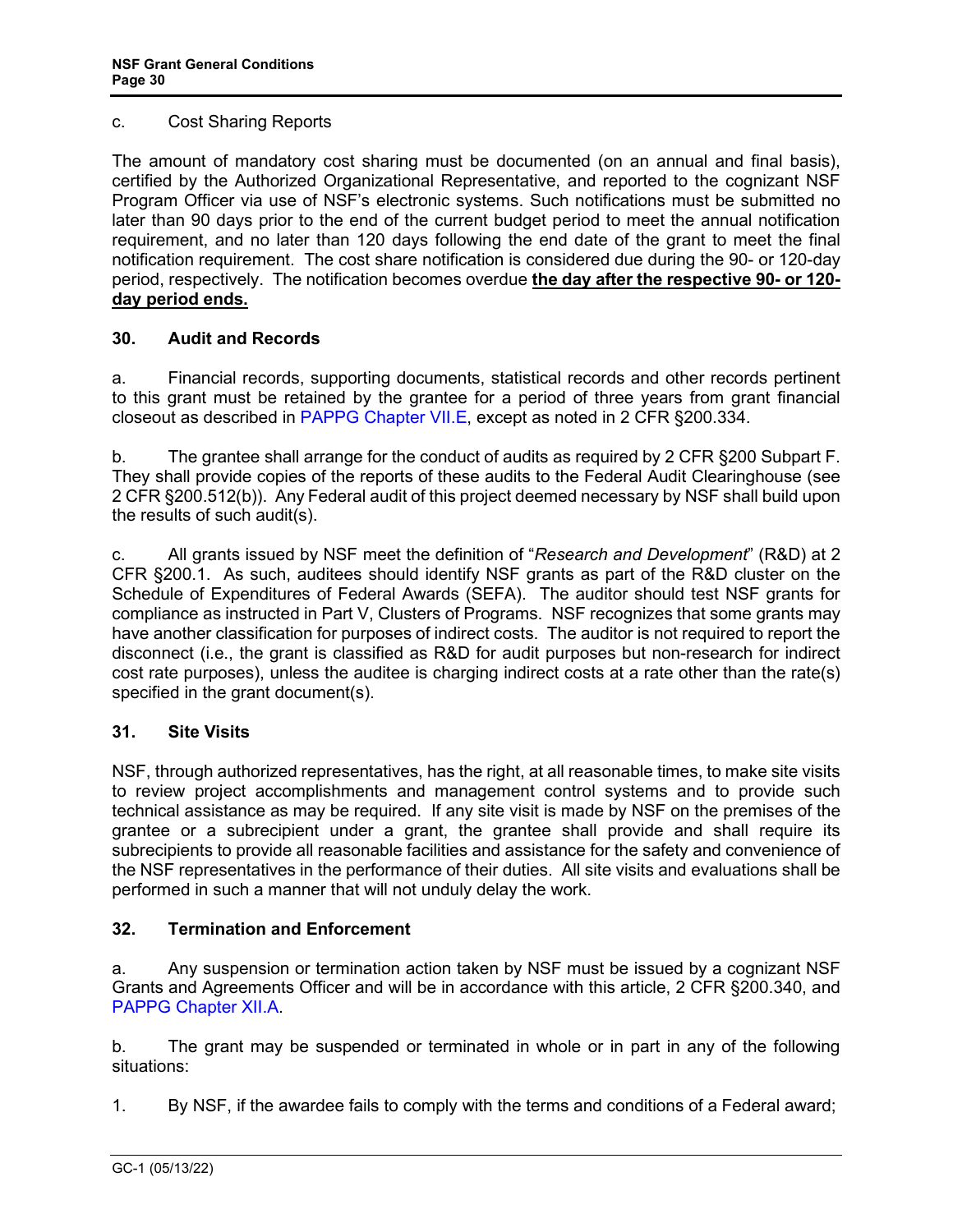<span id="page-30-1"></span>2. By NSF, to the greatest extent authorized by law, if an award no longer effectuates the program goals or agency priorities;

3. By NSF, with the consent of the awardee, in which case the two parties must agree upon the termination conditions, including the effective date and, in the case of partial termination, the portion to be terminated;

4. By the awardee upon sending to NSF written notification setting forth the reasons for such termination, the effective date, and, in the case of partial termination, the portion to be terminated. However, if NSF determines in the case of partial termination that the reduced or modified portion of the NSF award will not accomplish the purposes for which the NSF award was made, NSF may terminate the Federal award in its entirety;

5. By NSF, pursuant to termination provisions included in the NSF award; or

6. By NSF, when ordered by the Deputy Director under NSF's Regulation on Research Misconduct [45 CFR Part 689].

c. Normally, action by NSF to suspend or terminate a grant will be taken only after the grantee has been informed by NSF of any deficiency on its part and given an opportunity to correct it. NSF, however, may immediately suspend or terminate the grant without notice when it believes such action is reasonable to protect the interests of the Government.

d. No costs incurred during a suspension period or after the effective date of a termination will be allowable, except those costs which, in the opinion of NSF, the grantee could not reasonably avoid or eliminate, or which were otherwise authorized by the suspension or termination notice, provided such costs would otherwise be allowable under the terms of the grant and the governing cost principles.

e. Within 30 days of the termination date, the grantee will furnish a summary of progress under the grant and an itemized accounting of costs incurred prior to the termination date or pursuant to d, above. Final allowable costs under a termination settlement shall be in accordance with the terms of the grant, including this article, and the governing cost principles, giving due consideration to the progress under the grant. In no event will the total of NSF payments under a terminated grant exceed the grant amount, or the NSF pro rata share of the total project costs when cost sharing was anticipated, whichever is less.

f. When an NSF grant is terminated or partially terminated, both NSF and the grantee remain responsible for compliance with the requirements in 2 CFR §§200.344 and 200.345.

g. A notice of termination other than by mutual agreement and/or the final settlement amount may be subject to review pursuant to [Article 3](#page-30-0)3.

<span id="page-30-0"></span>h. NSF will report grant terminations to the OMB-designated integrity and performance system in accordance with Federal regulation, but only after the grantee has had an opportunity to exhaust the review procedures contained in PAPPG Chapter XII.B. [See also Article 15.d. for](https://www.nsf.gov/pubs/policydocs/pappg22_1/pappg_12.jsp#XIIB)  [additional information on FAPIIS.](https://www.nsf.gov/pubs/policydocs/pappg22_1/pappg_12.jsp#XIIB)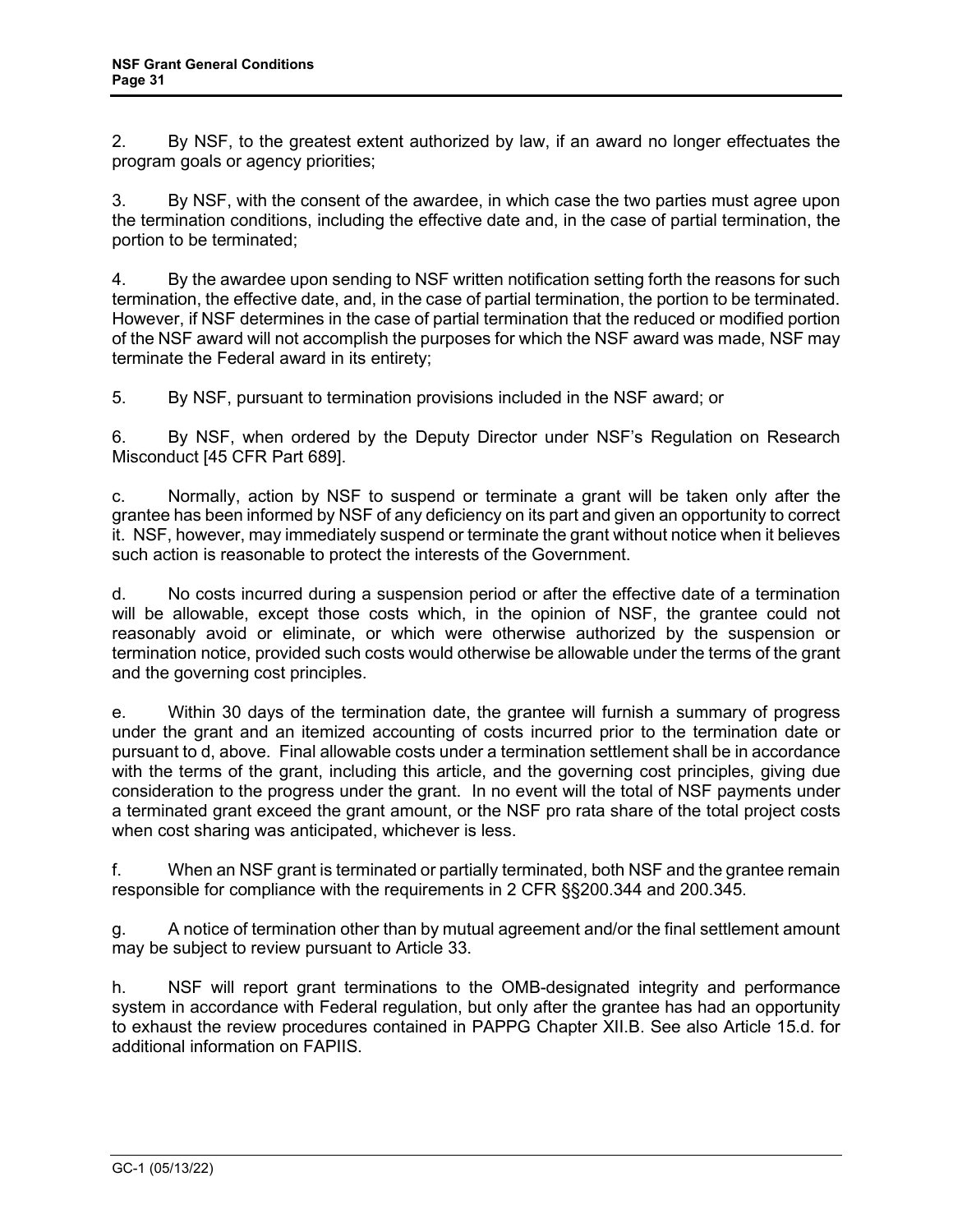## **33. Termination Review Procedure**

a. A request for review of a notice of termination or settlement should be addressed to the Division Director, Division of Grants and Agreements (DGA), National Science Foundation, 2415 Eisenhower Avenue, Alexandria, VA, 22314. It must be postmarked no later than 30 days after the date of the letter notifying the grantee of the termination or settlement.

b. The request for review must contain a full statement of the grantee's position with respect to the disputed matter and the facts and rationale that support the grantee's position.

c. Review of a notice of termination or settlement will be conducted in accordance with [PAPPG Chapter XII.B.3.](https://www.nsf.gov/pubs/policydocs/pappg22_1/pappg_12.jsp#XIIB)

d. Pending resolution of the request for review, the notice of termination shall remain in effect.

## <span id="page-31-0"></span>**34. Non-Discrimination Statutes**

The grant is subject to the provisions of *Title VI of the Civil Rights Act of 1964* [\[42 USC §§2000d](http://frwebgate.access.gpo.gov/cgi-bin/getdoc.cgi?dbname=browse_usc&docid=Cite:+42USC2000d) et seq.], *Title IX of the Education Amendments of 1972* [20 USC §§1681 et seq.], the *Rehabilitation Act of 1973* [\[29 USC §794\]](http://frwebgate.access.gpo.gov/cgi-bin/getdoc.cgi?dbname=browse_usc&docid=Cite:+29USC794), *the Age Discrimination Act of 1975* [\[42 USC §§6101 et](http://www.access.gpo.gov/uscode/title42/chapter76_.html)  [seq\]](http://www.access.gpo.gov/uscode/title42/chapter76_.html), *Equal Employment Opportunity* [E.O. 11246], *Limited English Proficiency* (LEP) [E.O. 13166] and all regulations and policies issued by NSF pursuant to these statutes. Specifically, in accordance with these statutes, regulations and policies, no person on the basis of race, color, national origin, sex, disability, or age shall be excluded from participation in, be denied the benefits of, or otherwise be subjected to discrimination under the grant.

## <span id="page-31-1"></span>**35. Reporting Classifiable Information**

NSF grants are intended for unclassified, publicly releasable research. The grantee will not be granted access to classified information. NSF does not expect that the results of the research project will involve classified information.

If, however, in conducting the activities supported under a grant, the PI or co-PI is concerned that any of the research results involve potentially classifiable information that may warrant Government restrictions on the dissemination of the results, the PI or co-PI should promptly notify the cognizant NSF Program Officer.

#### <span id="page-31-2"></span>**36. Animal Welfare**

a. Any grantee performing research on vertebrate animals<sup>[7](#page-31-3)</sup> shall comply with the *Animal Welfare Act* [\[7 USC §§2131 et seq.](http://www.access.gpo.gov/uscode/title7/chapter54_.html)] and the regulations promulgated thereunder by the Secretary of Agriculture [\[9 CFR §§1.1-4.11\]](http://www.access.gpo.gov/nara/cfr/waisidx_07/9cfrv1_07.html) pertaining to the humane care, handling and treatment of vertebrate animals held or used for research, teaching or other activities supported by Federal grants. The grantee is expected to ensure that the guidelines described in the National Academies of Sciences, Engineering and Medicine (NASEM) Publication, "*[Guide for the Care](http://www.nap.edu/readingroom/books/labrats/)  [and Use of Laboratory Animals](http://www.nap.edu/readingroom/books/labrats/)*" are followed and to comply with the *Public Health Service Policy and Government Principles Regarding the Care and Use of Animals* (included as Appendix D to

<span id="page-31-3"></span> $7$  In addition to vertebrate animals covered by the Animal Welfare Act, the requirements specified in this Article also are extended to rats, birds and mice.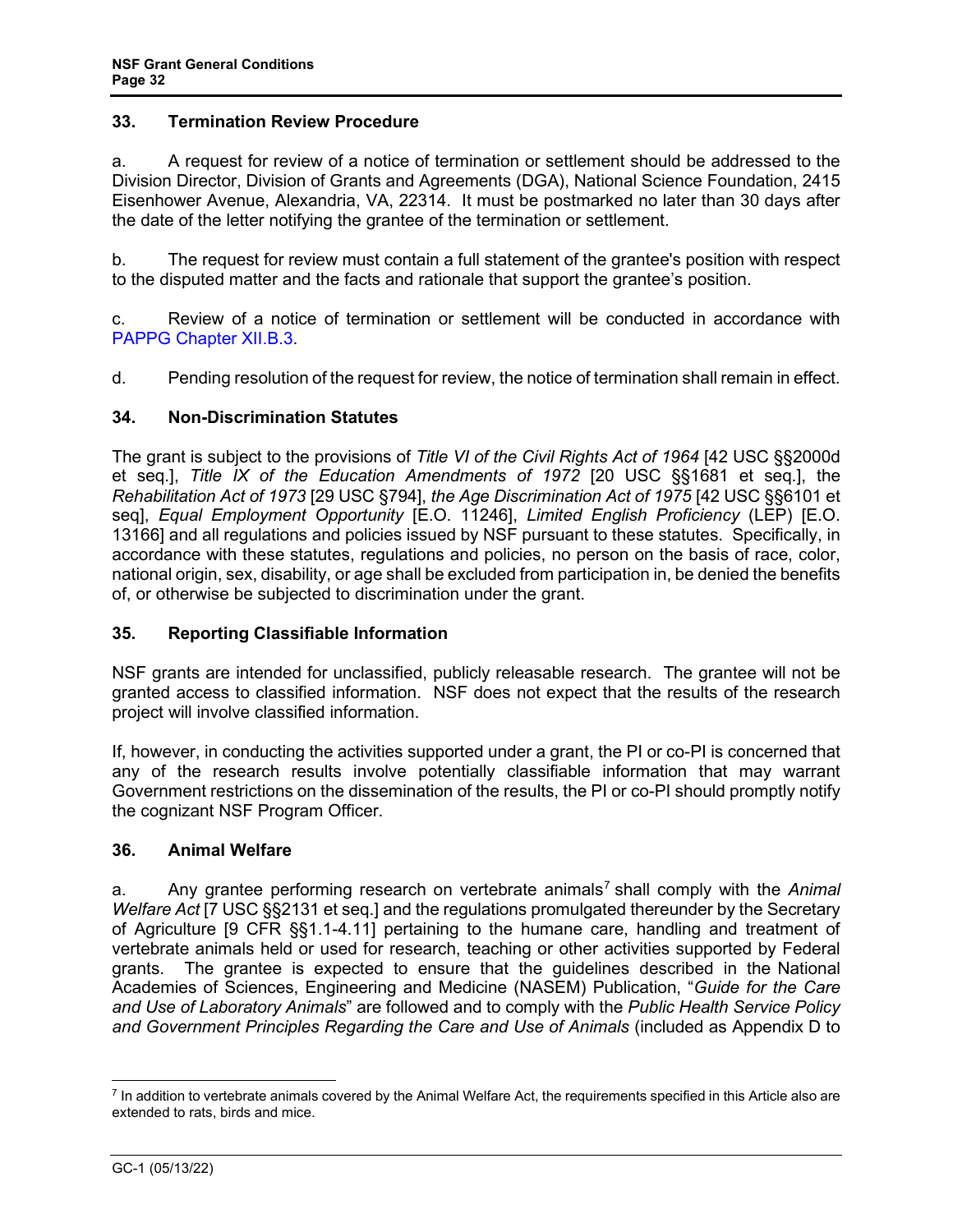the NASEM Guide). Further guidance on the use of vertebrate animals in NSF funded projects can be found in [PAPPG Chapter XI.B.3.](https://www.nsf.gov/pubs/policydocs/pappg22_1/pappg_11.jsp#XIB3)

b. The grantee must include NSF-supported activities with live vertebrate animals as covered activities in their Office of Laboratory Animal Welfare (OLAW) Animal Welfare Assurance. Further, they must promptly report situations involving NSF-supported animal activities to OLAW as required by the Public Health Service (PHS) [Policy on Humane Care and Use of Laboratory](http://grants.nih.gov/grants/olaw/references/phspol.htm)  [Animals](http://grants.nih.gov/grants/olaw/references/phspol.htm) Section IV.F.3. The cognizant NSF Program Officer also should be notified.

c. Any changes to, or lapses in, the Institutional Animal Care and Use Committee approved animal use protocols associated with an NSF grant should be reported promptly by the grantee to the cognizant NSF Program Officer.

d. In the event the grantee's multi-project Assurance is cancelled or lapses, the grantee must immediately notify the cognizant NSF Grants and Agreements Officer identified in the award notice.

e. Research facilities subject to the Animal Welfare Act using or intending to use live animals in research and who receive Federal funding are required to register the facility with the Animal and Plant Health Inspection Service (APHIS), U.S. Department of Agriculture. The location of the nearest APHIS Regional Office, as well as information concerning this and other APHIS activities may be obtained at [http://www.aphis.usda.gov/.](http://www.aphis.usda.gov/)

# <span id="page-32-0"></span>**37. Research Involving Recombinant or Synthetic Nucleic Acid Molecules**

If this grant supports research involving recombinant or synthetic nucleic acid molecules, the grantee agrees to comply with the *[Guidelines for Research Involving Recombinant](http://osp.od.nih.gov/office-biotechnology-activities/biosafety/nih-guidelines) or Synthetic [Nucleic Acid Molecules](http://osp.od.nih.gov/office-biotechnology-activities/biosafety/nih-guidelines)* (NIH Guidelines) including the procedural requirements and any subsequent revisions as they are published in the Federal Register. Further information on research grants that involve recombinant or synthetic nucleic acid molecules can be found in [PAPPG Chapter XI.B.2.](https://www.nsf.gov/pubs/policydocs/pappg22_1/pappg_11.jsp#XIB2)

## <span id="page-32-1"></span>**38. Clean Air and Water**

(Applicable only if the grant exceeds \$150,000, or a facility to be used has been the subject of a conviction under the *Clean Air Act* [\[42 USC §7413\(c\)\(1\)\]](http://frwebgate.access.gpo.gov/cgi-bin/getdoc.cgi?dbname=browse_usc&docid=Cite:+42USC7413) or the *Clean Water Act* [\[33 USC](http://frwebgate.access.gpo.gov/cgi-bin/getdoc.cgi?dbname=browse_usc&docid=Cite:+33USC1319)  [§1319\(c\)](http://frwebgate.access.gpo.gov/cgi-bin/getdoc.cgi?dbname=browse_usc&docid=Cite:+33USC1319)] and is listed by the Environmental Protection Agency (EPA), or the grant is not otherwise exempt.)

The grantee agrees as follows:

a. To comply with all the requirements of Section 114 of the *Clean Air Act* [\[42 USC §7414\]](http://frwebgate.access.gpo.gov/cgi-bin/getdoc.cgi?dbname=browse_usc&docid=Cite:+42USC7414) and Section 308 of the *Clean Water Act* [\[33 USC §1318\]](http://frwebgate.access.gpo.gov/cgi-bin/getdoc.cgi?dbname=browse_usc&docid=Cite:+33USC1318), respectively, relating to inspection, monitoring, entry, reports and information, as well as other requirements specified in Section 114 and Section 308 of the *Clean Air Act* and the *Clean Water Act,* respectively and all regulations and guidelines issued thereunder before the issuance of the grant.

b. That no portion of the work required by the grant will be performed in a facility listed on the EPA List of Violating Facilities on the date that the grant was issued unless and until EPA eliminates the name of such facility or facilities from such listing.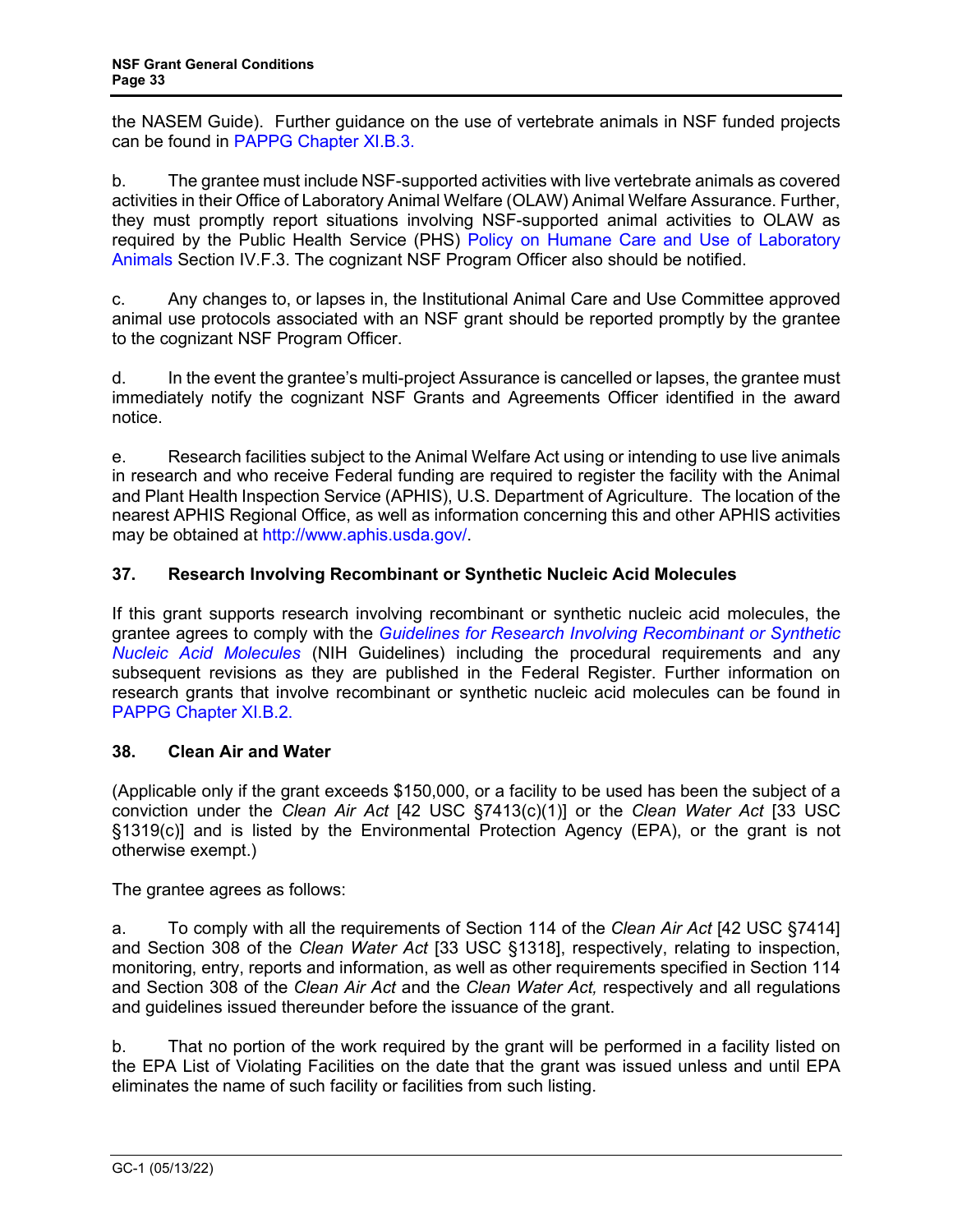<span id="page-33-3"></span>c. To use its best efforts to comply with clean air standards and clean water standards at the facility in which the grant is being performed.

<span id="page-33-0"></span>d. To insert the substance of the provisions of this article into any nonexempt subaward.

#### **39. Human Research Subjects**

The grantee is responsible for the protection of the rights and welfare of any human subjects involved in research, development and related activities supported by this grant. The grantee agrees to comply with the NSF regulation, entitled, "*Protection of Human Subjects* [\[45 CFR Part](http://www.access.gpo.gov/nara/cfr/waisidx_06/45cfr690_06.html)  [690\].](http://www.access.gpo.gov/nara/cfr/waisidx_06/45cfr690_06.html)"

## **40. Life Sciences Dual Use Research of Concern (DURC)**

This Article applies to all research, for which NSF grant funds may be used, that potentially falls within the scope of the *[US Government Policy for Institutional Oversight of Life Sciences Dual](http://www.phe.gov/s3/dualuse/Pages/default.aspx)  [Use Research of Concern](http://www.phe.gov/s3/dualuse/Pages/default.aspx)*, hereafter referred to as the "Policy". See also [PAPPG Chapter XI.B.5.](https://www.nsf.gov/pubs/policydocs/pappg22_1/pappg_11.jsp#XIB5)

The grantee is responsible for monitoring the research progress and for implementation of all appropriate biosafety and biosecurity risk mitigation measures including compliance with all applicable laws and regulations related to that implementation, including the Policy specified above. (See also <https://osp.od.nih.gov/?s=Dual+Use+Research+of+Concern> for Frequently Asked Questions, case studies and other educational materials on DURC.)

#### <span id="page-33-1"></span>**41. Investigator Financial Disclosure Policy**

If the grantee employs more than 50 persons, the grantee must maintain an appropriate written and enforced policy on conflict of interest consistent with the provisions of [PAPPG Chapter IX.A.](https://www.nsf.gov/pubs/policydocs/pappg22_1/pappg_9.jsp#IXA)

#### **42. Whistleblower Protection**

The grantee is notified of the applicability of 41 USC §4712, as amended by Public Law (P.L.) 112-239, providing protection for whistleblowers.

#### <span id="page-33-2"></span>**43. State Sales and Use Taxes**

The grantee is reminded that the governing cost principles cited in [Article 12](#page-11-3) limit the allowability of taxes to those the organization is required to pay. The grantee must avail itself of any tax exemptions for which any activities supported by Federal funds may qualify, including any applicable exemptions from State or local sales and use taxes on the purchase of goods and services made with NSF grant funds.

## **44. Domestic Preferences for Procurements**

The grantee is notified of the applicability of 2 CFR §200.322, entitled *Domestic Preferences for Procurements*.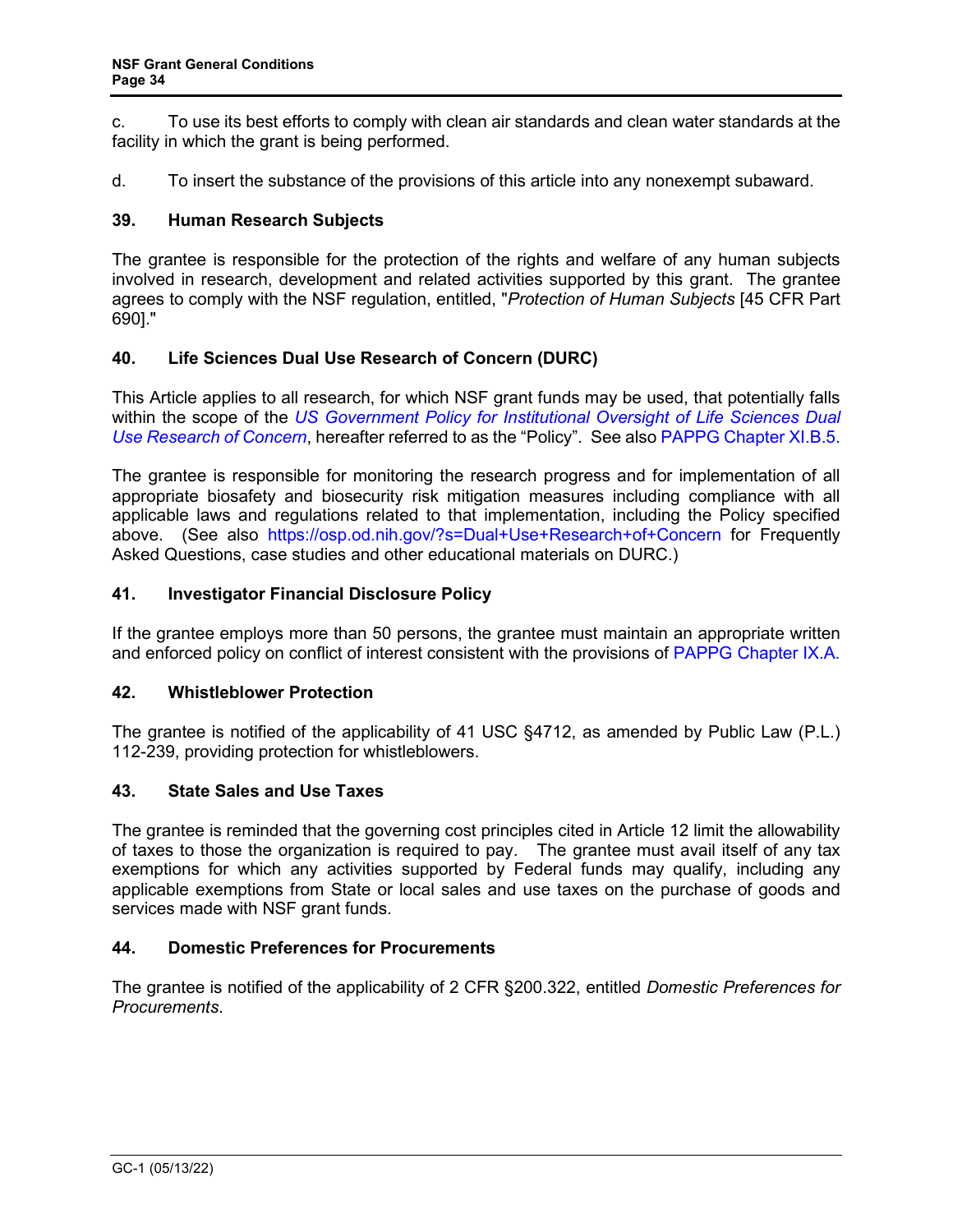#### <span id="page-34-1"></span>**45. Build America, Buy America**

a. The grantee is subject to the Buy America Sourcing requirements under the Build America, Buy America provisions of the [Infrastructure Investment and Jobs Act](https://www.congress.gov/bill/117th-congress/house-bill/3684/text) (IIJA) (P.L. 117-58, §§70911-70917) when using Federal funds for the purchase of goods, products, and materials on any form of construction, alteration, maintenance, or repair of infrastructure in the United States regardless of the appropriation.

These sourcing requirements require that all iron, steel, manufactured products, and construction materials used in Federally funded infrastructure projects must be produced in the United States. The grantee must implement these requirements in its procurements, and this article must flow down to all subawards and contracts at any tier. For legal definitions and sourcing requirements, the grantee must consult NSF's Implementation of the Act on the [Build America, Buy America](https://beta.nsf.gov/funding/build-america-buy-america)  [website.](https://beta.nsf.gov/funding/build-america-buy-america)

b. When supported by rationale provided in IIJA §70914, the grantee must submit a waiver request to the cognizant NSF Program Officer and Grants and Agreements Officer. Noncompliant purchases must not be made in advance of waiver approval. Guidance on the submission of an NSF waiver request is available on the [Build America, Buy America website.](https://beta.nsf.gov/funding/build-america-buy-america)

## **46. Recipient Integrity and Performance Matters**

The grantee must fully comply with the requirements stipulated in [Appendix XII to Part 200](http://www.ecfr.gov/cgi-bin/text-idx?SID=704835d27377ef5213a51c149de40cab&node=2:1.1.2.2.1&rgn=div5) of 2 CFR §200, entitled "*Award Term and Condition for Recipient Integrity and Performance Matters*." See also Article 32 of these terms and conditions for NSF's responsibilities regarding reporting grant terminations to the OMB-designated integrity and performance system in accordance with Federal regulation. In addition, Article 15.d. specifies NSF responsibilities to report in FAPIIS a grantee's failure to submit all required reports.

# <span id="page-34-0"></span>**47. Breach of Personally Identifiable Information**

A grantee that uses or operates a Federal information system or creates, collects, uses, processes, stores, maintains, disseminates, discloses, or disposes of Personally Identifiable Information (PII) within the scope of an NSF grant, must have procedures in place to respond to a breach of PII. These procedures should promote cooperation and the free exchange of information with NSF, as needed to properly escalate, refer and respond to a breach. The grantee must notify NSF upon learning that a breach of PII within the scope of an NSF grant has occurred.

## **48. Notification Requirements Regarding Sexual Harassment, Other Forms of Harassment, or Sexual Assault**

The PI and any co-PI(s) identified on an NSF grant are in a position of trust. These individuals must comport themselves in a responsible and accountable manner during the award period of performance, whether at the grantee institution, on-line, or at locales such as field sites, facilities, or conferences/workshops.

For purposes of this term and condition, the following definitions apply:

*Sexual Harassment:* May include but is not limited to gender or sex-based harassment, unwelcome sexual attention, sexual coercion, or creating a hostile environment, as set forth in organizational policies or codes of conduct, statutes, regulations, or executive orders.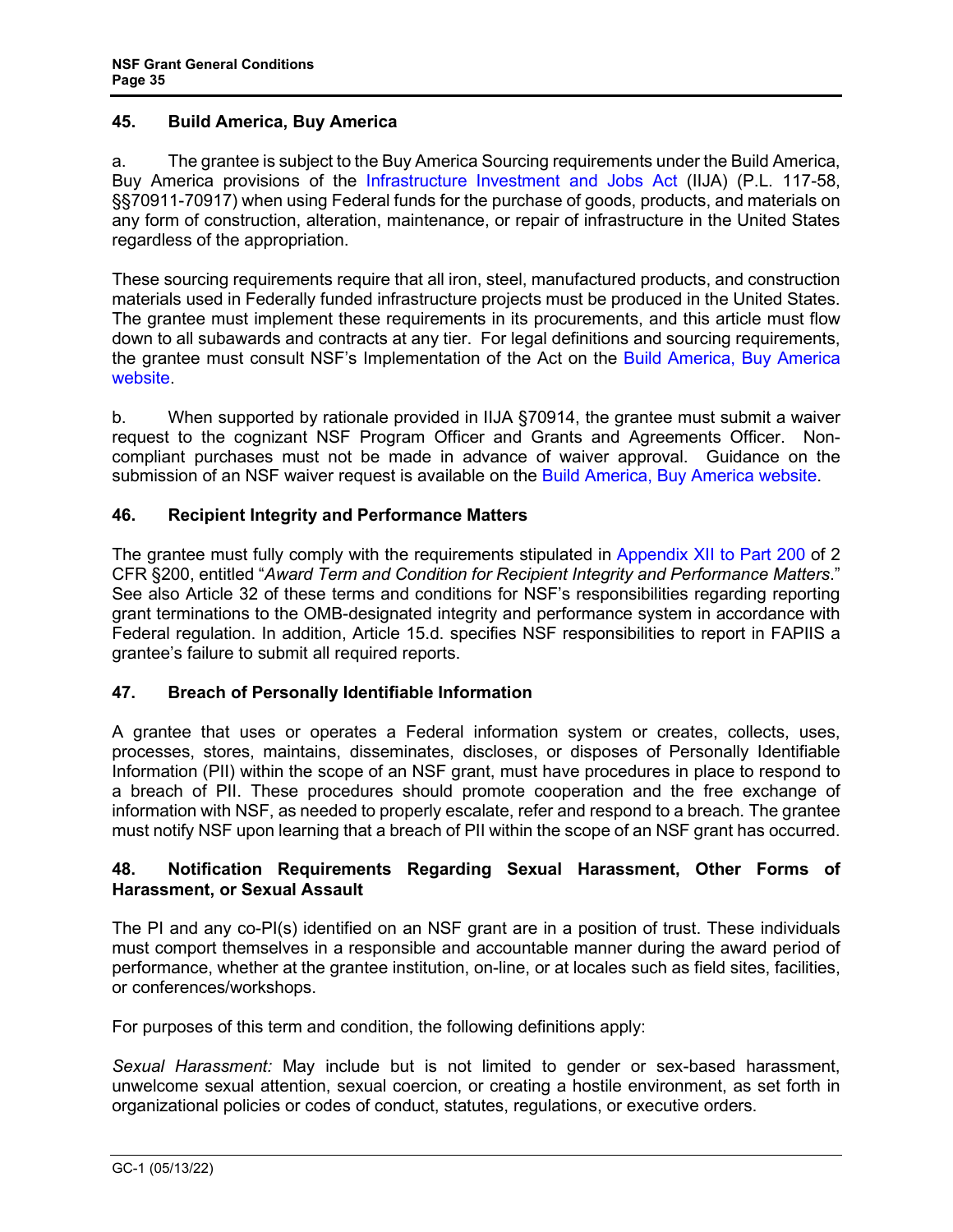*Other Forms of Harassment:* Non-gender or non-sex-based harassment of individuals protected under federal civil rights laws, as set forth in organizational policies or codes of conduct, statutes, regulations, or executive orders.

*Finding/Determination:* The final disposition of a matter involving sexual harassment or other form of harassment under organizational policies and processes, to include the exhaustion of permissible appeals exercised by the PI or co-PI, or a conviction of a sexual offense in a criminal court of law.

*Administrative Leave/Administrative Action:* Any temporary/interim suspension or permanent removal of the PI or co-PI, or any administrative action imposed on the PI or co-PI by the grantee under organizational policies or codes of conduct, statutes, regulations, or executive orders, relating to activities, including but not limited to the following: teaching, advising, mentoring, research, management/administrative duties, or presence on campus.

The grantee is required to notify NSF of: (1) Any finding/determination regarding the PI or any co- $PI<sup>8</sup>$  $PI<sup>8</sup>$  $PI<sup>8</sup>$  that demonstrates a violation of grantee policies or codes of conduct, statutes, regulations, or executive orders relating to sexual harassment, other forms of harassment, or sexual assault; and/or (2) if the PI or any co-PI is placed on administrative leave or if any administrative action has been imposed on the PI or any co-PI by the grantee relating to any finding/determination or an investigation of an alleged violation of grantee policies or codes of conduct, statutes, regulations, or executive orders relating to sexual harassment, other forms of harassment, or sexual assault.<sup>[9](#page-35-1)</sup> Such notification must be submitted by the AOR to NSF's Office of Equity and Civil Rights at [www.nsf.gov/harassment](http://www.nsf.gov/harassment) within ten business days from the date of the finding/determination, or the date of the placement of a PI or co-PI by the grantee on administrative leave or the imposition of an administrative action, whichever is sooner.<sup>[10](#page-35-2)</sup>

Each notification must include the following information:

- NSF Award Number;
- Name of PI or co-PI being reported;<sup>[11](#page-35-3)</sup>
- Type of Notification: Select one of the following:

○ Finding/Determination that the reported individual has been found to have violated grantee policies or codes of conduct, statutes, regulations, or executive orders relating to sexual harassment, other forms of harassment, or sexual assault; or

<span id="page-35-0"></span><sup>&</sup>lt;sup>8</sup> If a co-PI is affiliated with a subawardee organization, the Authorized Organizational Representative of the subawardee must provide the requisite information directly to NSF, as instructed in this paragraph.

<span id="page-35-1"></span><sup>9</sup> Grantee findings/determinations and placement of a PI or co-PI on administrative leave or the imposition of an administrative action must be conducted in accordance with organizational policies and processes. They also must be conducted in accordance with federal laws, regulations, and executive orders.

<span id="page-35-2"></span><sup>&</sup>lt;sup>10</sup> Such notification must be provided regardless of whether the behavior leading to the finding/determination, or placement on administrative leave, or the imposition of an administrative action occurred while the PI or co-PI was carrying out award activities.

<span id="page-35-3"></span><sup>&</sup>lt;sup>11</sup> Only the identification of the PI or co-PI is required. Personally identifiable information regarding any complainants or other individuals involved in the matter must not be included in the notification.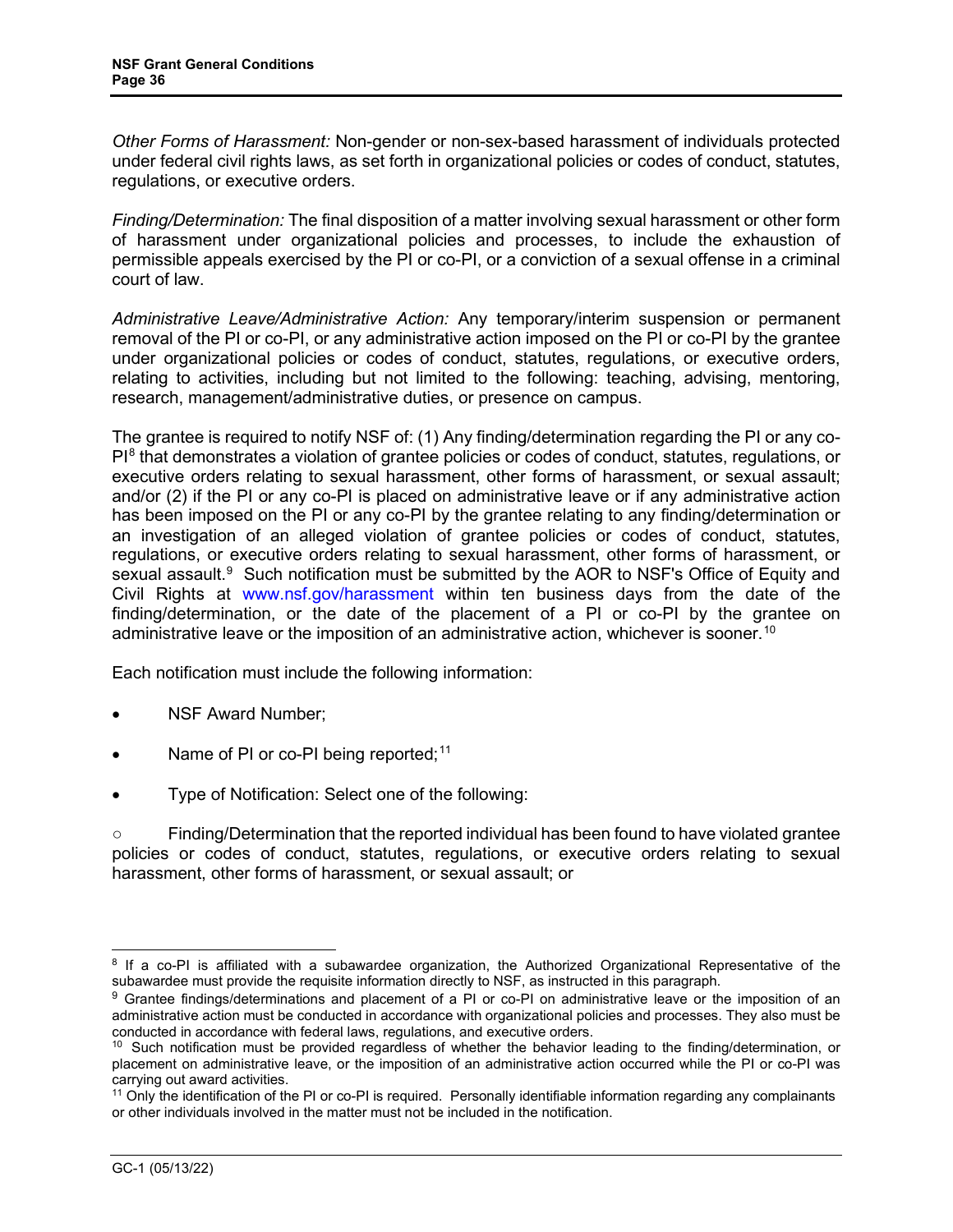<span id="page-36-0"></span>○ Placement by the grantee of the reported individual on administrative leave or the imposition of any administrative action on the PI or any co-PI by the grantee relating to any finding/determination or an investigation of an alleged violation of grantee policies or codes of conduct, statutes, regulations, or executive orders relating to sexual harassment, other forms of harassment, or sexual assault.

- Description of the finding/determination and action(s) taken, if any; and
- Reason(s) for, and conditions of, placement of the PI or any co-PI on administrative leave or imposition of administrative action.

The grantee, at any time, may propose a substitute investigator if it determines the PI or any co-PI may not be able to carry out the funded project or activity and/or abide by the grant terms and conditions. The grantee is reminded of its responsibility to obtain prior written approval from NSF in the event the investigator will be disengaged from the project for a period greater than three months. See [PAPPG Chapter VII.B.2.a.](https://www.nsf.gov/pubs/policydocs/pappg22_1/pappg_7.jsp#VIIB2a) for additional information.

In reviewing the notification, NSF will consider, at a minimum, the following factors:

- a. The safety and security of personnel supported by the NSF grant;
- b. The overall impact to the NSF-funded activity;

c. The continued advancement of taxpayer-funded investments in science and scientists; and

d. Whether the grantee has taken appropriate action(s) to ensure the continuity of science and that continued progress under the funded project can be made.

Upon receipt and review of the information provided, NSF will consult with the AOR, or designee. Based on the results of this review and consultation, the Foundation may, if necessary, assert its programmatic stewardship responsibilities and oversight authority to initiate the substitution or removal of the PI or any co-PI, reduce the award funding amount, or where neither of those previous options is available or adequate, to suspend or terminate the grant.

Other personnel supported by an NSF grant must likewise remain in full compliance with grantee policies or codes of conduct, statutes, regulations, or executive orders relating to sexual harassment, other forms of harassment, or sexual assault. With regard to any personnel not in compliance, the grantee must make appropriate arrangements to ensure the safety and security of other grant personnel and the continued progress of the funded project. Notification of these actions is not required under this term and condition.

## **49. Post-award Disclosure of Current Support and In-Kind Contribution Information**

If an organization discovers that a PI or co-PI on an active NSF grant failed to disclose current support or in-kind contribution information<sup>[12](#page-36-1)</sup> as part of the proposal submission process (see

<span id="page-36-1"></span> $12$  The post-award disclosure requirement applies to current support (including in-kind contributions) that was active as of the date the proposal was submitted to NSF. See *[NSF Pre-award and Post-award Disclosures Relating to the](https://www.nsf.gov/bfa/dias/policy/disclosures_table.jsp)  [Biographical Sketch and Current and Pending Support](https://www.nsf.gov/bfa/dias/policy/disclosures_table.jsp)* which has been developed to assist users in determining the types of activities that must be disclosed.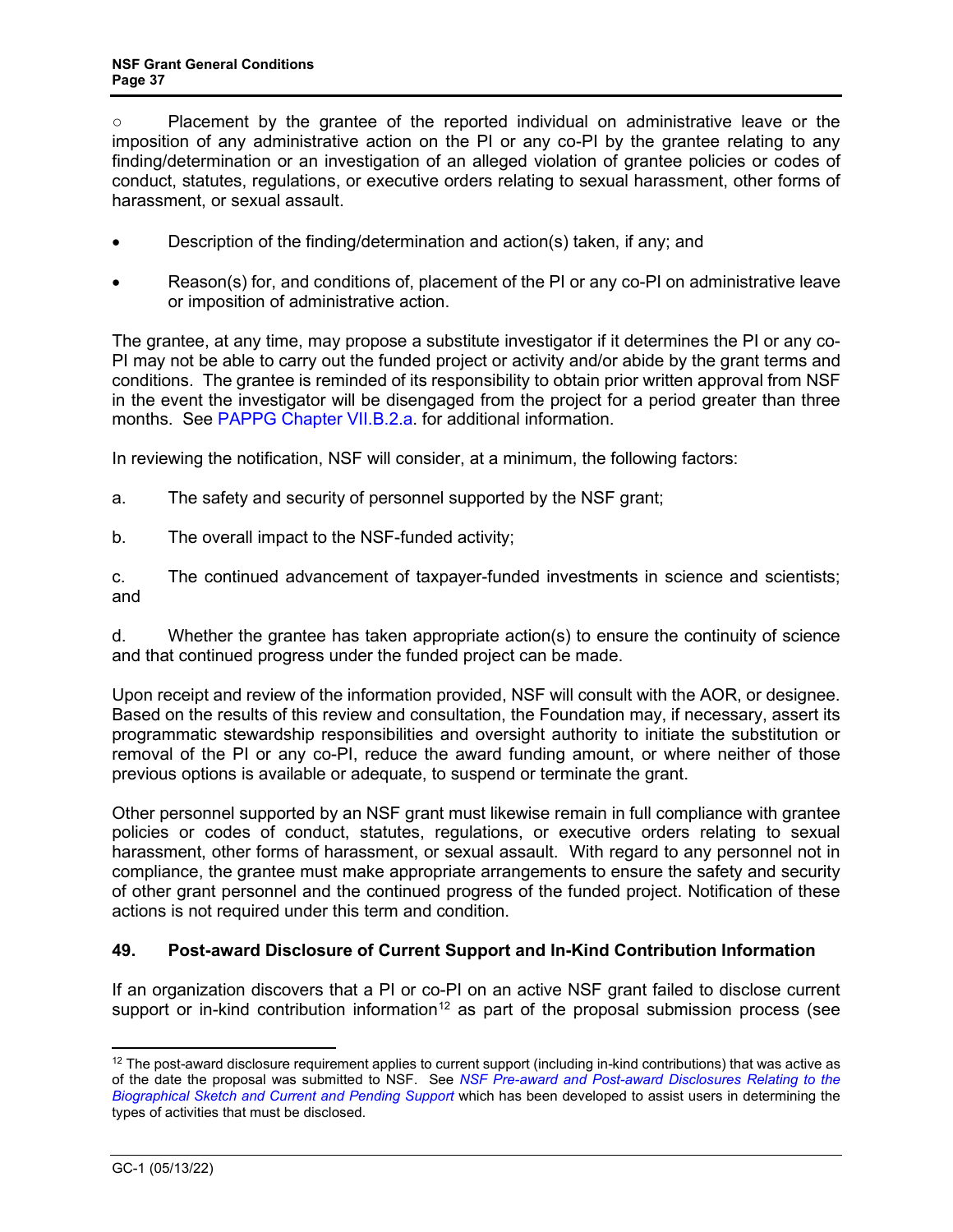[PAPPG Chapter II.C.2.h\)](https://www.nsf.gov/pubs/policydocs/pappg22_1/pappg_2.jsp#IIC2h), the AOR must submit the following information within 30 calendar days of the identification of the undisclosed current support or in-kind contribution through use of the "Other Request" category in the Notification and Request Module in Research.gov.<sup>13</sup>

# **Post-award Disclosure of Project Support Information**

- PI/co-PI Name:
- Project Title:
- Award Number (if available):
- Source of Support:
- Primary Place of Performance:
- Project Start and End Date:
- Total Award Amount (including Indirect Costs): \$
- Brief Description of the Major goals of the project:
- Description of any Overlap/Duplication of the project with the NSF award:
- Impact on the ability of the PI/co-PI to carry out the NSF award:
- Person-Month(s) (or Partial Person-Months) Per Year Committed to the Project:
- Enter the applicable year (e.g., 2020, 2021):

Enter the number of person-month(s) (or partial person-months):

Enter the applicable year (e.g., 2020, 2021):

Enter the number of person-month(s) (or partial person-months):

Enter the applicable year (e.g., 2020, 2021):

Enter the number of person-month(s) (or partial person-months):

Enter the applicable year (e.g., 2020, 2021):

Enter the number of person-month(s) (or partial person-months):

Enter the applicable year (e.g., 2020, 2021):

Enter the number of person-month(s) (or partial person-months):

# **Post-award Disclosure of In-Kind Contribution Information**

- PI/co-PI Name:
- Source of Support:
- Primary Place of Performance:
- Summary of In-kind Contributions:

<span id="page-37-0"></span><sup>&</sup>lt;sup>13</sup> The requisite information must be entered into the box entitled, "Proposed Change" with the box entitled, "Justification for Change" stating, "See above".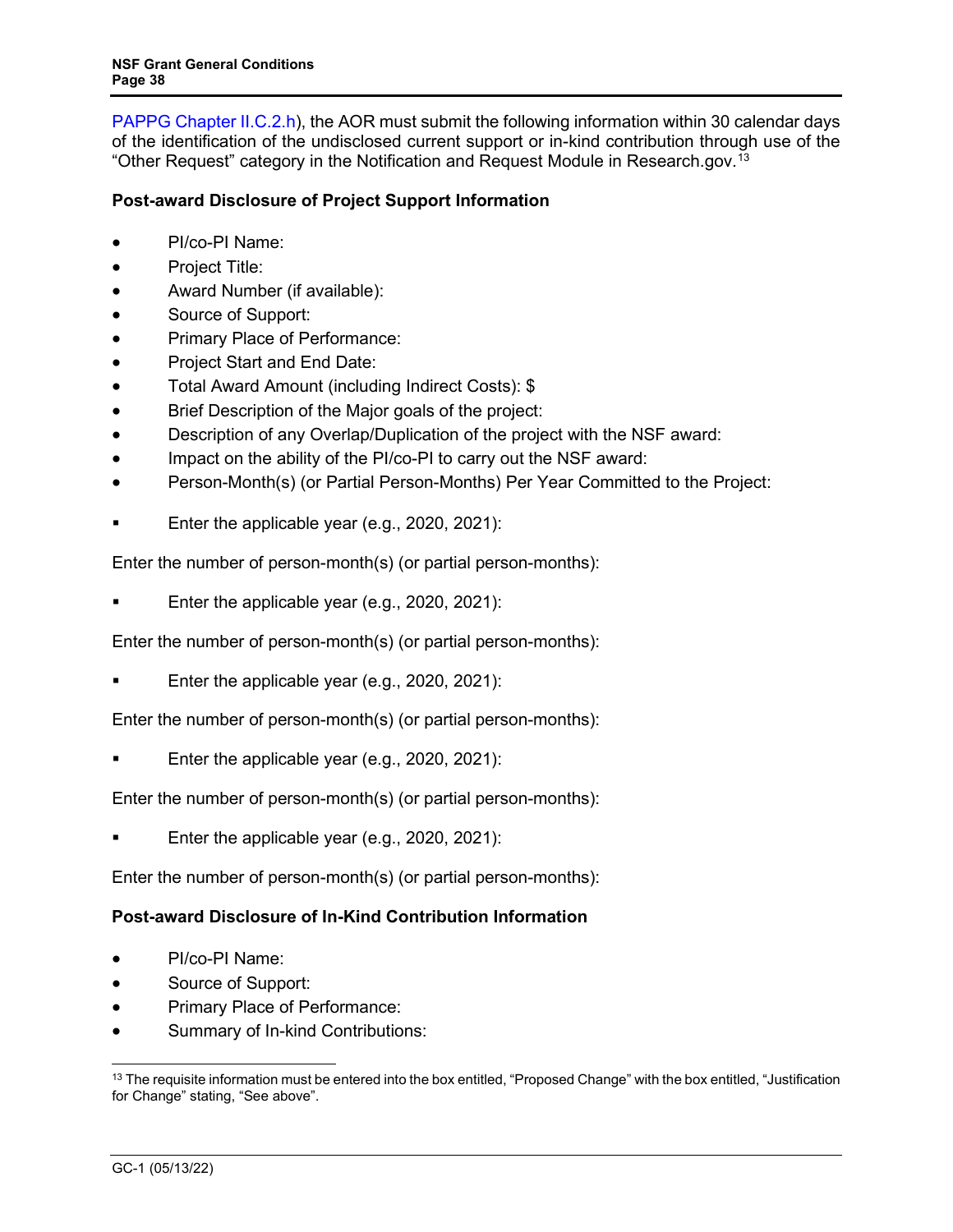- <span id="page-38-0"></span>• Description of any Overlap/Duplication of the project with the NSF award:
- Impact on the ability of the PI/co-PI to carry out the NSF award:
- Person-Month(s) (or Partial Person-Months) Per Year Committed to the Project:
- Enter the applicable year (e.g., 2020, 2021):

Enter the number of person-month(s) (or partial person-months):

Enter the applicable year (e.g., 2020, 2021):

Enter the number of person-month(s) (or partial person-months):

Enter the applicable year (e.g., 2020, 2021):

Enter the number of person-month(s) (or partial person-months):

Enter the applicable year (e.g., 2020, 2021):

Enter the number of person-month(s) (or partial person-months):

Enter the applicable year (e.g., 2020, 2021):

Enter the number of person-month(s) (or partial person-months):

• Dollar Value of In-kind Contribution: \$

Upon receipt and review of the information provided, NSF may consult with the AOR, or designee, if necessary. Based on the results of this review, the Foundation will determine the impact of the new information on the NSF-funded grant, and, where necessary, take appropriate action.

## **50. Fee Payments**

Payment of fee is allowable only if expressly authorized by solicitation and the terms and conditions of the NSF grant. Payment of profit is not permitted on an NSF grant.

#### **51. Section 889 of the National Defense Authorization Act (NDAA) for Fiscal Year (FY) 2019**

Section 889 of the National Defense Authorization Act (NDAA) for Fiscal Year (FY) 2019 (Public Law 115-232) prohibits the head of an executive agency from obligating or expending loan or grant funds to procure or obtain, extend, or renew a contract to procure or obtain, or enter into a contract (or extend or renew a contract) to procure or obtain the equipment, services, or systems as identified in section 889 of the NDAA for FY 2019.

(a) In accordance with 2 CFR §200.216 and §200.471, for all awards that are issued on or after August 13, 2020, recipients and subrecipients are prohibited from obligating or expending loan or grant funds to: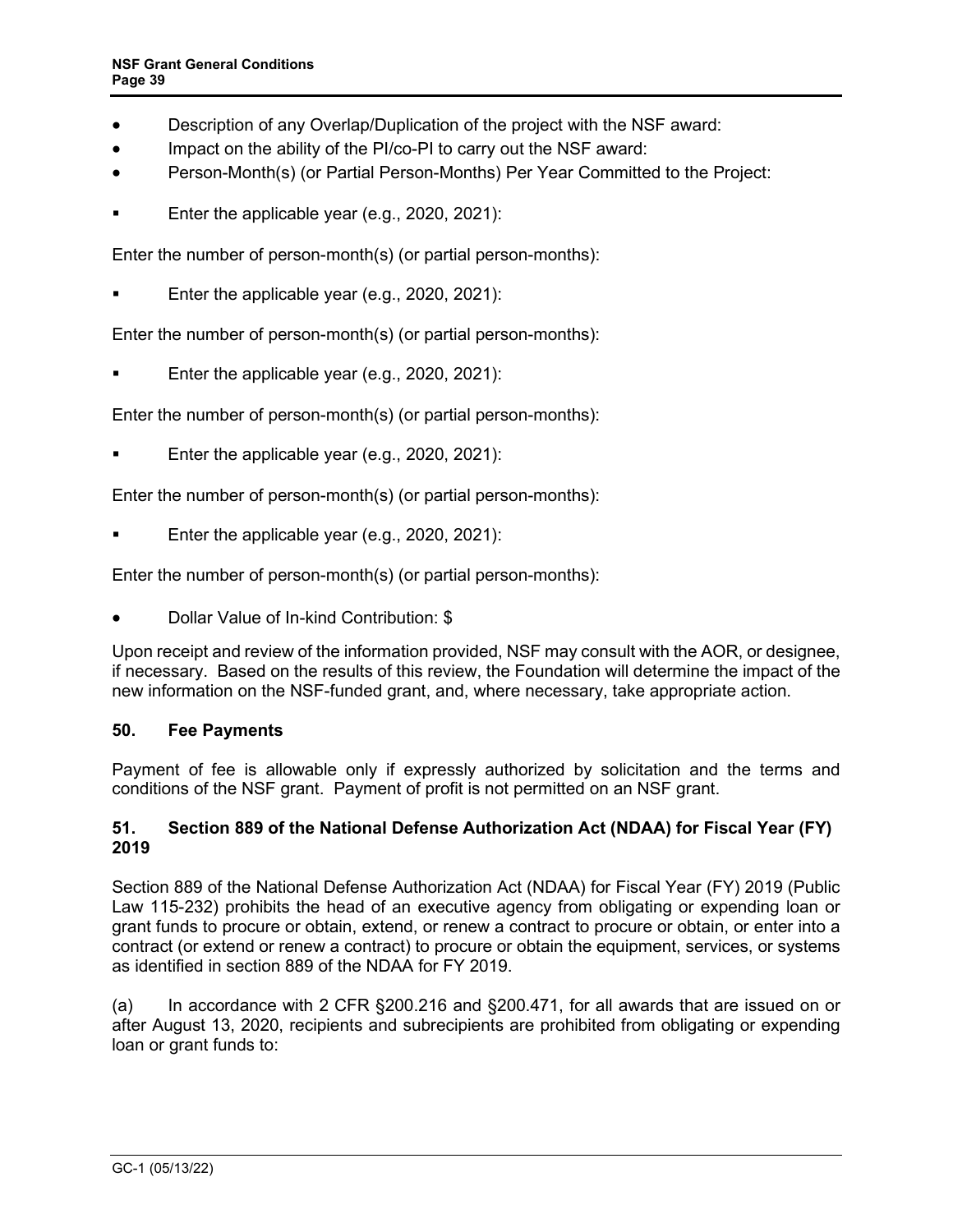(1) Procure or obtain;

(2) Extend or renew a contract to procure or obtain; or

(3) Enter into a contract (or extend or renew a contract) to procure or obtain equipment, services, or systems that uses covered telecommunications equipment or services as a substantial or essential component of any system, or as critical technology as part of any system. As described in Public Law 115-232, section 889, covered telecommunications equipment is telecommunications equipment produced by Huawei Technologies Company or ZTE Corporation (or any subsidiary or affiliate of such entities).

(i) For the purpose of public safety, security of government facilities, physical security surveillance of critical infrastructure, and other national security purposes, video surveillance and telecommunications equipment produced by Hytera Communications Corporation, Hangzhou Hikvision Digital Technology Company, or Dahua Technology Company (or any subsidiary or affiliate of such entities).

(ii) Telecommunications or video surveillance services provided by such entities or using such equipment.

(iii) Telecommunications or video surveillance equipment or services produced or provided by an entity that the Secretary of Defense, in consultation with the Director of the National Intelligence or the Director of the Federal Bureau of Investigation, reasonably believes to be an entity owned or controlled by, or otherwise connected to, the government of a covered foreign country.

(b) In implementing the prohibition under Public Law 115-232, section 889, subsection (f), paragraph (1), heads of executive agencies administering loan, grant, or subsidy programs shall prioritize available funding and technical support to assist affected businesses, institutions and organizations as is reasonably necessary for those affected entities to transition from covered communications equipment and services, to procure replacement equipment and services, and to ensure that communications service to users and customers is sustained.

(c) See Public Law 115-232, section 889 for additional information.

## **52. Debarment and Suspension**

The grantee shall fully comply with the requirements stipulated in [Subpart C of 2 CFR Part 180,](http://www.whitehouse.gov/omb/fedreg/2005/083105_debarment.pdf) entitled "*[Responsibilities of Participants Regarding Transactions](http://www.gpo.gov/fdsys/pkg/CFR-2011-title2-vol1/pdf/CFR-2011-title2-vol1-part2520.pdf)*" as supplemented by NSF's regulations at 2 CFR Part 2520. The grantee is responsible for ensuring that any lower tier covered transaction, as described in [Subpart B of 2 CFR Part 180,](http://www.whitehouse.gov/omb/fedreg/2005/083105_debarment.pdf) entitled "*Covered Transactions*," includes a term or condition requiring compliance with Subpart C. The grantee also is responsible for further requiring the inclusion of a similar term or condition in any subsequent lower tier covered transaction. The grantee acknowledges that failing to disclose the information required under [45 CFR §180.335](http://www.nsf.gov/oig/2_CFR_PART180.pdf) may result in the termination of the grant, or pursuance of other available remedies, including suspension and debarment.

## <span id="page-39-0"></span>**53. Resolution of Conflicting Conditions**

a. If the GC-1 is silent on a specific area covered by 2 CFR §200, the requirements specified in 2 CFR §200 must be followed.